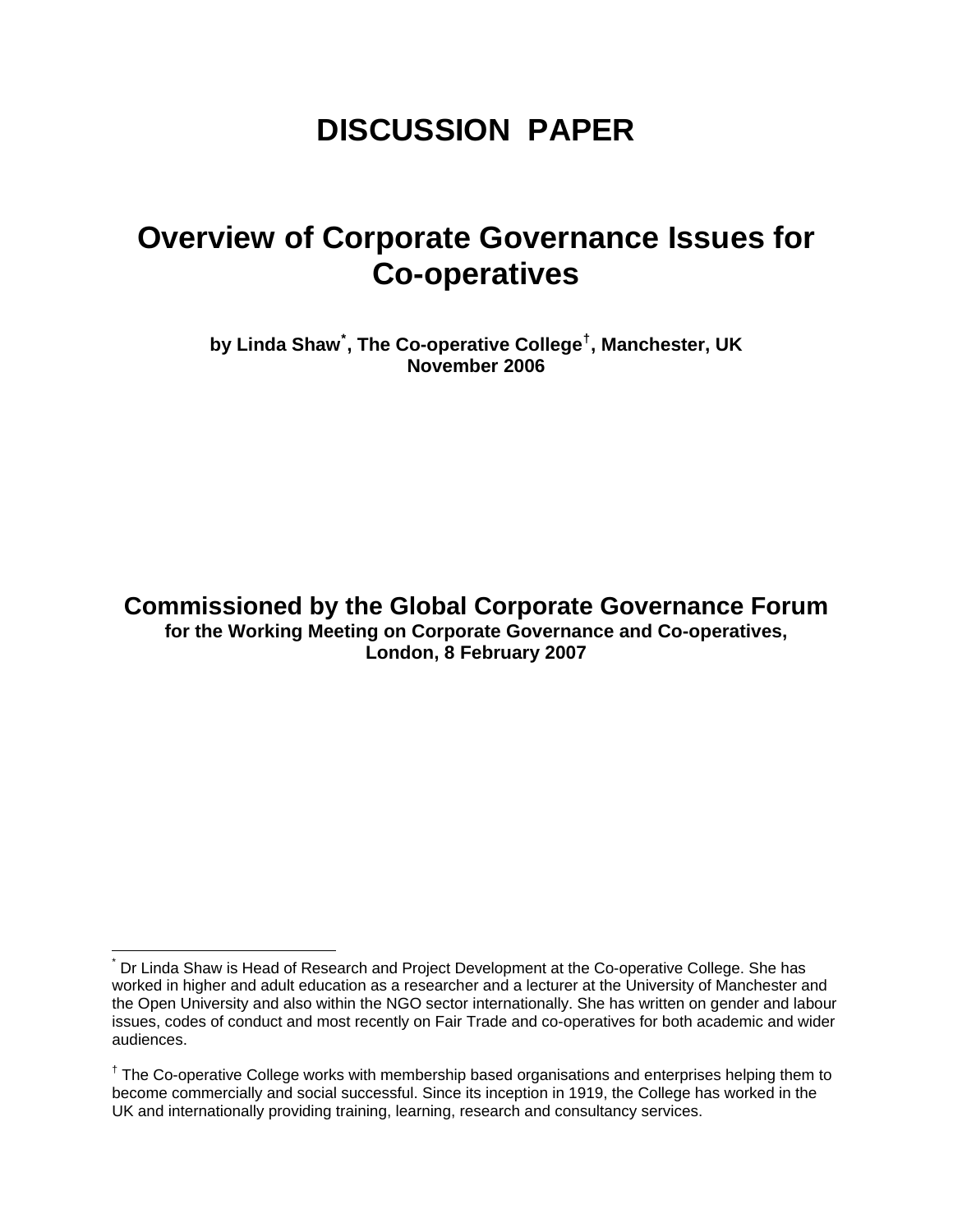## **TABLE OF CONTENTS**

|  | 3. Corporate governance issues for co-operatives in the OECD countries.  11 |  |
|--|-----------------------------------------------------------------------------|--|
|  |                                                                             |  |
|  |                                                                             |  |
|  |                                                                             |  |
|  | 4. Corporate governance issues for co-operatives in developing countries 17 |  |
|  |                                                                             |  |
|  |                                                                             |  |
|  |                                                                             |  |
|  |                                                                             |  |
|  |                                                                             |  |
|  |                                                                             |  |
|  |                                                                             |  |
|  |                                                                             |  |
|  |                                                                             |  |
|  |                                                                             |  |
|  |                                                                             |  |
|  |                                                                             |  |
|  |                                                                             |  |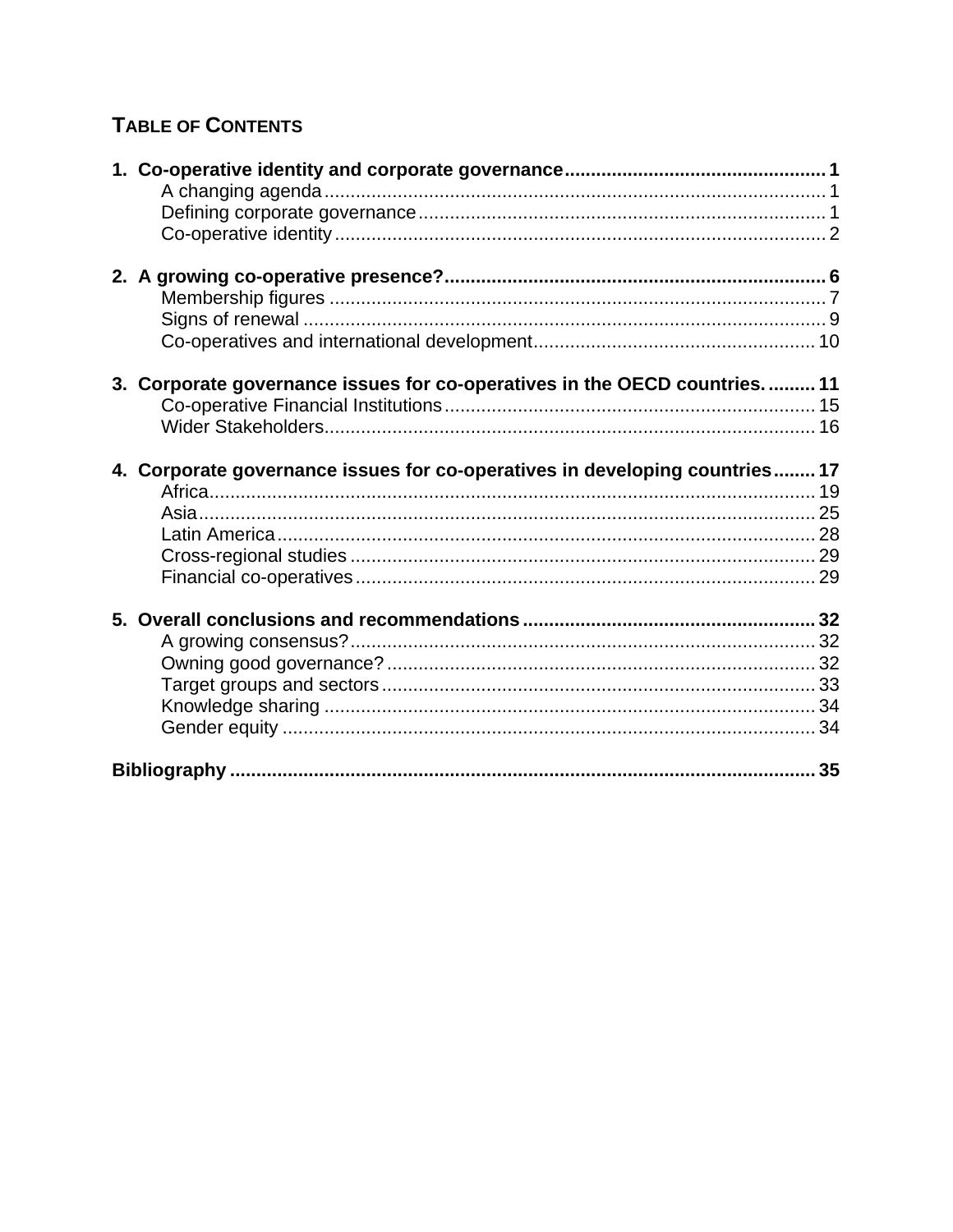### <span id="page-2-0"></span>**1. Co-operative identity and corporate governance**

### **A changing agenda**

Good governance is now accepted as vital to achieving the Millennium Development Goals and as a pre-condition for sustainable economic growth. Ensuring better governance of corporations, financial institutions and markets is increasingly recognised for developing countries despite the limited number of firms there with widely traded shares (Oman and Blume 2005). For developing countries, significant benefits can be linked to higher corporate governance standards in the private sector. These include better access to external finance, lower costs of capital and better firm performance (Claessens 2003).

The corporate governance agenda has also been broadened by the recognition of the reach of corporate models characterised by different forms and structures to the Anglo-American model of an investor owned firm. However until now little attention has been paid to the governance needs of other institutional forms of business such as co-operatives despite their considerable presence in many developing countries. The co-operative sector as a whole remains poorly understood and its specific governance challenges remain as yet largely unexplored.

This aim of this paper is to begin to remedy this absence. Taking as a starting point the distinct nature of co-operatives, relevant trends and issues within corporate governance are explored within the framework of the co-operative sector.

### **Defining corporate governance**

Research into corporate governance in developing countries, especially comparative studies, typically is based on a broad definition of corporate governance which includes the relationships a company has with its wider stakeholders as well as its shareholders. According to Claessens, corporate governance would include:

The relationship between shareholders, creditors, and corporations; between financial markets, institutions and corporations; and between employees and corporations. Corporate governance would also encompass the issue of corporate social responsibility, including such as aspects as the dealings of the firm with respect to culture and the environment" (Claessens 2003:5).

The recent revision of the OECD Principles of Corporate Governance reflects this broader agenda with a greater emphasis on the institutional and policy framework for corporations. This paper utilises this broader definition of corporate governance as one that is more relevant to the distinctive governance features of co-operatives. It is also important to note that developing countries face a set of challenges in improving corporate governance standards which are unknown to many OECD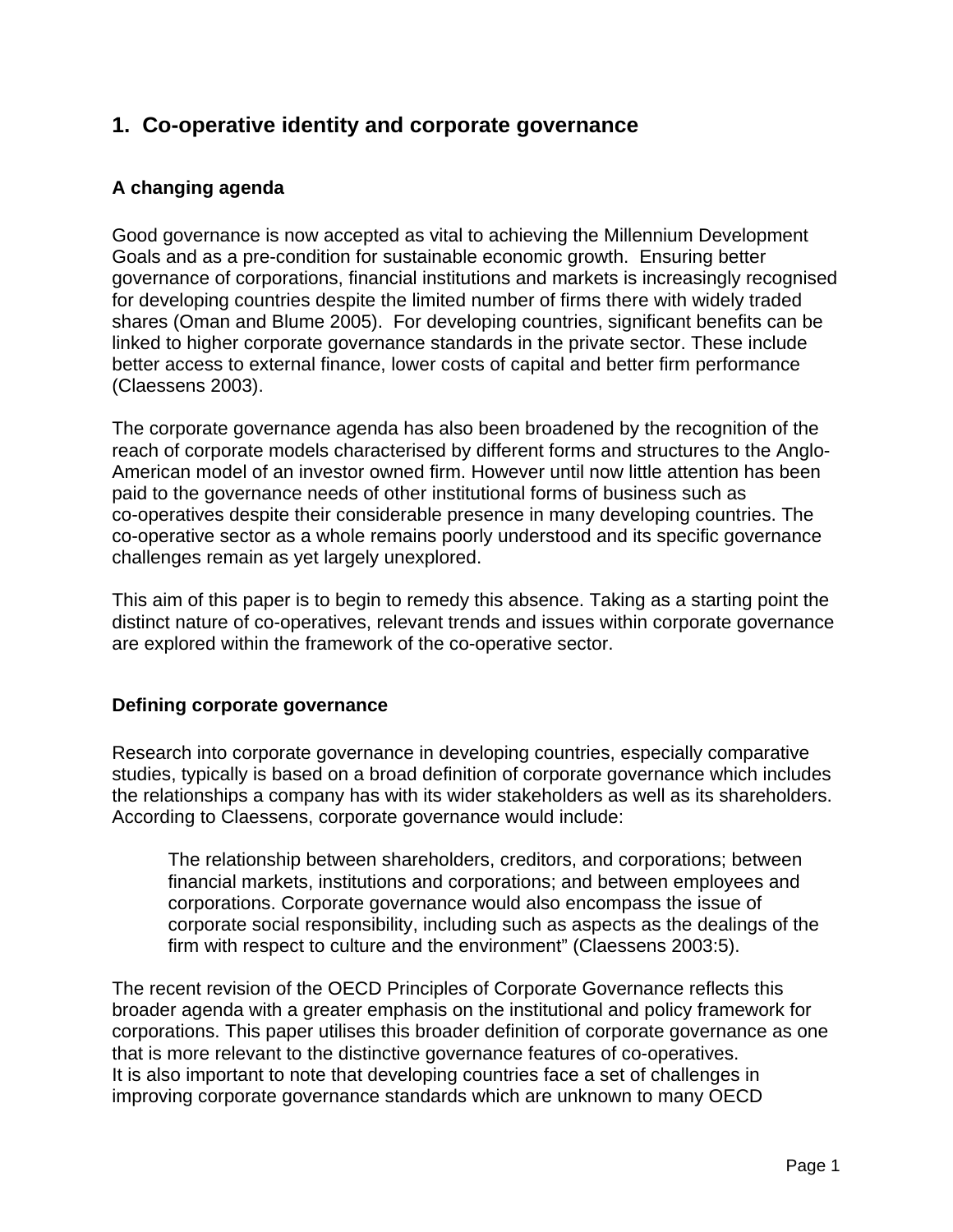<span id="page-3-0"></span>countries. In many developing countries, systems of corporate governance are frequently 'relationship-based' which can foster insider trading and corruption (Oman and Blume 2005). The challenge is to develop a more 'rules-based' system. Is it possible to identify a similarly distinct set of issues and challenges for co-operatives in the developing world?

#### **Co-operative identity**

Despite the existence of a considerable literature on co-operatives, all too frequently they remain poorly understood institutions (Cuevas and Fischer 2006). Co-operatives have succeeded in being both familiar and yet little understood for the general public and the academic world alike. There are many reasons for this. All too frequently the co-operative sector has been viewed through the prism of a specific enterprise, institutional form or a single country. Many studies have failed to capture the heterogeneous and diverse nature of co-operatives and downplayed their position as part of a sector with global reach and frequently operating as part of a global movement.

It can be argued that it is the dual entrepreneurial and associative nature of co-operatives that has contributed to their current low profile within research and policy agendas. As member owned businesses they are generally not subject to stock market listing and consequently less reported on and analysed. Within the developing research agenda on the third sector, co-operatives have been specifically omitted from the Johns Hopkins research programme.

This duality has been variously characterised as both a fatal flaw and a creative tension. In contrast to the single financial bottom line that has characterised investor owned businesses until very recently, co-operatives have always combined different interests and aims within a single enterprise. It is captured within the following internationally accepted definition of a co-operative:

An autonomous association of persons united voluntarily to meet their common economic, social and cultural needs and aspirations through jointly owned and democratically controlled enterprise (ICA 1995).

Deriving from their dual identity, co-operatives have always faced complex governance challenges and there is a well established institutional framework to deal with this. However the starting point has been not a common legal basis but rather shared principles which have provided guidelines as to how co-operatives should be owned and governed. These guidelines have evolved through time.

The current statement on identity, values and principles was adopted in 1995 at the World Congress of the International Cooperative Alliance (ICA). The Congress endorsed a revision of the seven core co-operative principles and agreed on a basic statement of co-operative identity for the first time. In addition two sets of related values (basic and ethical) to underpin the principles were also agreed upon.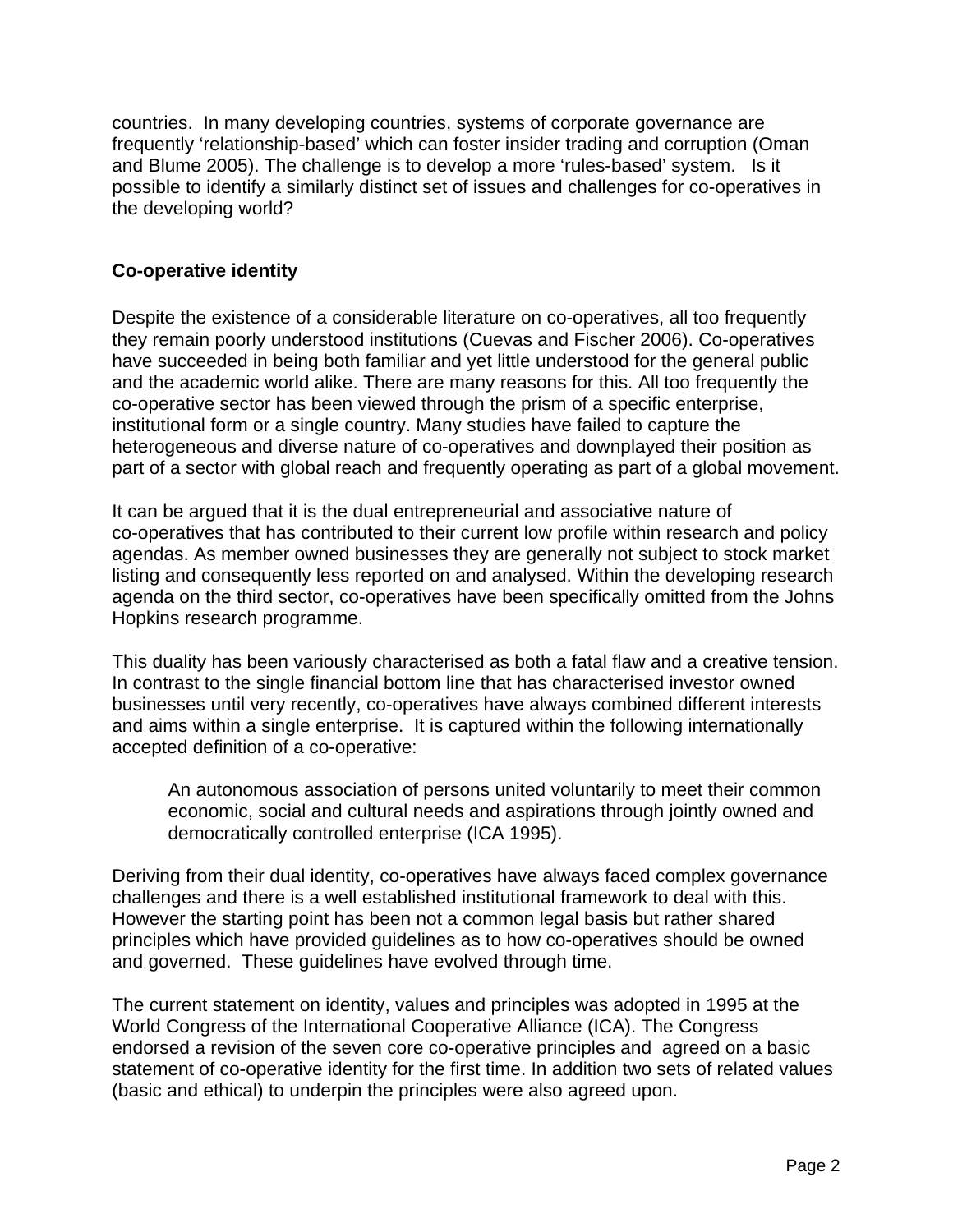The revision was adopted in response to the rapidly changes stemming from globalisation especially trends of liberalisation and deregulation, marketisation, and political changes. The restatement was also viewed as an opportunity to promote harmonisation within the co-operative sector in providing a general framework whilst also recognising diversity within the sector (MacPherson 1995).

The 1995 Co-operative Principles are listed below:

Voluntary and Open Membership: Co-operatives are voluntary organisations, open to all persons able to use their services and willing to accept the responsibilities of membership, without gender, social, racial, political or religious discrimination.

Democratic Member Control: Co-operatives are democratic organisations controlled by their members, who actively participate in setting policies and making decisions. Men and women serving as elected representatives are accountable to the membership. In primary co-operatives members have equal voting rights (one member, one vote) and co-operatives at other levels are also organised in a democratic manner.

Member Economic Participation: Members contribute equitably to, and democratically control, the capital of their co-operative. At least part of that capital is usually the common property of the co-operative. Members usually receive limited compensation, if any, on capital subscribed as a condition of membership. Members allocate surpluses for any or all of the following purposes: developing their co-operative, possibly by setting up reserves, part of which at least would be indivisible; benefiting members in proportion to their transactions with the co-operative; and supporting other activities approved by the membership.

Autonomy and Independence: Co-operatives are autonomous, self-help organisations controlled by their members. If they enter to agreements with other organisations, including governments, or raise capital from external sources, they do so on terms that ensure democratic control by their members and maintain their co-operative autonomy.

Education, Training and Information: Co-operatives provide education and training for their members, elected representatives, managers, and employees so they can contribute effectively to the development of their co-operatives. They inform the general public - particularly young people and opinion leaders - about the nature and benefits of co-operation.

Co-operation among Co-operatives: Co-operatives serve their members most effectively and strengthen the co-operative movement by working together through local, national, regional and international structures.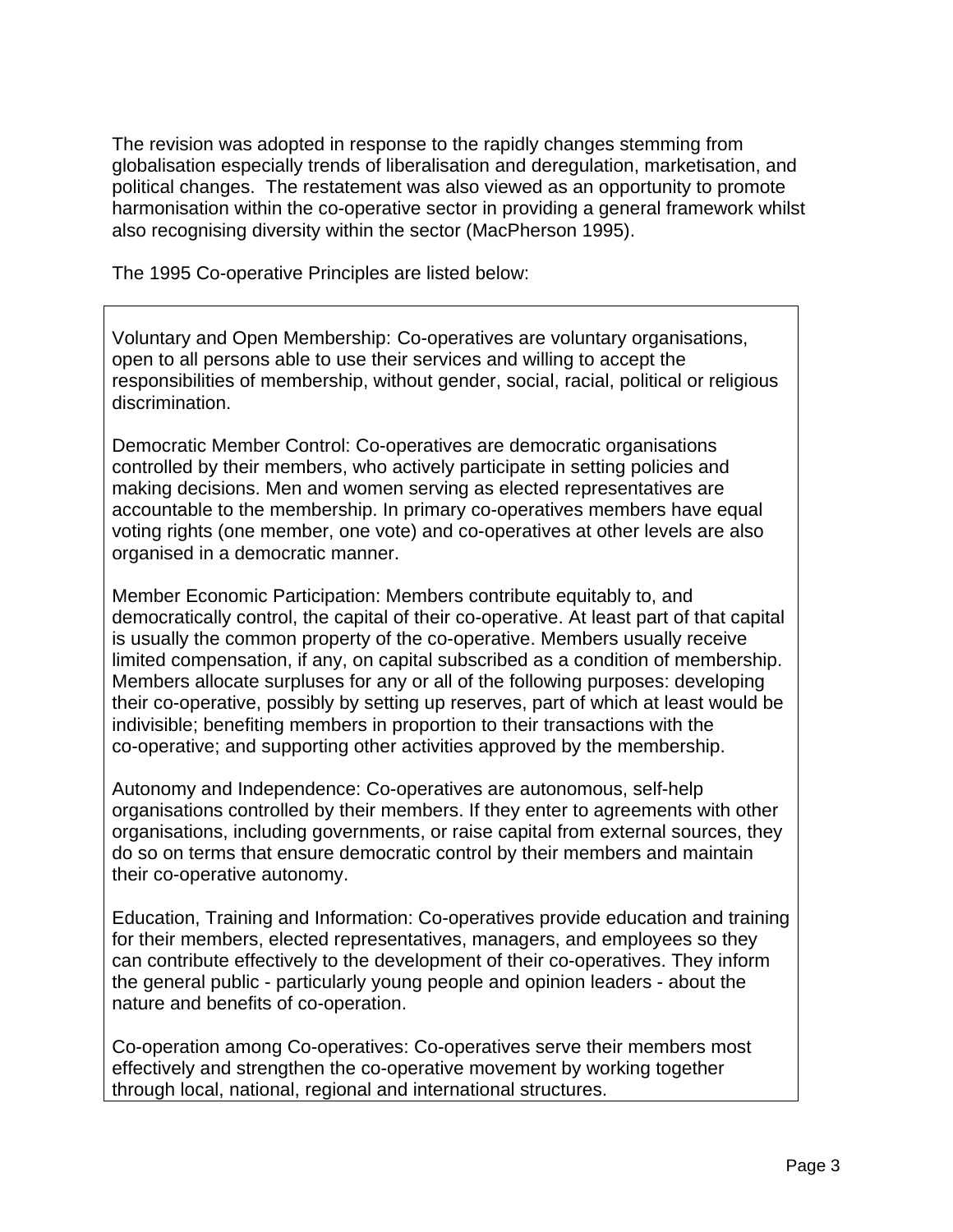Concern for Community: Co-operatives work for the sustainable development of their communities through policies approved by their members.

Co-operative values are as follows: Self-help; self-responsibility; equality; equity; democracy; solidarity. Plus ethical values of honesty, openness, and social responsibility.

A second tradition with a related but separate set of co-operative principles has been developed by banking and credit co-operatives originating from in Germany and Austria during the nineteenth century. Under the leadership of Friedrich Raiffeisen, financial co-operatives were developed in rural areas which in turn helped to promote the development of other types of co-operatives (Birchall 1997). These co-operatives also have a global reach with a separate international apex body, the Raiffeisen Union.

Raiffeisen co-operative principles are similar to the Rochdale ones. They can vary but normally include: self reliance; solidarity among members; voluntary participation; flexible organisation; self administration and internal democracy.

The Rochdale and Raiffeisen principles remain the dominant ones within the co-operative movement though other versions have been suggested. In the USA, the Department of Agriculture adopted just three principles in 1987 – those of user ownership, user control and user benefits. These relate primarily to the ICA principles which are concerned with the internal running of the co-operative rather than any wider community role or relationships with other co-operatives (Birchall 2005). Many inside the movement would challenge this, arguing that co-operative principles should not be divided but used in their entirety as guidelines by which co-operatives should judge their adherence (MacPherson 1995:13).

It is difficult to assess the global impact of the 1995 ICA Statement of Identity, Values and Principles on governance as no comprehensive studies have been done. Birchall argues that they have been an 'outstanding success' at the international level (Birchall 2005). They have been utilised by the UN Guidelines on Co-operative Development in 2001, and a year later provided the basis for a new International Labour Organisation (ILO) Recommendation 193 on The Promotion of Co-operatives. They were also cited in the European Commission in its Communication on The Promotion of Co-operative Societies in Europe in 2004. As co-operative legislation is remodelled along the lines of ILO 193, then the Principles are beginning to provide the basis for new co-operative legislation in developing countries.

This has been aided by the publication by the ILO of a revised version of its Guidelines for Co-operative Legislation. Using the Principles as their base, the guidelines set out core legal and governance standards such as the composition and powers of the board of directors, audit provision and membership rights (Henry 2005). A stated aim is to promote harmonisation of co-operative laws so as to facilitate competitiveness of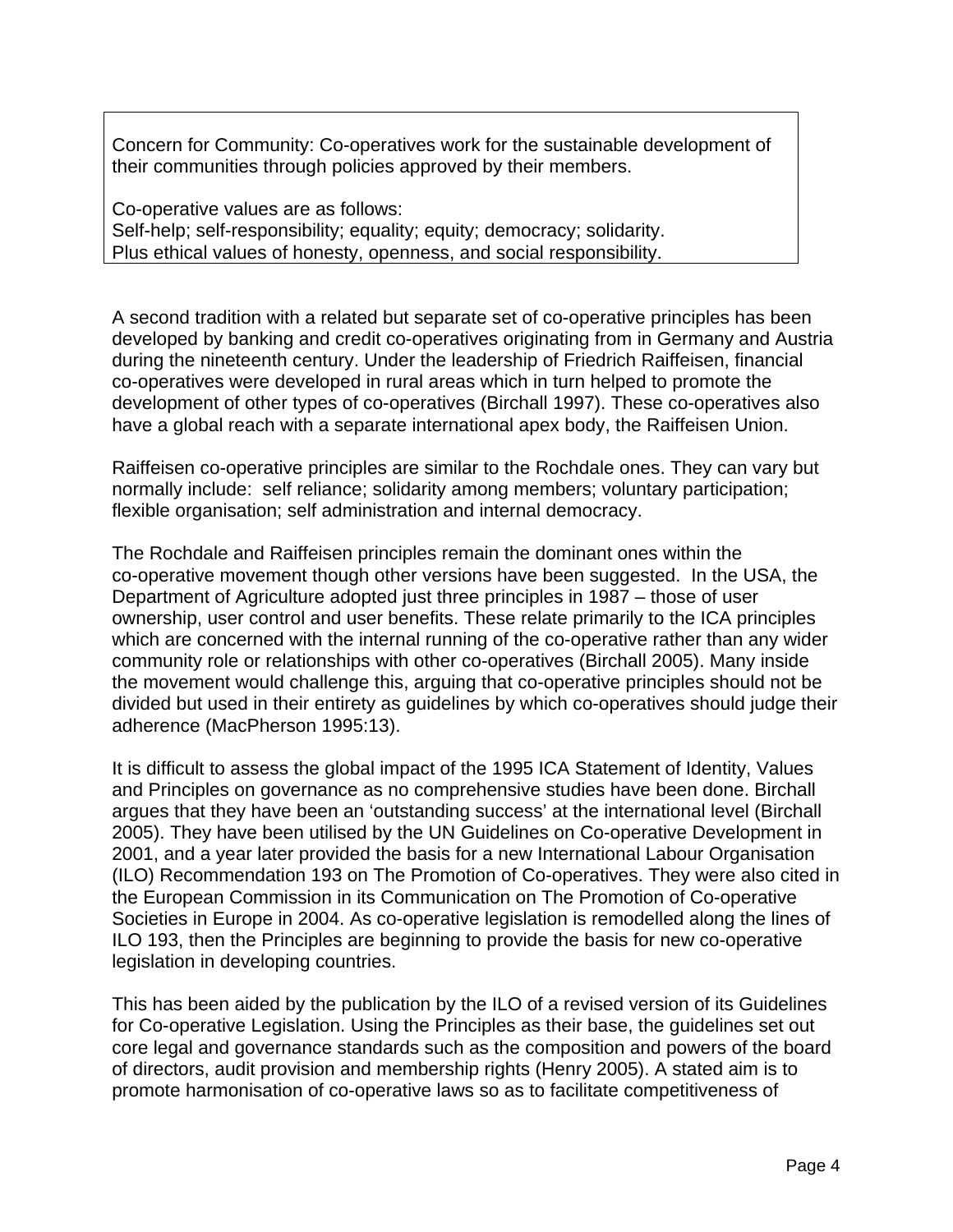co-operatives in the context of regional and international economic integration. Shared rather than heterogeneous co-operative legal forms will also help to promote more transparent standards for good governance.

Different versions of core co-operative principles also reflect different understandings of the nature of co-operatives and their vision. Many co-operatives and their members have shared an agenda which emphasises a broader transformatory social and economic role. This has been well covered in the historical literature but it also remains a live concern today. In this sense two separate, sometimes competing co-operative models can be discerned. In the USA, for example, co-operatives are often viewed primarily as a form of private sector ownership whereas co-operatives in Europe often keep their links to wider social movements for economic and social justice.

Two examples serve to illustrate this point. In a recent study of Financial Co-operatives for the World Bank, deriving from the USA traditions, their key features are defined as their user ownership, benefits and control rather than their core principles/values or any wider agendas. In contrast, the role of financial co-operatives over the border in Canada, is situated within a wider transformatory agenda:

"Canadian credit unions in Canada emerged as social and economic movements, not as some kind of off-the-shelf model to be 'replicated' (CCA 2006:7) .

However the gulf between the limited and wider versions of co-operative principles diminishes when they are translated into actual governance structures and institutional practices. Typically the framework adopted has remained relatively simple – there is a General Assembly of Members held annually which elects the Board of Directors from amongst the membership. The position of Director is normally held in a voluntary capacity without salary though with payment of expenses. The paid management reports to the Board. Many but not all co-operatives reward economic participation by payment to members based on the amount of trading with the society. This, of course, is dependent on the achievement of a profit or surplus on trading. A further distinctive feature is the 'one member, one vote' rule regardless of the size of shareholding. This is clearly in marked contrast to the investor owned model – though it is interesting to note that neither model rewards democratic participation by individual shareholders and members. The principles linked to wider engagement with other co-operatives and their communities have not normally been reflected within governance structures of individual co-operatives. In addition for the majority of co-operatives in North America and Europe, maintaining autonomy and independence has not been a major issue but is rather an assumed feature.

A distinctive feature of co-operative governance relates to the participation of co-operatives in wider unions, federations and networks. These can vary from loose knit trade based business associations to representative structures similar to those found within the trade union movement. Several co-operative federals in Europe have links to political parties and social movements. The governance implications of these different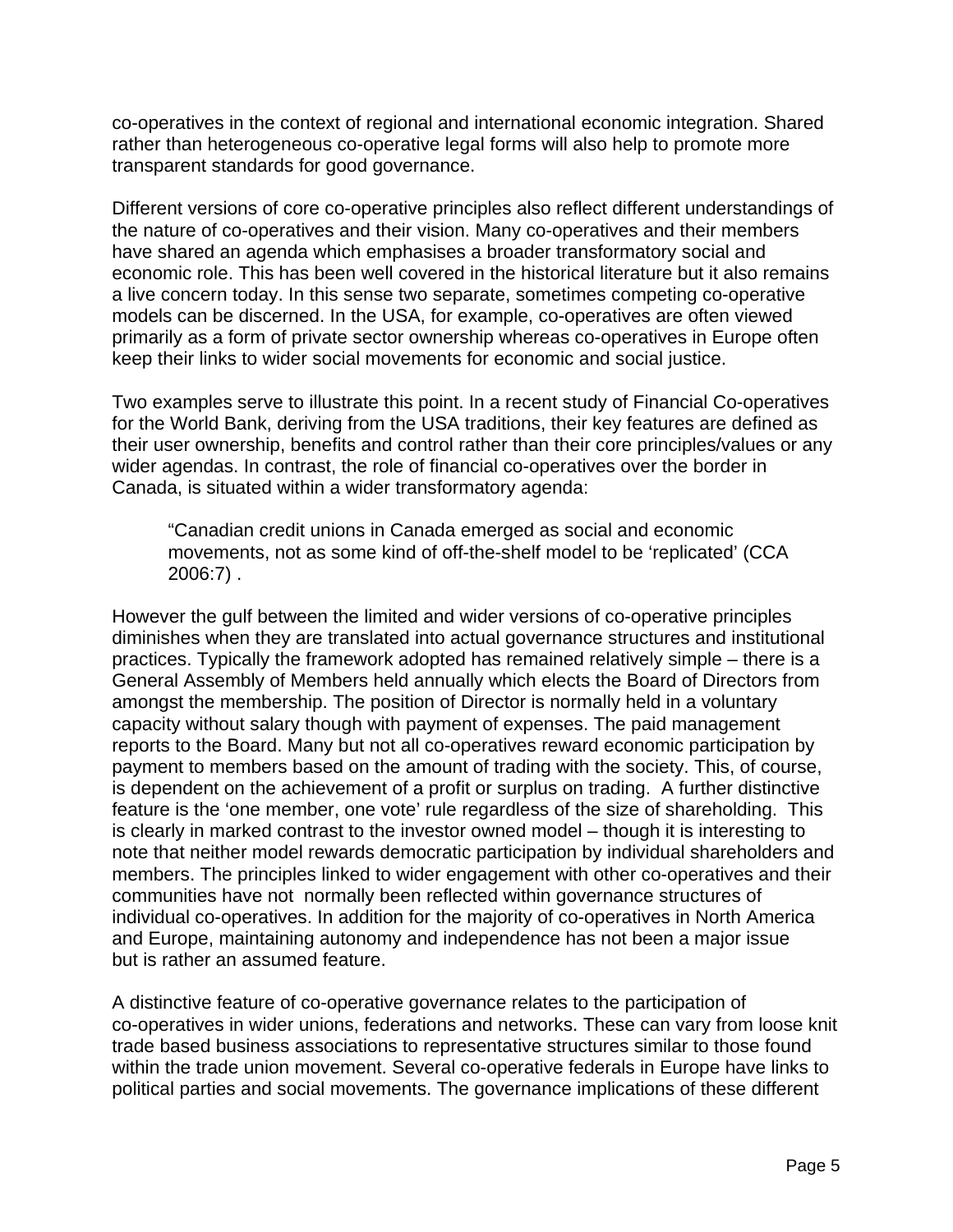<span id="page-7-0"></span>layers of co-operatives remain complex and are currently the subject of internal debate and review.

In terms of the embedding of the 1995 Principles within a typical co-operative governance framework, there does appear to be an implementation gap – member democratic participation, as we have seen, is rarely rewarded. For many co-operatives in developing countries, there is a further major challenge to the implementation of the Principles - autonomy and independence have yet to become a reality.

At the same time, the name 'co-operative' continues to be used by enterprises and organisations which diverge significantly from the 1995 values and principles. Some commentators seek to differentiate 'genuine' co-operatives from others. In the absence of a benchmark of widely accepted co-operative standards and performance indicators this remains primarily a personal judgement as to how 'co-operative' an institution really is.

Where co-operative performance indicators have been developed they remain very much in their infancy and confined to the developed world. Two pioneering initiatives in this area originate within Canada and the UK (Quarter et al 2002, Nembhard 2004, Co-operativesUK 2005). The recently adopted UK Co-operative Performance Code, for example, comprises ten indicators which include some on governance (member economic and democratic engagement) as well as those for commercial and environmental issues. No similar indicators for co-operatives in the developing world appear to have been developed.

### **2. A growing co-operative presence?**

As highlighted previously, the lack of current and comparative data on the co-operative sector makes definitive conclusions about its global size and scope difficult. Until recently there was a general consensus that the co-operative sector has been in overall decline especially during the past two decades. Today, however, a new consensus is emerging within the co-operative sector and among some policy makers that co-operatives globally are entering a period of renewal and growth. We have seen a reappraisal of the role of co-operatives emerging at the global policy level albeit resting on a limited evidential base. To address this problem, several large scale comparative studies of the co-operative sector are now underway or have recently been completed. This paper draws on preliminary findings of these studies, where possible, together with existing literature to explore the changes in the global co-operative sector.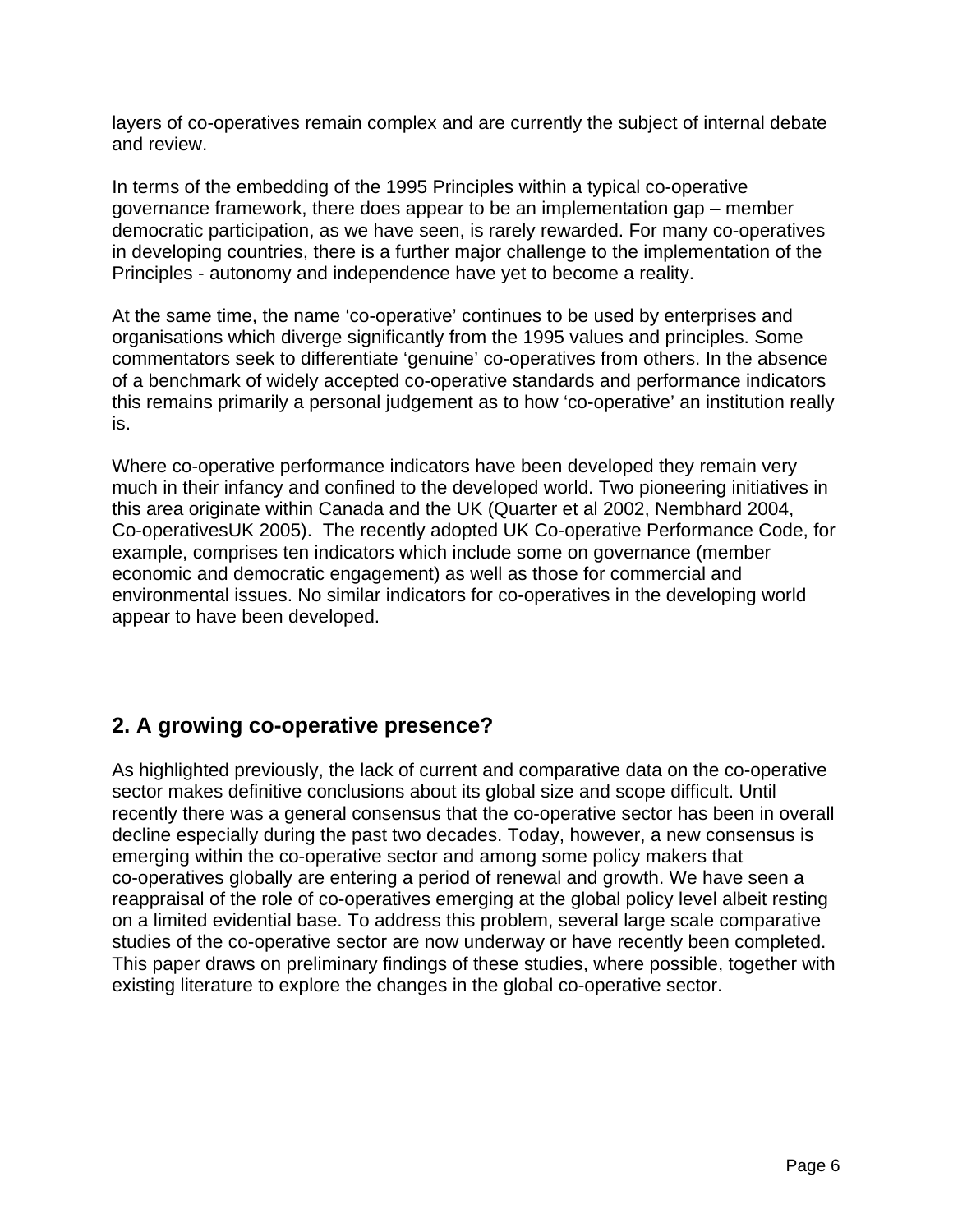### <span id="page-8-0"></span>**Membership figures**

Evidence for the size and shape of the sector globally are normally derived from membership figures. The most commonly used estimates originate from the membership of co-operatives affiliated to the three global co-operative apex bodies. The International Co-operative Alliance (ICA) claims via its affiliates a total membership of 760 million members, the World Council of Credit Unions has a membership of 118 million and the International Raiffeisen Unions have a total of 190 million members.

Even allowing for a considerable degree of caution regarding these figures, it is clear that membership of a co-operative still can be viewed as a significant global phenomenon. National and regional statistics can provide better data but the prevalence of different legal and institutional structures make comparative analyses difficult even in regions such as Europe.

However, current data on the co-operative sector in Europe reveals a total of 235,000 cooperative enterprises with 5.4 million employees and 140 million members in 33 countries [\(www.coopseurope.coop](http://www.coopseurope.coop/)). The sector is a very heterogeneous one with co-operatives varying hugely in terms of scale, history and lifecycle, economic sector, etc. They can range from the retail societies typical of the UK with membership running into millions, to small farmer co-operatives in Spain or Italy, large insurance providers and banks, small and large credit unions. This heterogeneity of the sector is a common feature of co-operatives throughout the world with very different patterns of ownership and membership, variations in size, geographical base and democratic structures. Cuevas and Fischer, for example, emphasise the diversity within the financial co-operative sector with institutional, legal, governance, scale and product portfolio subject to huge variation (Cuevas and Fischer 2006).

However besides the membership estimates for co-operatives, other evidence as to their overall economic and social impact remains very thin. A frequently quoted UN Report of 1994 suggested that co-operatives contribute directly to improving the living standards of half the world's population (ILO 2000:31).

The most recent data available on the size of the co-operative business sector globally was produced in 2006 by the ICA. This is a list of the top global 300 co-operatives measured in terms of turnover for 2004. Their combined total turnover reaches an estimated at \$1,000 billion and with a concentration in the following sectors: agriculture, finance, together with retailing and wholesaling (available online at <http://www.global300.coop/>). Co-operatives from 28 countries are to be found in the list of which the majority originate from the developed world. Co-operatives from India, Brazil, China and Mexico are also included and though US co-operatives appear in the list they only comprise only 11 of the top one hundred.

The global reach of co-operatives remains undisputed but their presence is uneven, with those based in agriculture and finance being the most prevalent. Agricultural marketing co-operatives supply 15% of the total of farm output in the USA whilst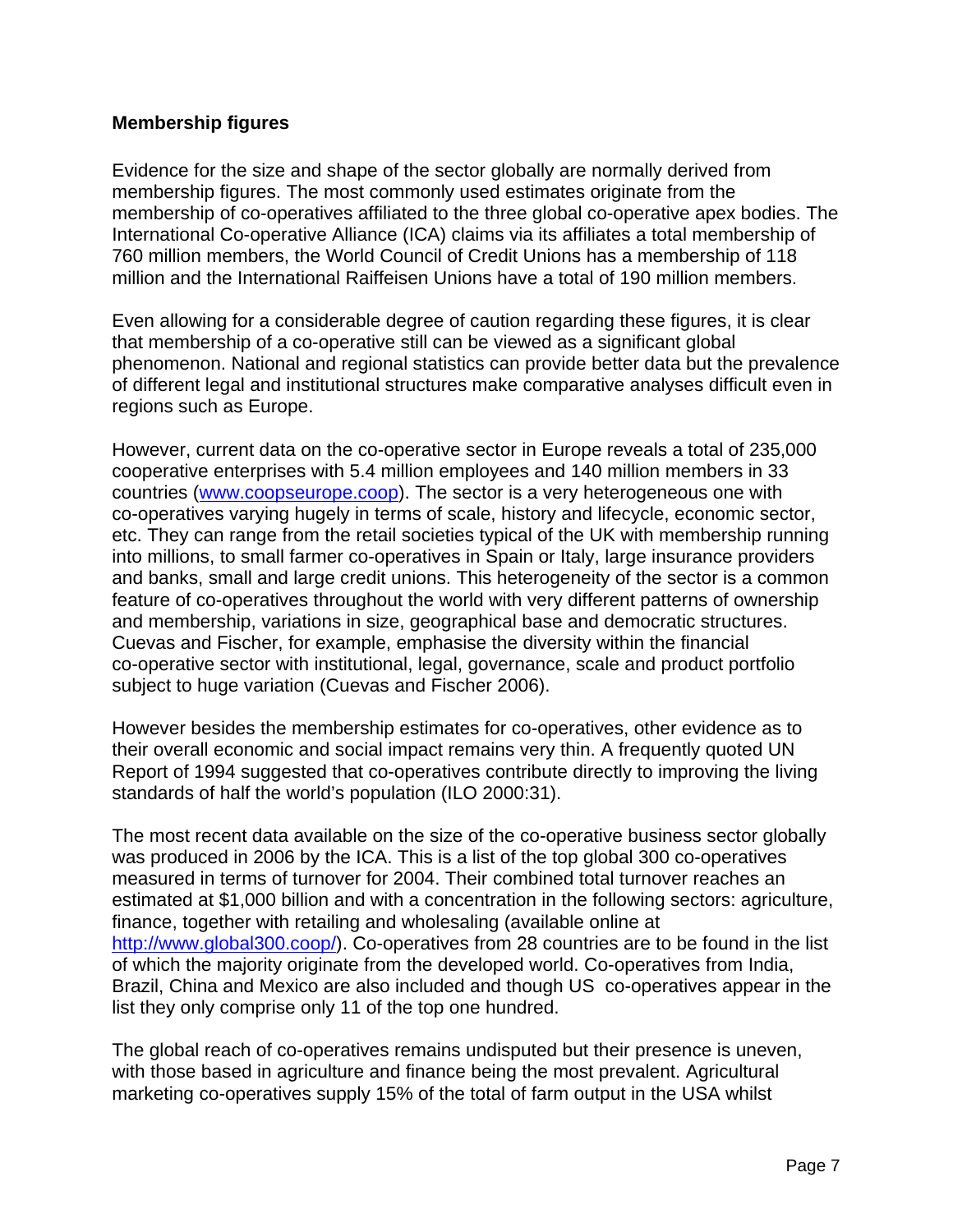agricultural co-operatives handle 50% of the supply and marketing of food stuffs in the European Union (Munckner 2006). One in four consumers in the USA obtain their electricity supply from a co-operative. Consumer co-operatives hold only around 5% of the food retail market in the UK but in Sweden the total is around 20% and in Finland have recently grown to become the country's largest retailer. The presence of financial co-operatives also varies widely – measured by the ratio of members to active population, market coverage varies from 1% in Asia to 41% in North America (Cuevas and Fischer 2006).

The reach of co-operatives is also reflected in ICA structures which are divided along sectoral lines with nine apex global bodies representing fisheries, agriculture, banking, health, housing, insurance, tourism, consumer and workers. Each apex organisation is democratically owned and financed by its member organisations.

However even within these sectors, there can still be variation in the type of co-operative institutional form adopted. Setting aside financial co-operatives, there is a generally accepted typology of co-operatives with four major forms:

Consumer - owned by the people who buy the goods or use the services of the co-operative. Almost any consumer needs can and have been met by a co-operative.

Worker - are owned and governed by the employees of the business. They can operate in all sectors of the economy and provide workers with both employment and ownership opportunities.

Producer - are owned by people who produce similar types of products, often by farmers who grow crops, raise cattle and milk cows, or by craftsmen and artisans.

Shared services - Purchasing and shared services cooperatives are owned and governed by independent business owners, small municipalities and, in some cases, state governments that band together to enhance their purchasing power, lower their costs and improve their competitiveness and ability to provide quality services. They operate in all sectors of the economy (Source <http://www.ncba.org/abcoop.cfm>).

The emergence of a type of co-operative reflecting the needs of more than one group of stakeholders has recently been noted with the development of social co-operatives in Italy, for example. Educational co-operatives which involve not just workers in the co-operative but also the users of the educational services provided are another innovation. In the USA new agricultural co-operative models are emerging and have been the subject of much debate since several have adopted a form which allows for investor as well as member ownership together with related voting rights. Some work is being done to chart the development of these non-traditional co-operative forms and to develop an appropriate typology (Chaddad and Cook 2003). In 2006, the enactment of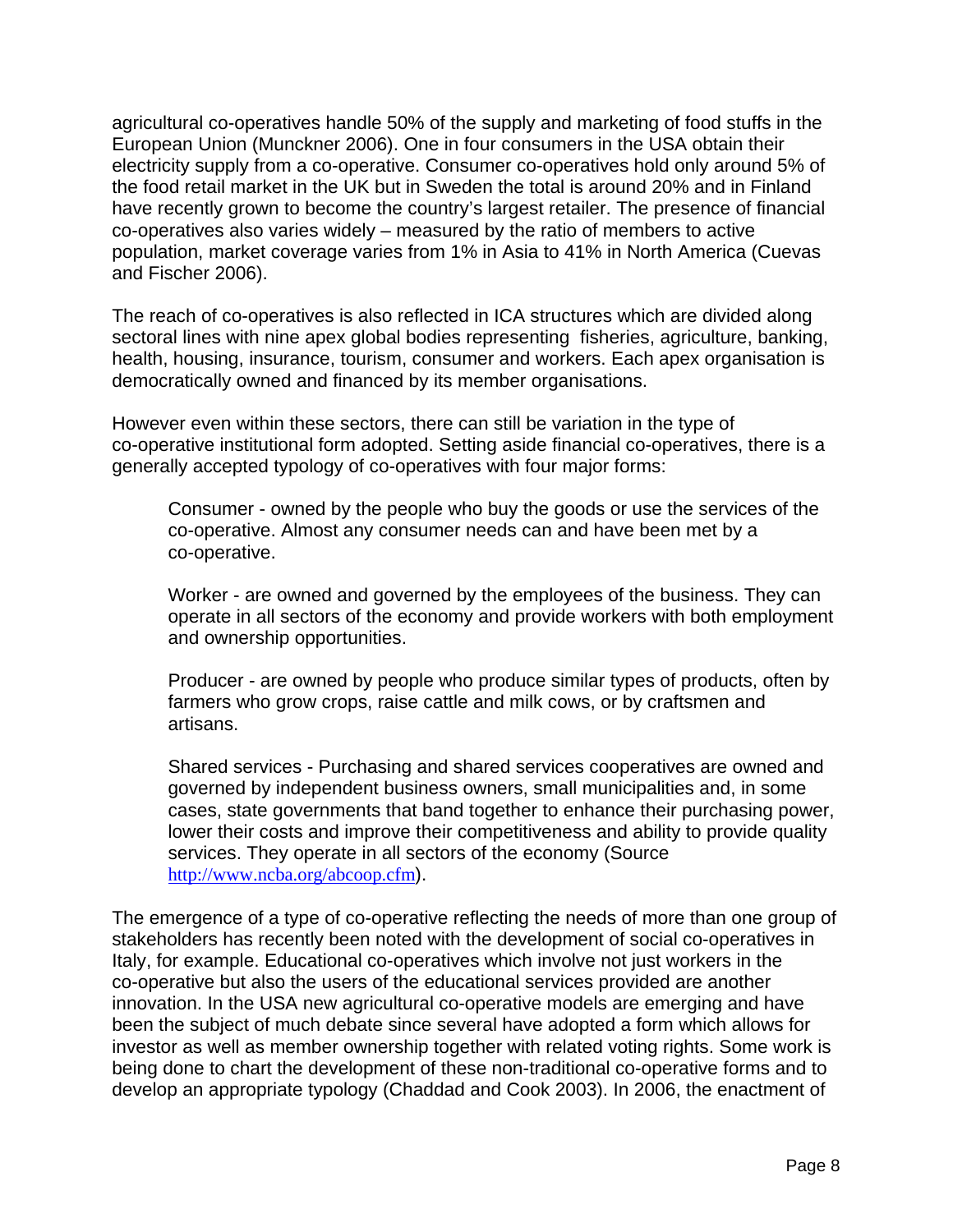<span id="page-10-0"></span>the European Co-operative Statute enables the development of cross border co-operatives with membership in two or more countries for the first time. A cross border co-operative can either be formed as a new entity or as a result of a merger between existing co-operatives. Up to 25% of shareholding is permitted for non-member investors, though without voting rights. The implications for corporate governance remain to be explored.

### **Signs of renewal**

Evidence for widespread co-operative renewal is now emerging but its coverage remains uneven. A recent review of the situation for co-operatives in the European Union identifies two major trends. To meet the challenge of operating successfully in increasingly competitive global markets many of the larger co-operatives have moved towards more capitalist forms either by creating commercial corporations as flexible forms of growth or by merging with companies outside the social economy. However a parallel development has been the rapid growth of newer co-operatives in most member states, often originating at the micro enterprise level. They operate in education, health and rural development together with other forms of shared services and have played in important role in community economic development (Guadano 2006).

We have already noted similar trends within the 120 million member co-operative sector in the USA . There, conversions to investor owned firms have occurred at the same time as the development of 'new generation' co-operatives (USDA 2002). In Canada, while the older established consumer co-operatives have faced increasing market challenges, newer types of consumer co-operatives have developed. The most notable example is the Mountain Equipment Co-operative, with strengths in online as well as shop-based retailing and over 2 million members in 192 countries.

A further dimension to co-operative renewal has been identified within Europe. Here several studies have linked the process of renewal within specific co-operatives to a reassertion of the importance of core co-operative values and principles. Long established co-operatives in the UK and Belgium, for example, have been developing strategies to promote active membership engagement, implementing better standards of governance and developing ethical trading strategies (Develtere et al 2005,Croft 2006). In the UK, the increasing centrality of co-operative values has been linked to business success initially by the Co-operative Bank but also by other consumer co-operatives (Co-operative Commission 2001).

Little research has been done on the ways in which co-operatives have tried to integrate their values into their business practices at operational and strategic levels. However one recent study of the co-operative sector and Fair Trade in Europe has indicated that support for Fair Trade by both the UK and Italian consumer co-operative sectors is perceived as a way of putting their co-operative values into practice (Shaw 2006).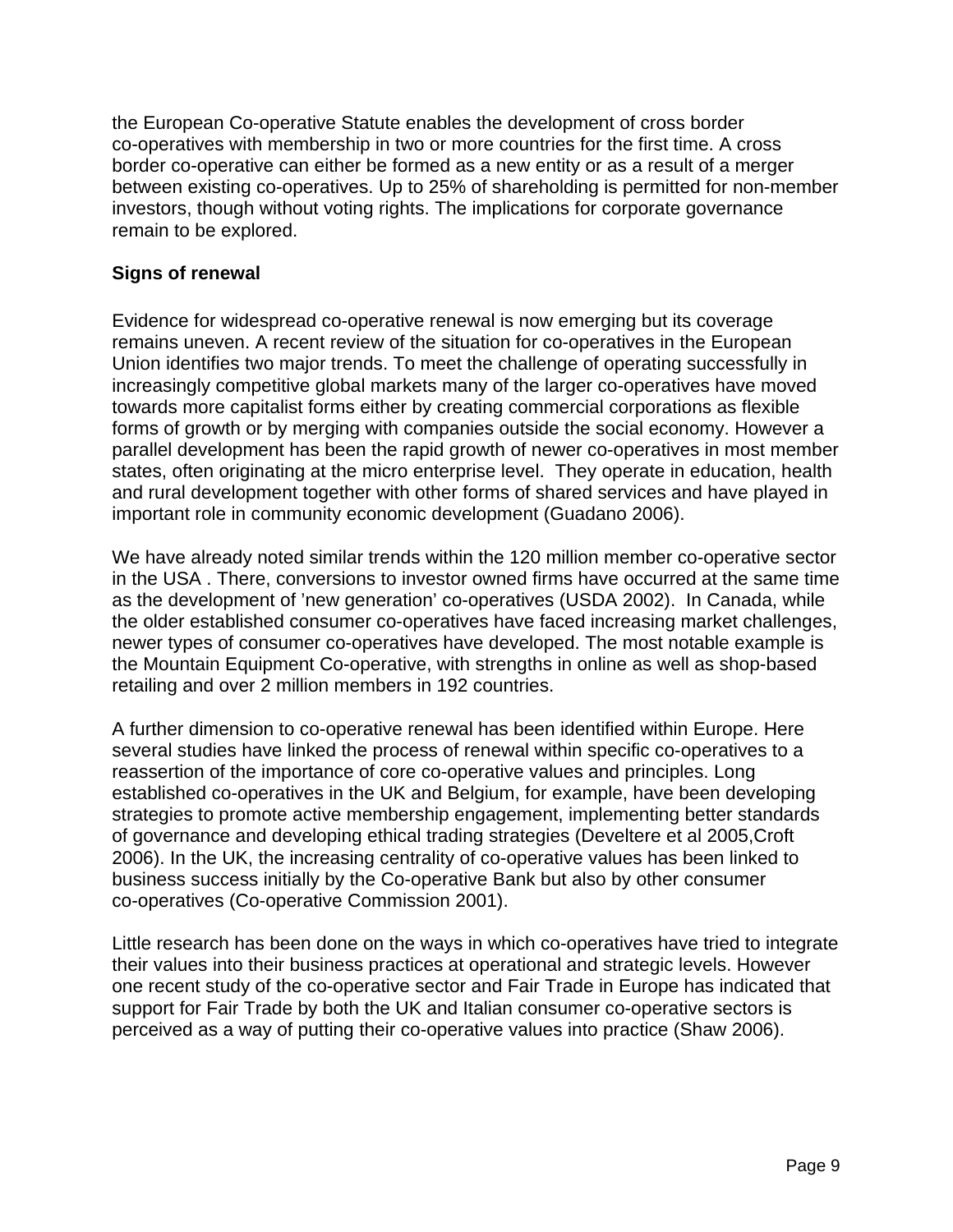### <span id="page-11-0"></span>**Co-operatives and international development**

There have been a number of case studies on the ways in which co-operatives contribute towards the Millennium Development Goals (Birchall 2004). Responses to a UN survey in 2005 by 35 countries and 38 apex co-operative organisations indicated that almost 90% of respondents viewed co-operatives as having a contribution to make to poverty reduction though this was not reflected in levels of participation in Poverty Reduction Strategy Programmes (UN 2005). Responding member states were overwhelmingly from the developing world.

Data on the credit union sector indicates that in the period between 1996 and 2003, membership has grown by 40% and the number of institutions has grown by 10% (Cuevas and Fischer 2006). However common perception remains that Co-operative Financial Institutions (CFIs) are primarily associated with middle class clients. A recent World Bank/CGAP donor brief challenges this assumption and highlights the ways in which savings and credit co-operatives provide financial services to millions. It emphasises their capacity to reach rural people, local ownership, sustainability and their offer of savings as well as credit to members (CGAP 2005). The most recent review of the work of CFIs argues that the evidence base supports the contention that they serve larger numbers of poor people than special 'targeted to the poor' microfinance institutions (Cuevas and Fischer 2006:54). There is also a growing interest in the role of co-operatives as providers of basic services such as water and electricity in several developing countries (Ruiz-Meyer and van Ginneken 2006, UN 2005).

Pollet, Develtere and colleagues have recently completed the first large scale review of the co-operative sector in Africa for over ten years. Their preliminary findings indicate a total of 30 million co-operative members in an 11 country sample with a penetration rate of 7%. They argue that these figures reveal that the co-operative sector still has a substantial presence in many countries and there is evidence of a renaissance taking place especially for at the level of primary societies. Village level co-operatives are enjoying a rise in numbers involved while the different types of co-operatives are emerging reflect a willingness to venture into different sectors. For many poor people, co-operatives are the only group they belong to which helps them to make a better living. Co-operatives are able to "build on existing institutions of self help and mutual help but also develop new systems of risk pooling and social security such as social benefit funds, micro insurance and mutual health organisations" (Pollet and Develtere 2006:34).

It remains difficult to easily categorise the global reach and scale of co-operatives. The nature of the heterogeneous and changing co-operative sector globally has yet to be reflected adequately in the data available. Divergent trends are apparent even within countries and regions. However there is sufficient evidence to suggest that at the very least the decline of the co-operative sector appears to have halted and that there are signs of a renaissance. This is not just linked to rising membership and business turnover but also to a renewed confidence in the importance of value led business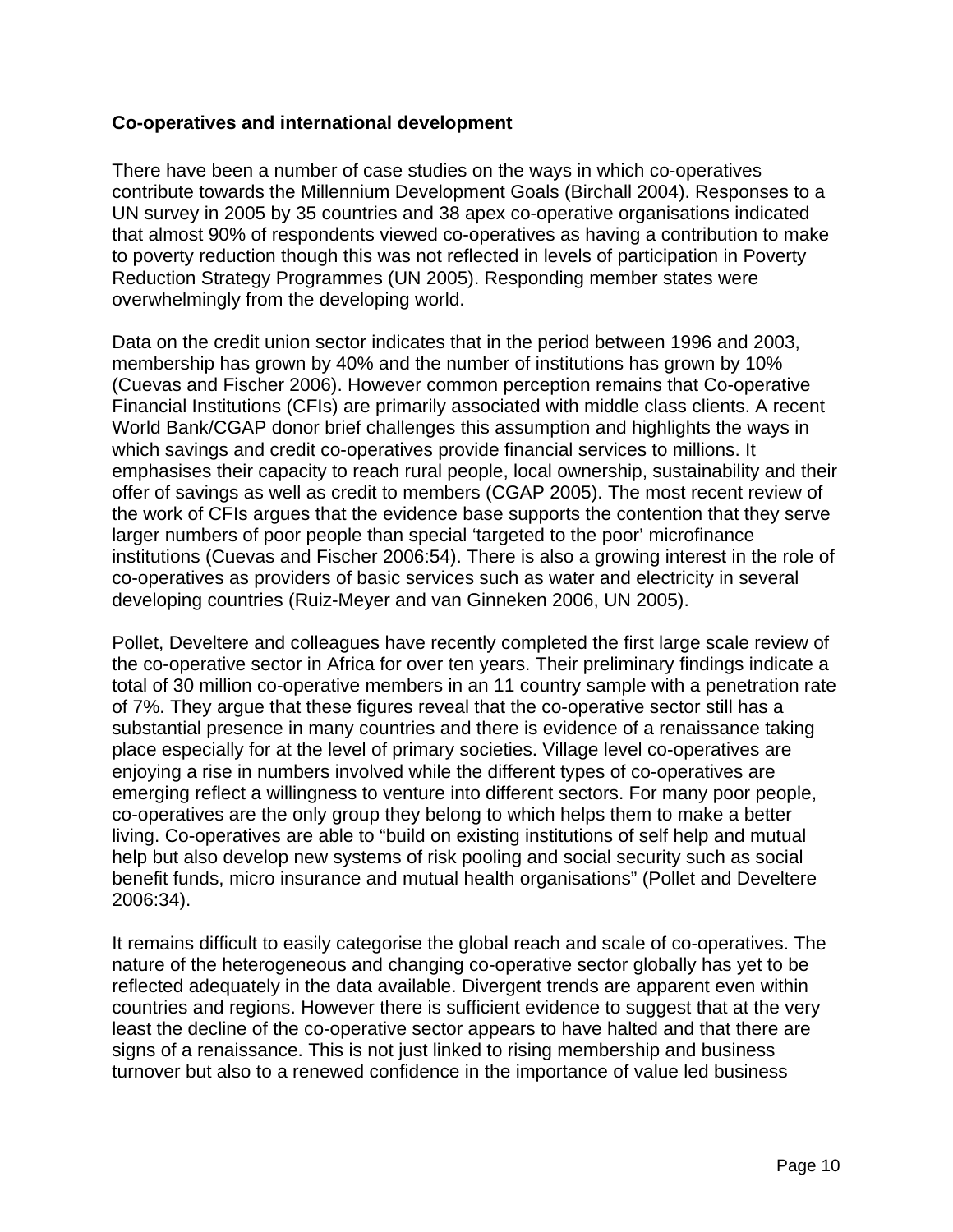<span id="page-12-0"></span>practices in the 21<sup>st</sup> century and of the co-operative as a proven and sustainable valuebased business model.

### **3. Corporate governance issues for co-operatives in the OECD countries**

Co-operatives, like other private sector enterprises, have not remained untouched by the recent corporate governance scandals nor by the development of codes of good practice. In the UK, the recent development of a corporate governance code linked to relevant performance indicators was prompted by external governance scandals and a recognition that the co-operative sector needed to adopt "cutting edge practice in corporate governance" (Co-operatives<sup>UK</sup> 2005). As in other business sectors, improving governance standards for co-operatives is now becoming a priority and is increasingly debated within the movement.

However the development and implementation of good corporate governance practice for co-operatives remains very much in its early stages. The few co-operative codes adopted so far have been modelled on the codes designed for investor-owned companies, typically adding in further provisos concerning membership but not substantively reworking them. This would appear to endorse the view that corporate governance issues facing co-operatives remain in large measure the same as those for investor owned firms.

This section will explore whether this approach to corporate governance is supported in the literature. Firstly, issues from the wider governance agenda relevant to co-operatives will be discussed, followed by review of the studies that specifically address corporate governance issues.

Within the field of economics, recent studies on co-operative forms of business have remained relatively limited. A recent survey of economic textbooks, for example, reveals the invisibility of co-operatives within standard economic textbooks and relates this to dominance of neo-classical economic theories (Hill 2006). A substantive critique has developed of the embedded assumptions in these theories as to the fixed nature of institutions and markets together with the view that a firm's inner structure does not affect its economic performance. Within the literature of the New Institutional Economics, for example, the relationship between the nature of governance patterns and economic performance has been explored in some depth (Cuevas and Fischer 2006).There have been a number of seminal studies on the governance modes of firms, including labour managed firms and co-operative business models. Several studies have addressed the question of why co-operative and other worker owned business models are relatively rare (Hansmann1996, Dow 2003). Typically the failure of the co-operative model is explained by its democratic governance structures which prevent effective control over managers and profit distribution systems that lead to shorter time horizons. The potential of co-operatives to meet multiple needs is also seen as a failing.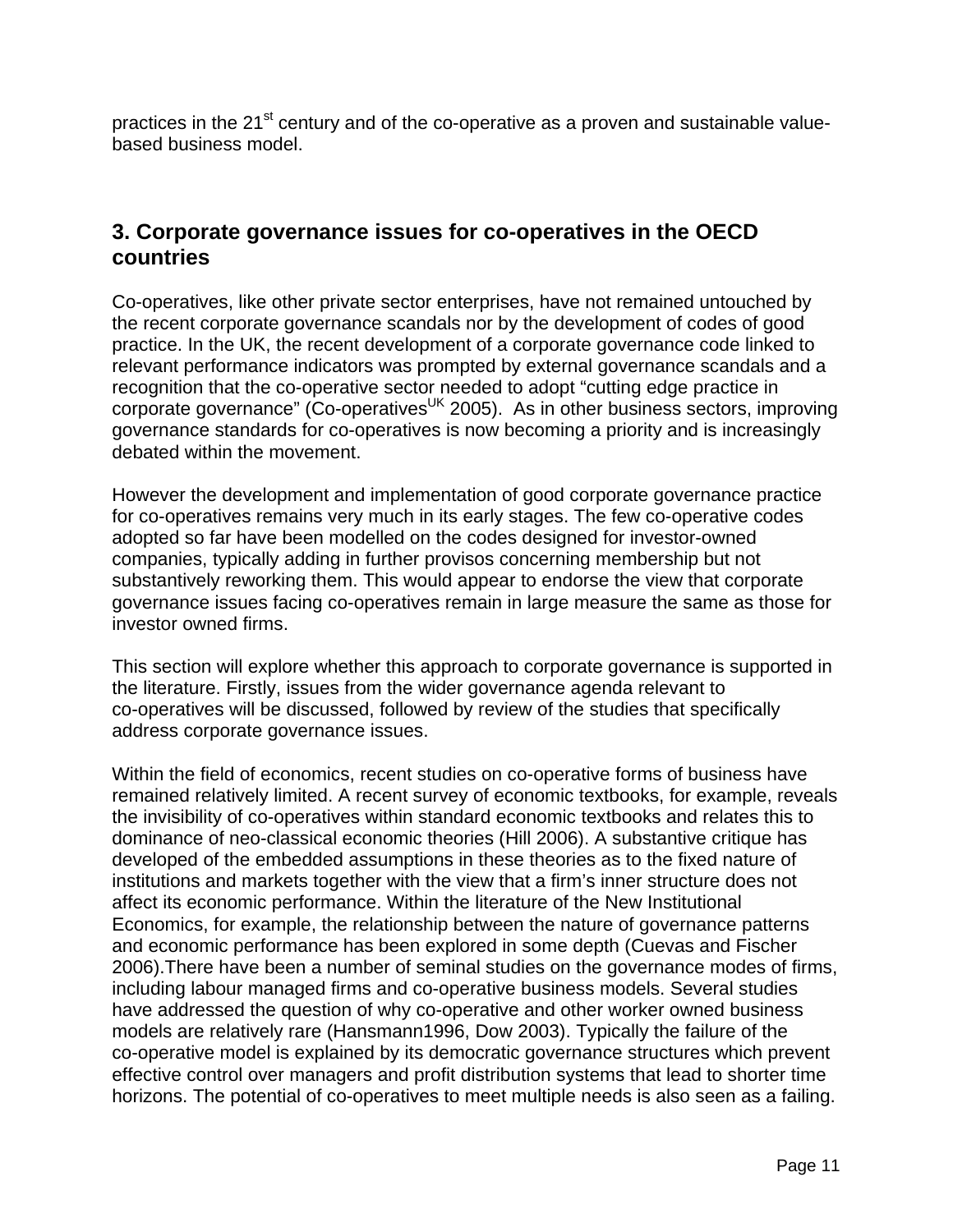Many studies draw primarily on US examples but some do consider evidence from co-operatives based in different sectors (e.g., agricultural, consumers, housing). Hansmann, for example, contends that the costs of sustaining forms of economic democracy become too high where there is a lack of homogeneity and conflicting interests among the owner members. This is reflected in the relative rarity of memberowned businesses within the private sector. Where member-owned enterprises are smaller and have more homogenous membership, they can and do survive as evidenced by the presence of co-operatives in agricultural marketing, rural utilities and housing (Hansmann 1996).

This study is based on case studies derived solely from the USA and does not include the large consumer, worker and agricultural co-operatives that can be found in Europe. Dow, however, does consider European case studies and identifies a range of factors that contribute to the relative rarity of member owned businesses. He emphasises the importance of exploring the historical context and the ways in which legal institutions and codes have ensured the dominance of investor-owned firms and restricted the development of other models. Co-operatives need a supportive policy framework to be sustainable. This support has been enjoyed by Legacoop in Italy where an enabling legislative and financial framework has helped to create a large and vibrant co-operative sector. He comments that the "Lega experience also refutes the idea that such firms suffer from deep organizational flaws that predispose them to failure" (Dow 2003:75).

Cuevas and Fischer identify the principal source of failure for CFIs as deriving from member/owner conflict with management. The growth of a co-operative inevitably expands (or dilutes) ownership and managers become subject to weaker controls. This results in rent-seeking behaviour and wasteful expenses. This tendency is reinforced by the fact that co-operatives have frequently faced weak external competition through subsidised financing from government which has also enabled inefficient managers to survive (Cuevas and Fischer 2006).

The development of managerial dominance within co-operatives has been a strong theme within the literature on non-financial co-operatives as well. An influential model has linked co-operatives to a process of democratic degeneration. Meister, for example, identified four stages in the internal transformation of democratic organisations into manager-led enterprises. This relates to the growth in size and complexity of the enterprise which enables management to take advantage of growing member apathy and distance from the original core co-operative values (Meister 1984).

Another recent study has proposed a model of five management and governance roles within co-operatives. It also links the tendency for the diminishing role of membership in governance to the expansion of the co-operative and a growing domination of commercial values fostered by a professional management distanced from co-operative values (Malo and Vezina 2004).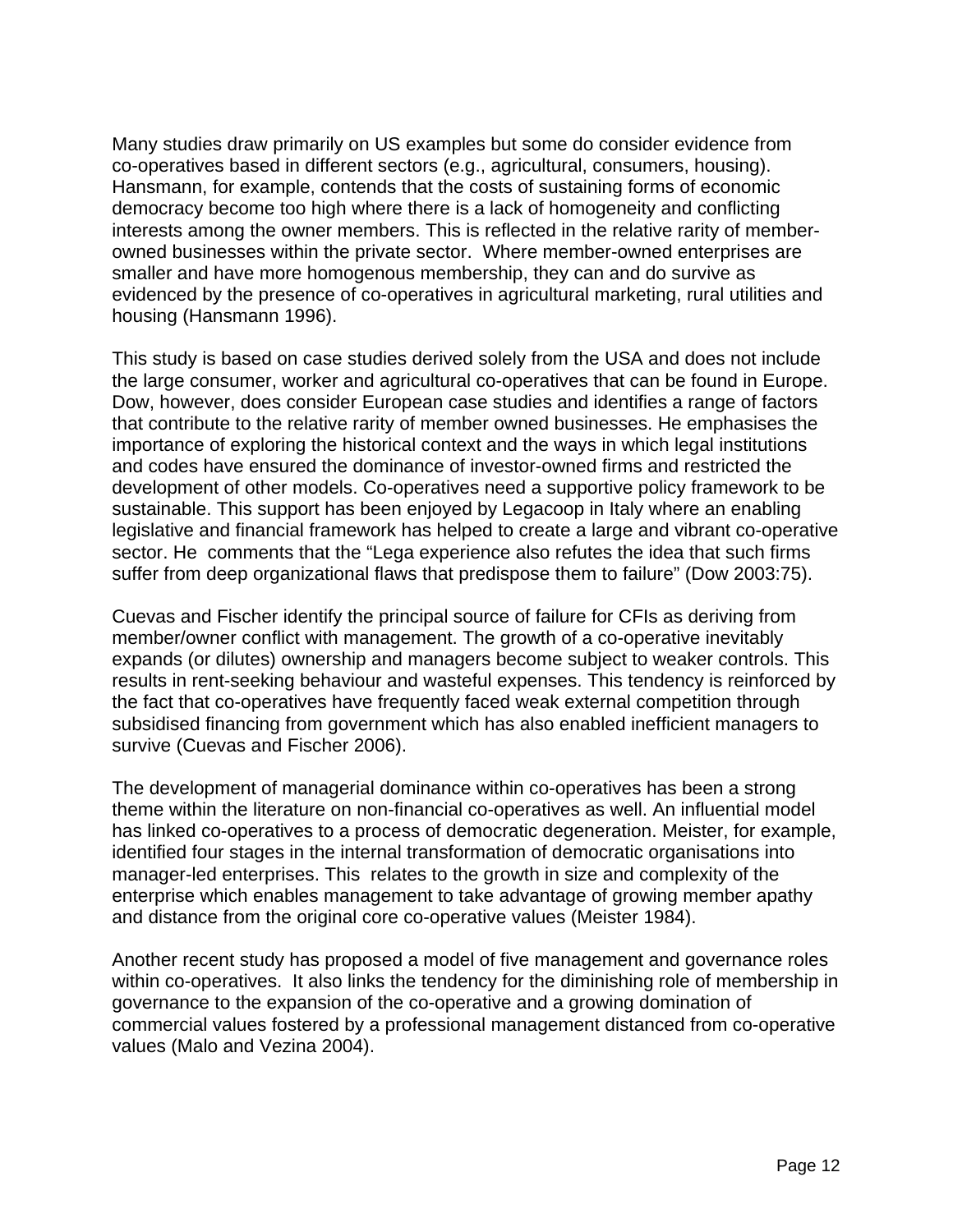Spear also identifies this problem as prevalent within larger co-operatives in the UK. He argues that the co-operative systems of governance contribute to the development of powerful and entrenched managers who have more control than in similar private-sector companies. He attributes this to managers' greater degree of insulation from pressure from external stakeholders together weaker signals from external markets. Internally, pressure on managers is also weak because of low levels of member participation as evidenced by the situation in UK consumer co-operatives (Spear 2004). On the other hand, others have argued that the empirical evidence for the hypothesis of a tendency towards increasing management control is mixed (Chaves and Sajardo-Moreno 2004).

Two recent studies have suggested some strategies to help co-operatives counter these tendencies. One study proposes that, although the co-operative enterprise continues to innovate and grow, it does this by offering a greater range of services to its existing members rather than by breaking out of a niche market position. This allows for the retention of a simple set of participative governance structures allowing for engagement of various stakeholders and the development of a project rather than a product focus. A second set of strategies is proposed for larger enterprises related to the development of innovative and better systems of participative governance that are based on shared co-operative values:

The value-creation propositions must be linked to social, societal and humanist values supported by the social, solidarist economy – this becomes the best means of differentiating the collectivist enterprise from the capitalist entrepreneur. These values allow the creation of a value, no longer merely of use, nor just in relation to an immediate community, but also at the macro level (Malo and Vezina 2004:130).

Chaves and Sajardo-Moreno emphasise the importance of the selection and training of managers in tune with core social enterprise values. This process could be aided by the development of appropriate training courses and educational institutions together with a code of conduct. These processes are critical to the survival of the democratic enterprise (Chaves and Sajardo-Moreno 2004). Spear also suggests a series of measures to limit managerial power by enhancing the commitment to and involvement in the running of the co-operative by the wider membership (Spear 2004).

In terms of investor-owned enterprises, strategies to tackle management control have typically focused on improving and enhancing the responsibilities and role of the board. Overall findings from the studies reviewed above also support this focus on boards, as they also provide the most important mechanism available to co-operative members for controlling management behaviour.

An important proviso to this is related to the elected nature of co-operative boards. Cornforth points out that the nature of co-operative corporate governance is relatively under-researched compared to that of investor-owned corporations and especially in relation to elected boards. Drawing on work into the role of boards in the private sector, he proposes a conceptual framework for co-operative boards based on a multi-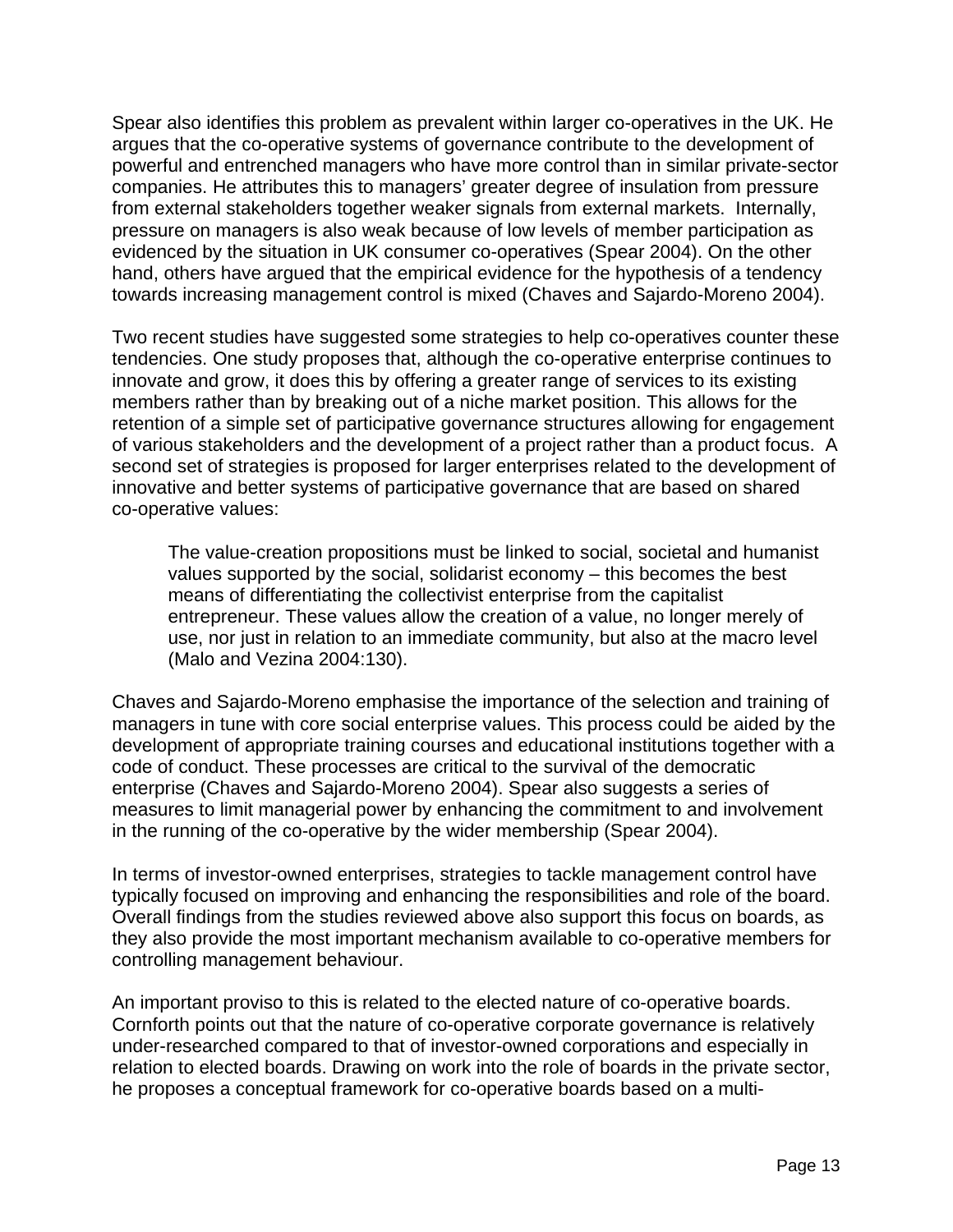paradigm paradox perspective which takes into account the diversity of goals that characterise co-operatives.

He identifies three key tensions that influence the operation of co-operative boards:

The tension between board members acting as *representatives* for particular membership groups and *experts* charged with driving the performance of the organization forward

The tension between the board roles of driving organizational performance forward and ensuring conformance ie that the organization behaves in an acceptable and prudent manner

The tension between the contrasting board roles of controlling and supporting management (Cornforth 2004:13).

Particular issues for co-operative boards derive from their elected status which provides no certainty that the director will hold the rights skills mix and knowledge to effectively scrutinise management decisions. This situation is worsened by low levels of member participation in the democratic processes which could be ameliorated by better education and training of board members. The use of co-opted members is also suggested as a solution to address skills deficits. Finally the development of new forms of co-operative models with multi-stakeholders may help to address board deficiencies. More comparative studies are needed to systematically compare the governance of organisations across different sectors and the impact of factors such as size on board composition and performance (Cornforth 2004:27).

The need for effective education and training for co-operative and mutual boards is now generally accepted within the UK. It forms an important element in the Corporate Governance Code of Best Practice finalised in 2005 by Co-operatives<sup>UK</sup>. Consumer societies in membership of Co-operatives<sup>UK</sup> are expected to commit to the implementation of the Code and to provide information annually on the extent to which the provisions of the Code have been adopted. Taking as its starting point the 1995 ICA Statement, the Code also includes comprehensive guidelines on the rights and responsibilities of members, board roles, performance evaluation, audit procedures, elections and accountability to wider stakeholders (Co-operatives<sup>UK</sup> 2005). Many consumer societies, in conjunction with the UK Co-operative College, run education programmes for members and directors on a wide range of corporate governance issues (see [www.co-op.ac.uk](http://www.co-op.ac.uk/)). Moreover, in the UK, a focus on increasing member participation and voice in their co-operatives is occurring in the context of a growing emphasis on user participation and voice within public services (Johnson and Simmons 2004). In the co-operative sector in North America, a wealth of educational materials and resources aiming to improve the effectiveness of boards are also available.

However, this analysis derives from the unitary board structure typical of Anglo-American traditions. The agenda for further research into co-operative boards, could be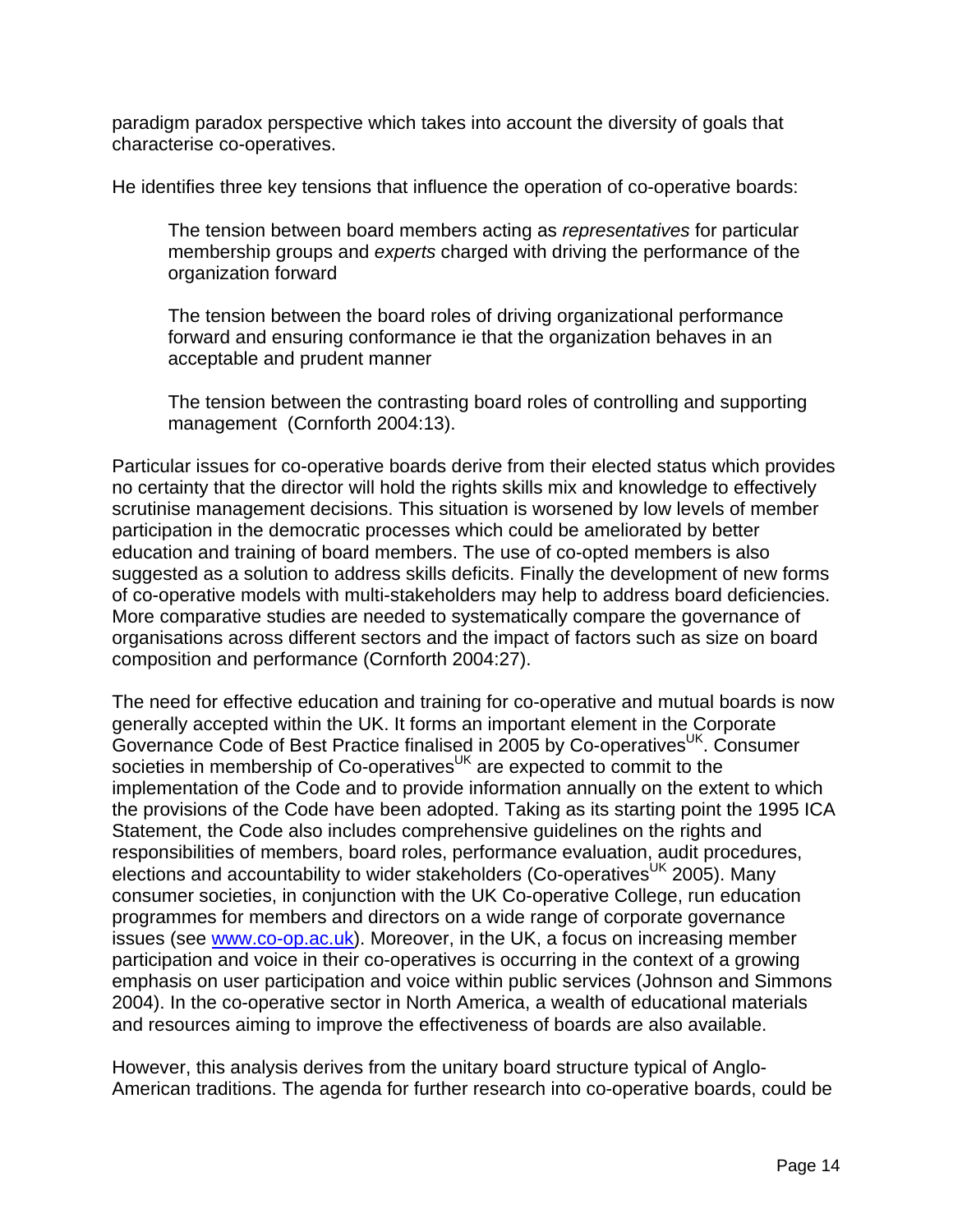<span id="page-16-0"></span>extended to include an analysis of the governance implications for different types of elected boards. Many co-operatives in mainland Europe have adopted a dual board system with both a supervisory board and a board of directors, both formed by members. In certain of the larger consumer co-operatives, the question of who should sit on the supervisory board is influenced by party politics. This can introduce the potential for conflicts of interest between members and an outside agency. The pitfalls of a multi tier structure would also seem to include a lack of clarity concerning the division of roles and responsibilities between the different tiers, leading to potential agency conflicts (Pellervo 2000).

Several studies have called for more work to be done on strategies to increase membership involvement, though as yet little has been developed in the way of successful case studies (Spear2004, Develtere et al 2005). The only major research carried out into a member of the top ten listed co-operatives has been that into the case of Mondragon. Based in the Basque region of Spain, Mondragon Co-operative Corporation (MCC) has demonstrated sustainable commercial success linked to innovative governance systems that have allowed its co-operative identity and values to remain at its core. The MCC operates as a democratic federation of more than 100 businesses operating in four divisions: financial, distribution/retail, manufacturing and research/training. The current governance structures date from the early 1990s and operate through a complex multi-tiered system best characterised as a network governance system. The system does involve grassroots co-operatives ceding some democratic control to the federal bodies and a representative rather than participative form of democracy. Several studies have cited the federal structure as key to its success while recognising that considerable challenges still face MCC as it seeks to retain its core values (Bakaikoa et al 2004). In addition, although Mondragon has been the focus of much attention within the co-operative movement, its success has not been replicated within the worker co-operative sector. Dow argues that federations are essential if worker co-operatives are to become self-replicating (Dow 2003:273).

### **Co-operative Financial Institutions**

As we have seen earlier, co-operative financial institutions have a global reach and are also characterised by high levels of heterogeneity in scale, regulatory regimes and range. CFIs include banks, credit unions, saving and loans societies, and insurance providers.

The research deficit into CFIs is currently being addressed by an ongoing research programme originating from the Financial Sector Operations and Policy Department of the World Bank. An overview of the sector has recently been presented focusing on governance, regulation and supervision. Their key findings for governance issues are presented below (Cuevas and Fischer 2006).

The research identifies agency conflicts between members and managers as the principal source of failure for CFIs. However this is as a 'rather complex' phenomenon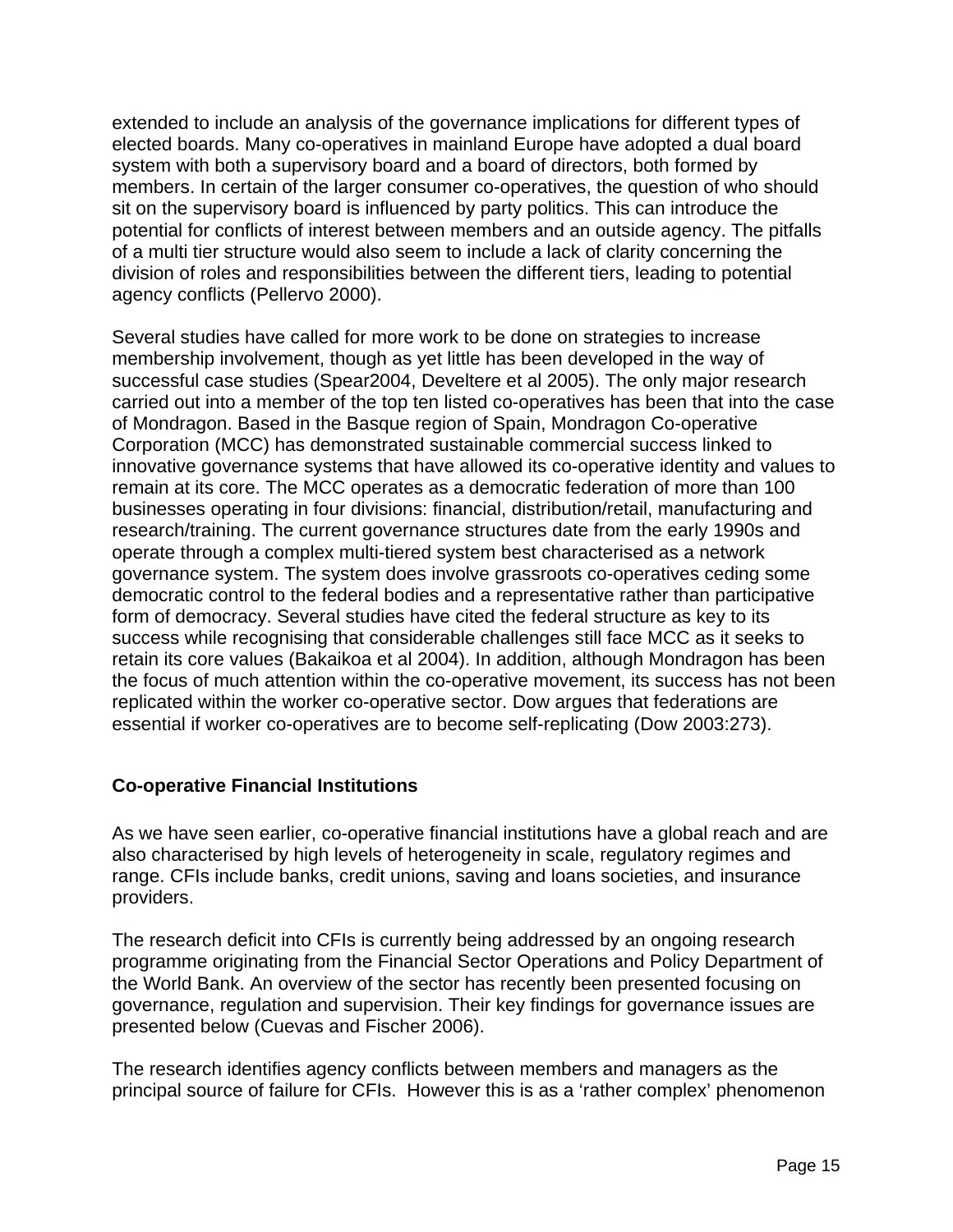<span id="page-17-0"></span>in the context of co-operative governance structures and especially elected boards. In particular, they point out that co-operatives can also be the site of conflict between members and their boards in addition to member/manager tensions. Co-operative boards can pursue their own interests at the expense of members as well as be inclined to interfere with the operational responsibilities of managers. However they also argue that more research is needed into the role of elected Boards in order to develop sound and testable hypotheses.

As in other co-operatives, studies on CFIs also indicate a correlation linking an increase in size with an increase in the severity of the owner-manager conflict. This hypothesis has been supported by other studies into CFIs. The governance of credit unions, co-operatives and wider stakeholder models of co-operative governance is characterised by an emphasis on trust, co-operation and informal contracts. These governance characteristics can help reduce transaction costs and lessen problems related to moral hazard and adverse selection. The study argues that these informal systems of governance are more effective in small and locally rooted credit unions by comparison with larger co-operative banks and financial mutuals (Amess and Howcroft 2001).

Cuevas and Fischer also explore they ways in which CFI macro-level organisations such as alliances and networks can make a contribution towards supervision, governance and regulation of their member organisations. This level of organisational capacity is unique to the co-operative sector and can deliver a competitive advantage for the co-operative model by providing a mechanism not only for managing agency conflicts but also for improving economic performance.

### **Wider Stakeholders**

Co-operatives, alongside other businesses, have begun to address the challenge of becoming more accountable to wider stakeholders. However this change has not yet been studied to any extent and co-operatives have not found a place within debates in relation to stakeholder approaches to corporate governance. In recent years, several large European co-operatives have begun to change their business practices to reflect the interests of wider stakeholders. The Co-operative Bank in the UK, for example, has become a recognised leader in developing ethical policies and practices after consultation with its wider stakeholders. European consumer co-operatives have strongly supported Fair Trade and been vital to the mainstreaming of Fair Trade products (Shaw 2006). Consumer co-operatives in Italy, Spain, the UK and Finland now require their suppliers in developing countries to comply with international standards on labour and environmental issues. The UK Co-operative Group, for example, is a leading member of the Ethical Trading Initiative – a multi stakeholder agency working to improve labour conditions in the supply chain. Co-operative performance indicators in the UK now involve ethical supply chain issues, a move which appears to command member support.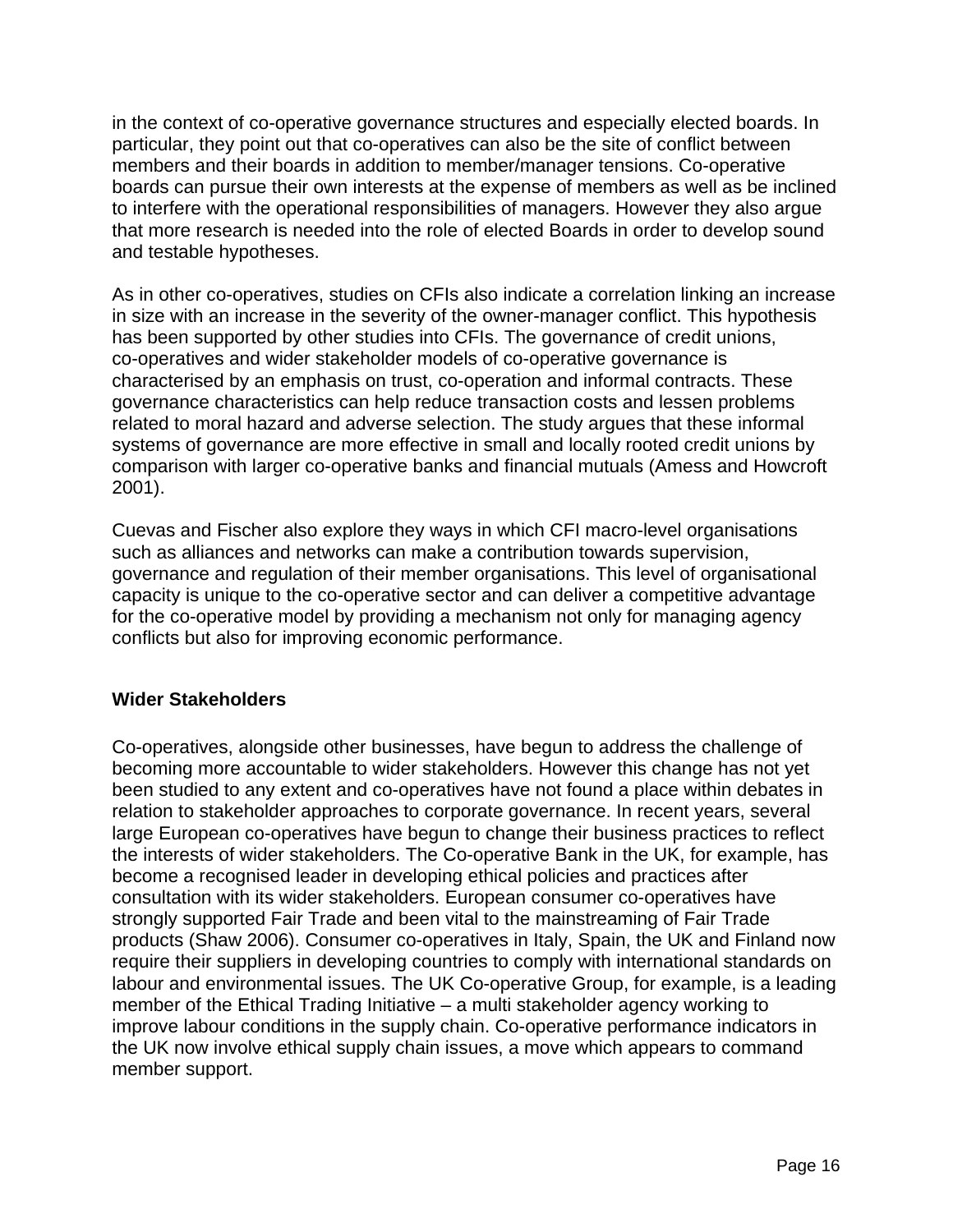<span id="page-18-0"></span>Studies on co-operatives in OECD countries have identified the central role that member/manager conflicts play and the important role of elected boards in providing a means of addressing the issue of managerial control. Co-operative corporate governance strategies need to strengthen the capacities and role of the board. There has also been growing emphasis on the need to develop higher levels of member participation in governance structures especially within the European context. This has also been accompanied by the recognition that co-operative values and principles are fundamental to effective governance within a co-operative. Corporate governance has to reflect the multiple bottom lines of a co-operative and not just their economic and commercial performance.

### **4. Corporate governance issues for co-operatives in developing countries**

Specific studies into corporate governance issues as they impact on co-operatives in the developing world are very few and this, of course, presents considerable difficulty in reaching any definitive conclusions. However there are some clear starting points for an analysis of the key issues which can be derived from existing studies of the co-operative sector in general, several useful case studies, and discussions with co-operative leaders from the developing world. Given the nature of the evidence, and the general characteristics of co-operatives in the developing world, a region by region approach has been adopted.

Implicit in many of the studies on co-operatives in OECD countries has been the assumption that governments have not adopted an interventionist role with regard to co-operatives. The experience of the majority of co-operatives in developing countries has been very different. A starting point for a discussion of corporate governance issues therefore has to begin with the legacy of government control and intervention into the co-operative sector.

This legacy, of course, derives from the colonial origins of the co-operative sector which involved a regime of government control and influence with damaging results that are still evident today.

A recent ILO report comments that:

The developing world experienced several decades of working with statesponsored and state controlled co-operatives – which had been introduced by the colonial powers as development tools and subsequently used by governments of the independent states for similar purposes. Unsuccessful and costly experiments were carried out on the basis of joint agricultural production, collectives and state farms as way of increasing peasant production and productivity (ILO 2000:11).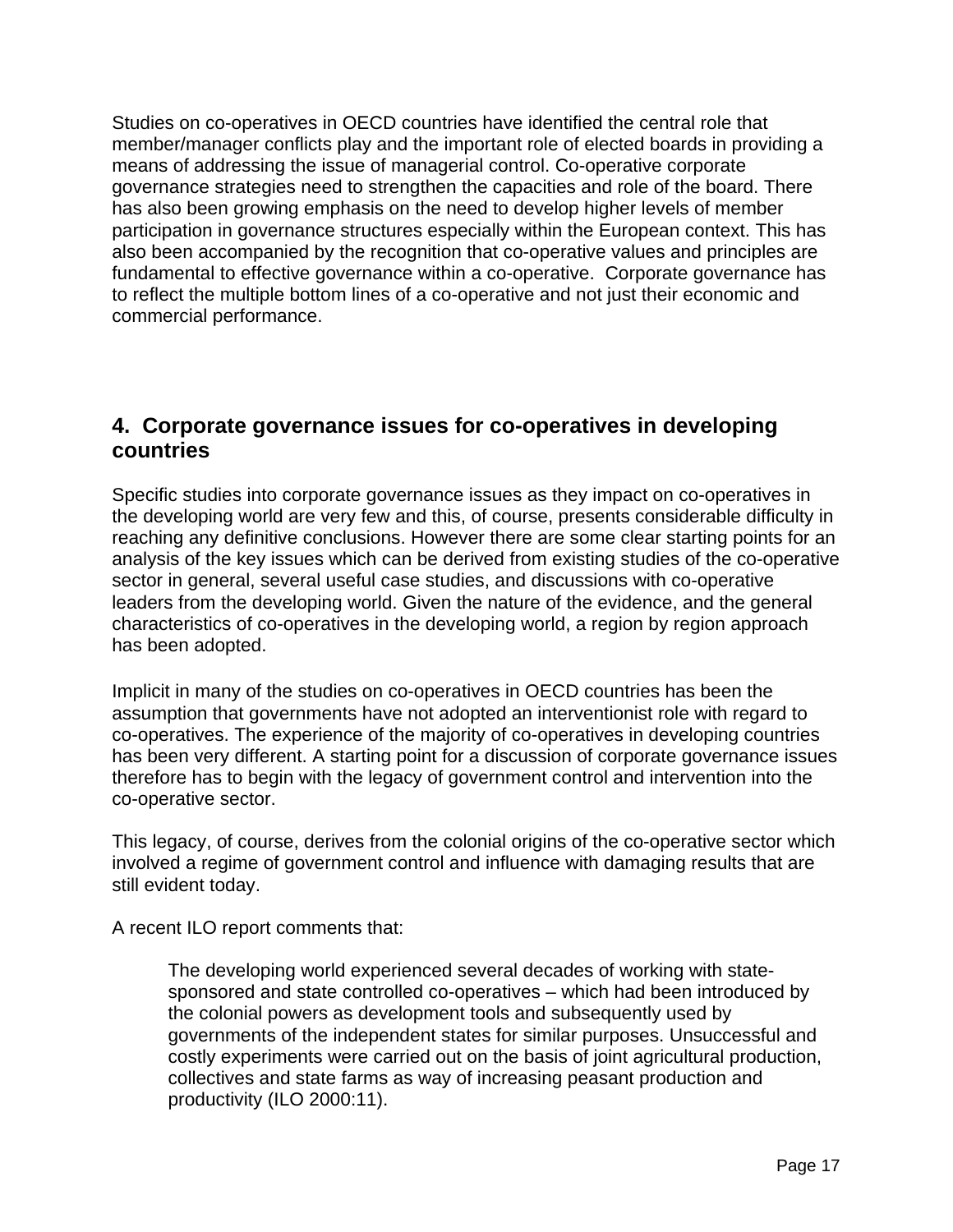This has been aptly described as a system of co-operatives without co-operators. There is an extensive literature on the ways in which co-operatives were provided with special support and often afforded monopoly positions. They frequently became sole suppliers to State Marketing Boards for commodity crops and were subject to price controls. In many cases co-operatives also became vehicles for political patronage and nepotism and were subject to capture by local elites. Co-operative ministries had the power to, and frequently did, intervene in board matters by appointing directors and managers, controlling all business operations and making membership of a co-operative compulsory. The detrimental effects of these interventionist policies have been well documented. However, as a seminal World Bank study on co-operatives pointed out, these policies were in part the result of donor support (Hussi et al 1993). Indeed even within the co-operative movement, there was support for a directive and even coercive role for governments *vis-a-vis* co-operatives in developing countries (ICA 1966).

This situation began to change with the advent of Structural Adjustment Programmes and related liberalisation programmes. Their impact has been considerable if uneven and in many countries liberalisation for the co-operative is still in its early stages. In Africa, single-channel marketing systems and regional parastatals were dismantled, many co-operatives stopped receiving product or credit subsidies. Trade liberalisation policies placed sudden and considerable burden on many co-operatives by exposing them suddenly to high levels of competition whilst at the same time they lost market access. Co-operatives frequently lost their pre-eminent position in the economy and faced the problem of restructuring with fewer resources (ILO 2000).

A new balance between the power and role of the State with the co-operative has yet to be reached in many countries. To aid this process, a major revision was undertaken by the ILO of its earlier Recommendation on the Promotion of Co-operatives. The aim was to provide an appropriate framework which was universal in its application, recognised co-operatives as private sector institutions controlled by their members and operated within competitive markets whilst sustaining their identity (ILO 2000). In 2002, the passage of Recommendation 193 provided an international framework based on the ICA 1995 Statement of Identity and Principles. A key feature is the emphasis on the role of governments in providing an enabling rather than a controlling framework, respecting the autonomy of co-operatives and ensuring they receive equal treatment with other forms of private sector enterprises.

The impact of the Recommendation has yet to be comprehensively assessed. The ILO has listed activities carried out since 2002 linked to the Recommendation, the majority of which have been in developing countries. Legal and policy changes have occurred in more than 30 countries (ILO 2006). Both China and India, for example, are currently in the process of legislative and policy revisions in the light of Recommendation 193.

The ILO also developed a revised set of Guidelines for Cooperative Legislation. They propose that cooperative legislation needs to be situated in private not public law to reflect the fact that the legislature should not seek public involvement in the activities of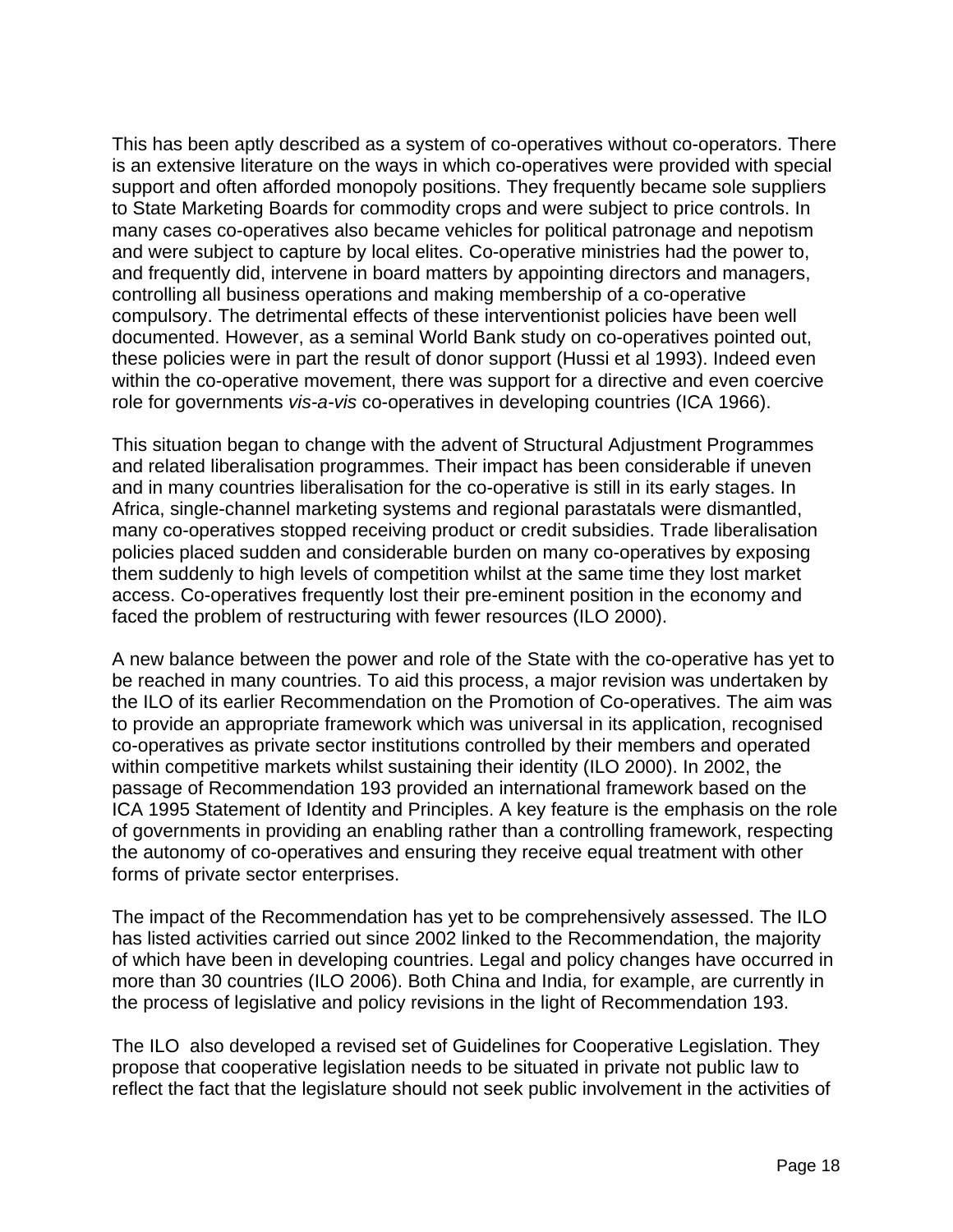<span id="page-20-0"></span>cooperatives (Henry 2005). Any legislation also needs to include the 1995 Statement of Co-operative Principles, not as legal norms, but as a sanction against any abuse of the name co-operative. The Guidelines also include rights and obligations of membership for the individual together with the powers and composition of the general assembly and board of directors. It also suggests that audit procedures include a review of the ways in which the democratic rights of members are respected (Henry 2005:49).

Whilst a revised international policy framework and more detailed legal guidelines have been developed, the literature on their impact on co-operatives in developing countries remains sparse. It has undoubtedly contributed to the predominantly negative perception of co-operatives still current among many international agencies, governments and NGOs.

Two large scale comparative research programmes have recently been initiated that begin to address this weak evidential base: Firstly, as mentioned earlier, on CFIs; and secondly, on the co-operative sector in Africa. Preliminary findings from both will be used. It is clear from these and other studies that the landscape for co-operatives is in a state of rapid change, especially with regard to the legal and regulatory regimes and related forms of governance. These changes have yet to be adequately reflected in many donor policies on co-operatives and their governance.

### **Africa**

As occurred elsewhere in the developing world, co-operatives across Africa were introduced by the colonial powers and typically ignored existing social and economic structures, many of which were based on informal co-operative organisations especially at the village level. The last major study of the co-operative sector in Africa was published over ten years ago and emphasised that government intervention had tended to reduce member participation and had prevented rural co-operatives from becoming commercially viable. The report called for changes in the legal framework and for donor support for capacity-building measures such as member education, staff training and management systems (Hussi et al 1993).

The forthcoming study of the African sector has its primary focus on mapping the extent of the co-operative sector and its related impact on employment, poverty reduction, social protection and representation rather than matters of governance and specifically corporate governance (Pollet and Develtere forthcoming). However, the research provides some much-needed baseline evidence and their findings will help to clarify some of important issues and challenges facing co-operatives in governance matters.

In particular the authors' identification of different co-operative models raises some important implications for the development of appropriate strategies for corporate governance. Across Africa four separate models are proposed which are derived from the different colonial powers and their spheres of influence. They are as follows: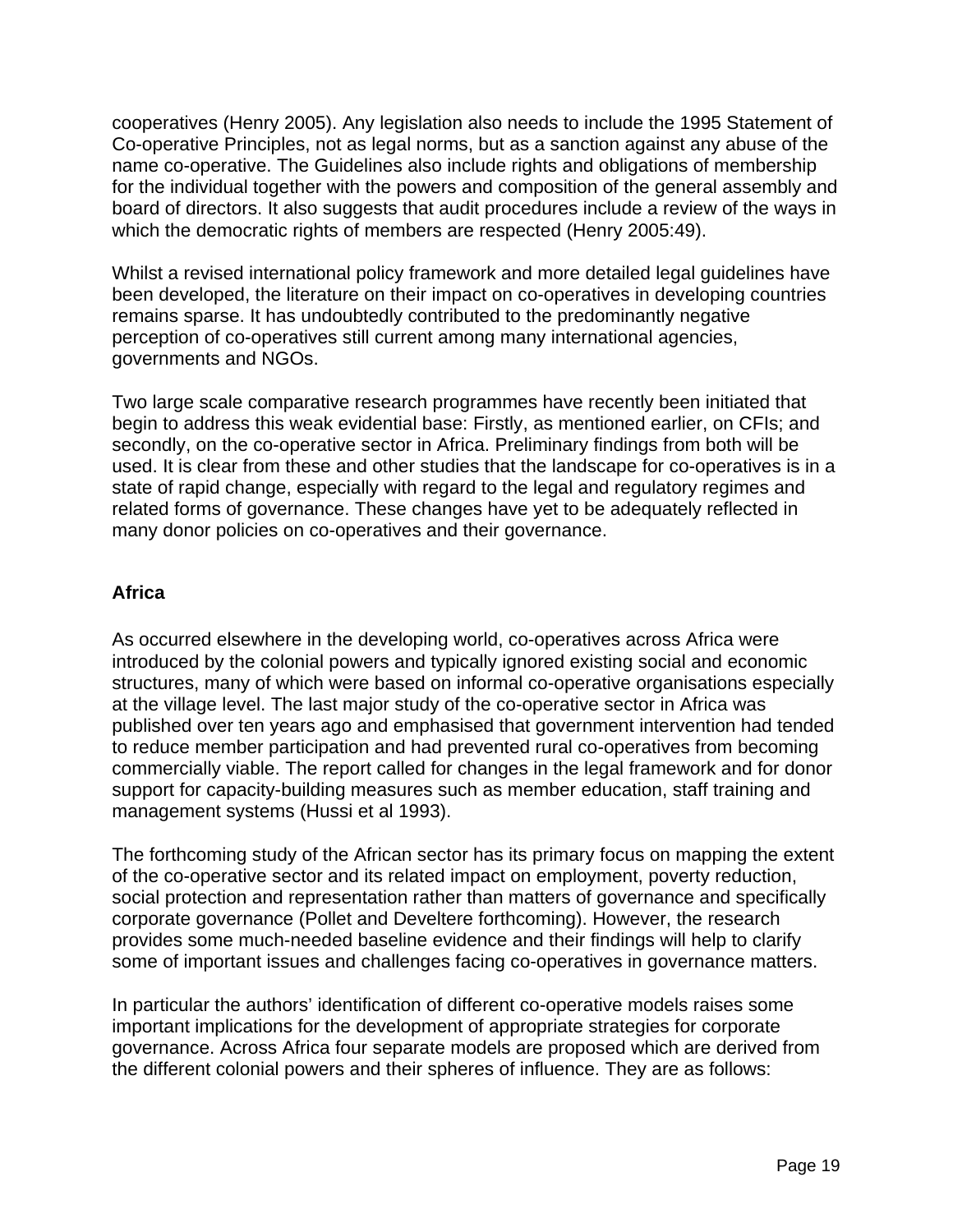The first model is typical of the British-derived tradition and is based on a single co-operative system underpinned by a common legal form. This involves primary and secondary societies with a single apex body. The sector is controlled by a government department which is headed up by a Registrar with considerable powers and functions.

By contrast, the French-developed co-operatives as one of several rural institutions for development alongside mutuals, associations and trusts. Starting with Native Provident Societies, these semi-public institutions had compulsory membership and were controlled by civil servants. Over time they evolved into mutual societies for rural development but remained centrally orchestrated.

A third tradition is linked to social movements and was embedded in central Africa by the Belgians. Here co-operatives are linked to a lead social movement agency such as a trade union, women's association or farmer's organisation, with the co-operative being viewed as an instrument of collective action.

A fourth tradition situates co-operatives as vehicles primarily for agricultural producers to help their social development and is rooted in the Portuguese cooperative systems. Finally, some co-operative traditions have been 'home-grown' within countries such as Ethiopia, with only a limited experience of colonisation.

The researchers argue that these different models are now merging and that the strength of the unified model is fading. Instead, trade based federations are emerging as part of a broader social economy sector. The need for developing best practice examples in governance is identified as a priority. As yet there is no analysis of the governance implications within each of these models. Some key questions emerge: Is it possible to develop a set of shared corporate governance standards applicable across all types of co-operative? How does the role of elected boards vary? Unfortunately the research raises but does not answer these and related questions.

The study reveals that government involvement in the co-operative sector is slowly reducing but remains inconsistent and erratic. It ranges from no interference and support at all for co-operatives in Cape Verde and Uganda to high levels of direction and interference in Nigeria and Egypt. Legislative liberalization is recent or current in South Africa, Ghana, Kenya and Rwanda. Kenya provides an example of a liberalisation process partially rescinded when co-operatives proved themselves ill prepared for the new era and the withdrawal of government regulatory powers in 1997. The results were largely negative with corruption and mismanagement all too common, including failure to hold elections, illicit payments, theft etc., so much so that the government intervened in 2004 with a new Act which reintroduced state regulation through the office of the Commissioner for Co-operative Development (Wanyama 2006). In Uganda the complete withdrawal of state support and regulation in 1991 also had negative consequences for the co-operative sector which was similarly unprepared for the new era, also resulting in large scale mismanagement, corruption, theft etc. As a result in Uganda, a large number of co-operatives collapsed as, unlike Kenya, the government did not re-engage with the sector (Mrema 2006). The co-operative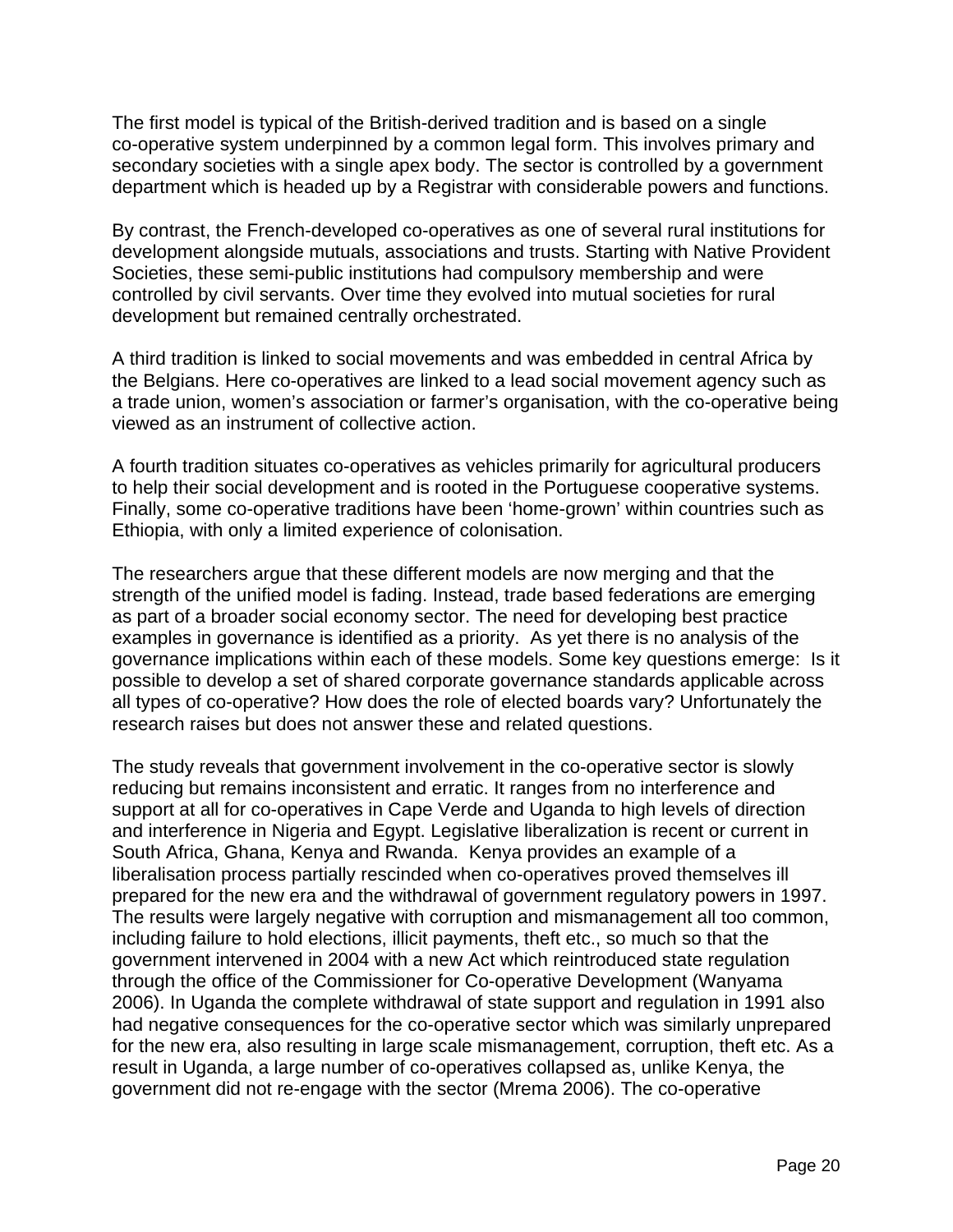movement has been steadily rebuilding itself with support from foreign donors being channelled to primary societies via the Uganda Co-operative Alliance (UCA). The UCA changed from its role as an apex body to focusing on development and training programmes for village-level societies, with UCA membership open to any primary society.

Democratic governance and accountability are key factors for success in the co-operatives studied. This has been aided by the emergence of a better educated membership which has resulted in the election of directors with higher levels of literacy and related skills. As a result, the overall quality of co-operative boards has improved. However many co-operatives still struggle with a unpredictable and changeable policy framework at both the local and national level.

Other governance related issues raised in the research highlight gender issues. In almost all countries, levels of participation by women remains extremely low and male dominated co-operatives are the norm. This is evident in membership at the primary society level and in leadership positions throughout the sector. Case studies on co-operatives from South Africa and Ghana provide evidence of more women's engagement. The Ghanaian model is a particularly interesting one as higher participation of women has been achieved as the result of the promotion and implementation of gender equity policies. This is reinforced by support for gender equity from external stakeholders in the co-operative – notably the Fair Trade organisations who buy some of the products of the co-operative.

Referring to wider debates over governance, Pollet and Develtere argue that the inference that agency problems are more "prevalent, disturbing and acute" in cooperatives than in other businesses is a mistaken one and argue that there is no conclusive theoretical basis or empirical evidence for this view. They recognise that the different co-operative stakeholders have to find ways of interacting that minimise decision making costs but that good governance practices such as transparency, democratic governance, internal accountability and control can effectively counter this. They contend that the case studies:

Confirm that the institutional set up of the cooperative model with its general assemblies, elected and co-opted boards of directors, management committees and different controlling agencies is well suited to make these interaction patterns conflict low and to a certain extent predictable (Pollet and forthcoming).

The Ghana case study, for example, provides a good example of an effective and large scale co-operative. Here the cocoa farmers co-operative Kuapa Kokoo (KK) is cited as an example of a successful enterprise in its commercial and governance aspects and one which has benefited from liberalisation of markets and co-operative laws in Ghana during the early 1990s (Tsekpo 2006).

Started in 1993, Kuapa Kokoo now has 45,000 members in 1,650 village level societies and is democratically run throughout its three-tier system. A system of reserved seats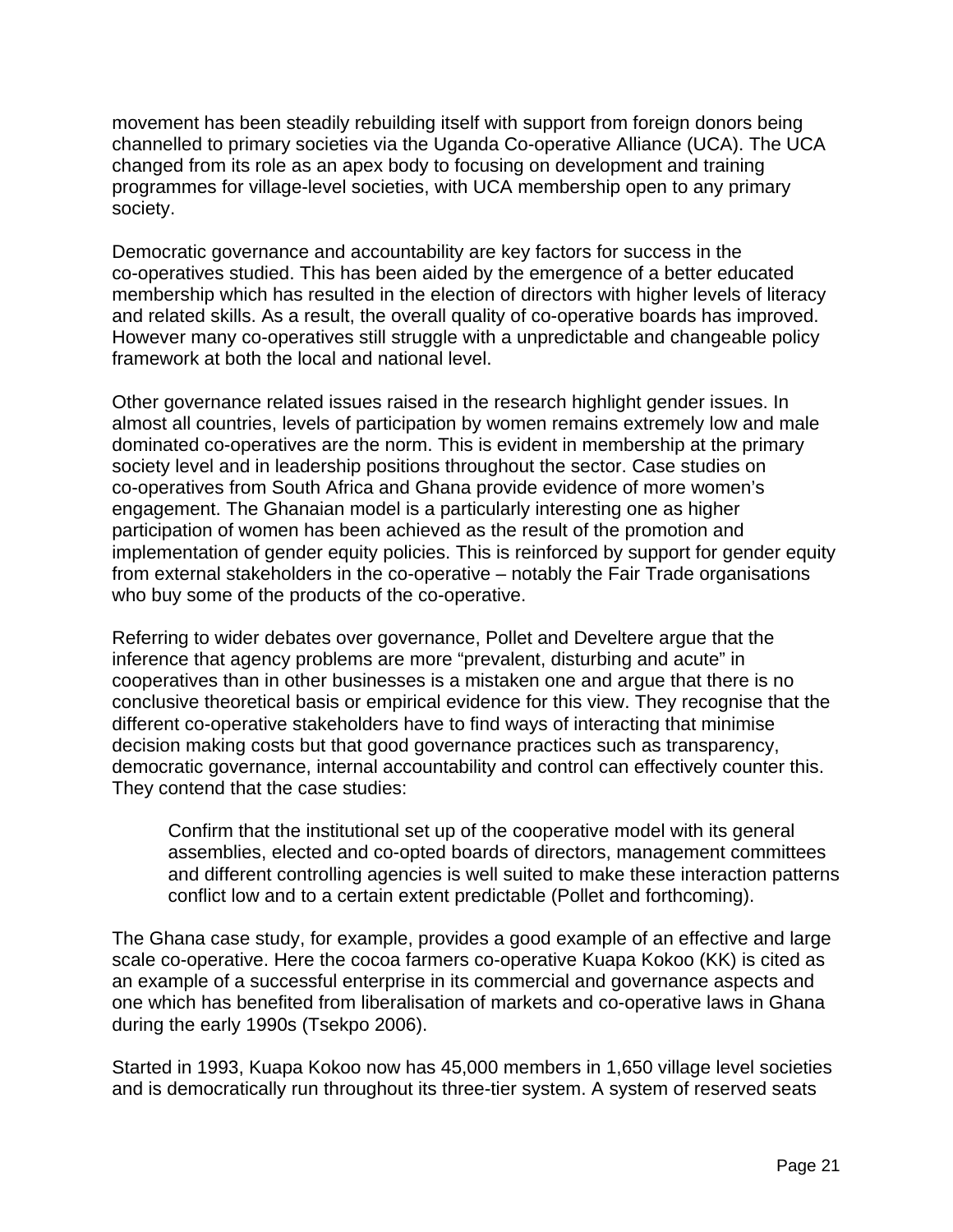for women is operational at village and area committee levels and there is a specific commitment to encourage women's membership and participation. Kuapa Kokoo has developed strong external partnerships especially within the Fair Trade network and currently holds more than half the shares in the UK-based Day Chocolate Company – with one in four of the Board meetings held in Ghana and KK receiving shareholder dividend. The Day chocolate company has a unique governance structure with the board of directors including two people from KK (Managing Director of KK Ltd and the Farmers Union President), two people from Twin Trading and one person each from The Body Shop and the NGOs Christian Aid and Comic Relief (<http://www.divinechocolate.com/>). Given the size and scale of operations, the operational costs of running elections can prove considerable. KK has in fact used the Fair Trade premium money to help offset the costs of elections (personal communication).

An additional regional study surveyed farmers' organisations in four Southern African countries and was conducted in 2005 on behalf of the Swedish Co-operative Centre (SCC 2005). The study reveals a heterogeneous co-operative sector comprised of co-operatives at very different stages of their life cycle and faced with different challenges, even within the same locality. The study paints a bleak picture of the governance of small-scale farmers organisations:

 Almost all small-scale farmers' organizations have low membership, weak organizational structures and lack capacity to address the needs of their members (SCC 2005:2).

In addition, at the regional level, many co-operatives simply inherited area structures based on existing government systems without changing them. These may be appropriate for public administration but they frequently do not meet the requirements of enterprise development. Additionally many co-operatives have problems in meeting the financial costs of member participation. This is particularly apparent at the regional and national levels where effective consultation and communication with members demands too many resources. Meeting the costs of transport, interpretation and meeting expenses are cited as particular problems.

A further disturbing trend identified in the report is the failure of newer farmer organizations to learn from the experience of long-established ones. This applies especially in matters relating to governance such as tenure of office bearers, conflict of interest, affiliations, how to deal with leaders on assuming political office, codes of conduct, external funding, voting rights and other obligations of corporate members, provision for co-opted members, which decisions require simple majority, consensus etc. Finally the challenge of working towards gender equity in the sector has yet to be tackled seriously. This is evidenced by the lack of women's participation in decisionmaking structures together with failure to address inequalities confronting women at the household level (SCC 2005).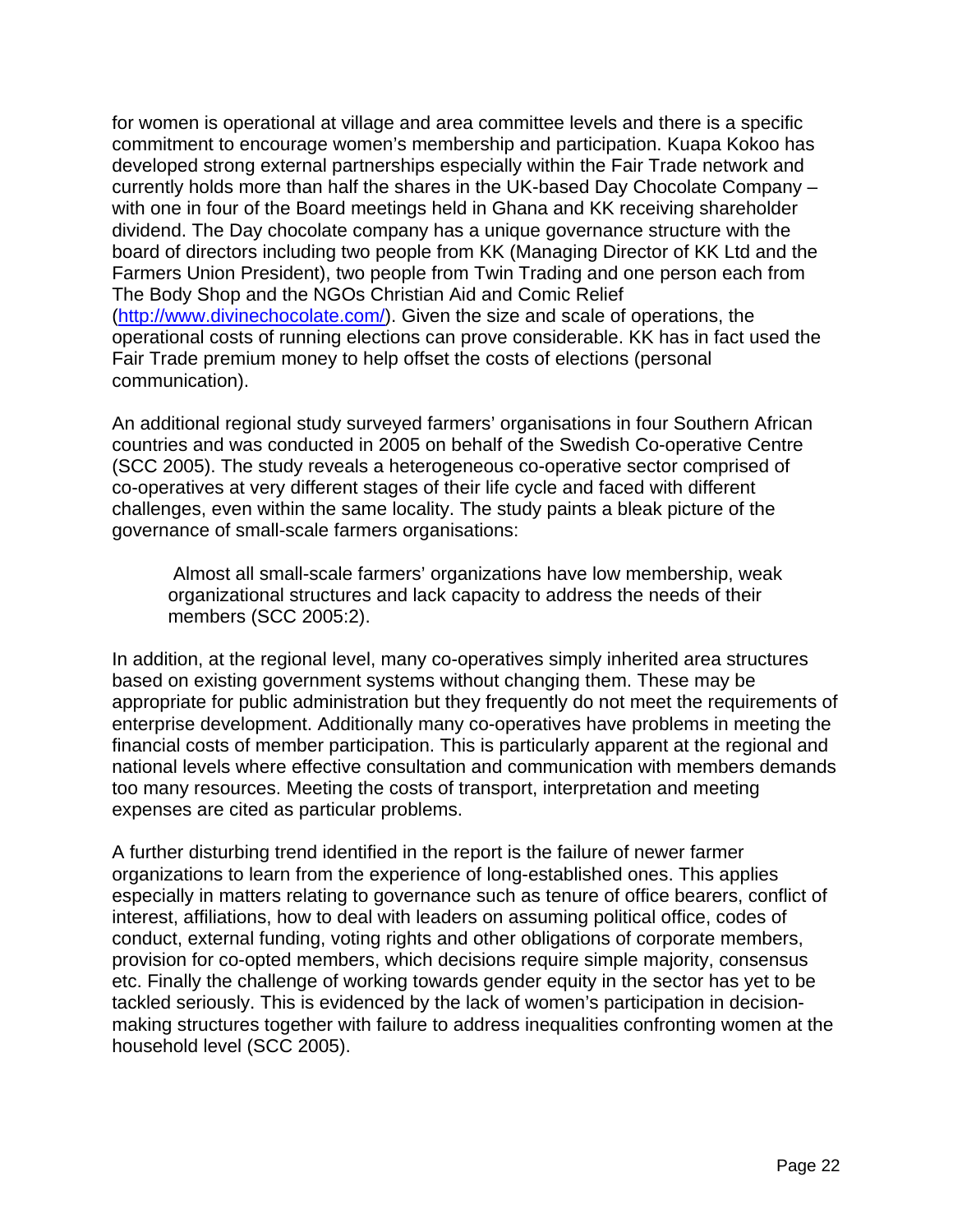Only one study specifically addresses the situation of corporate governance within a co-operative sector. This is a report based on research into corporate governance practices in the co-operative sector in Kenya undertaken by the Centre for Corporate Governance. The findings were based on a national survey which involved two national co-operative societies, four secondary co-operative unions, 12 district unions and 24 primary societies. The results indicate a mixed picture with regard to standards of good governance practice.

A majority of the co-operatives surveyed simply utilised the basic constitutional frameworks and by-laws provided by the government without adapting them for the specific needs of their society. Over 90% of those interviewed claimed they understood the beliefs and philosophy of the co-operative movement, however a similar percentage appeared not to understand the governance role of the board. A common perception among members was that management committees/boards took advantage of their situation in convening meetings, for example, primarily to claim for an attendance allowance. Overall many committee members lacked adequate skills and experience and less than 10% had received any training on governance issues though in practice committee meetings were adequately supported in terms of agendas and minutes. In line with other studies, gender equity remained a serious problem. A significant underrepresentation of women in decision-making structures was reported with half of all management committees having no women members. The study also provides evidence of agency conflict between members and boards as a feature of the co-operative sector in Kenya.

Following on from its research, the Kenya Corporate Governance Centre has produced a set of guidelines on corporate governance in co-operatives, reproduced below. Their primary concern is with the role of the board and enabling it to cover its roles and responsibilities in a comprehensive manner especially in relation to management. Unlike its counterparts in Europe, the code does not include provision to encourage higher levels of participation in the co-operative by the members. In addition the code appears to lack adequate provision for dealing with conflict between members and boards.

- Exercise leadership, enterprise, integrity and sound judgment in directing the cooperative so as to achieve continuing prosperity. In so doing, directors shall act in the best interest of the co-operative society while respecting the principles of transparency and accountability.
- Ensure good corporate governance in co-operative societies.
- Determine their cooperative society's purpose, values and the strategy to achieve its purpose and to implement its values, including the review of appropriate technologies and skills.
- Approve and review overall business strategies, significant policies and the structure of the cooperative society.
- Be absolutely responsible for the performance of the co-operative society in meeting its stated objectives and obligations.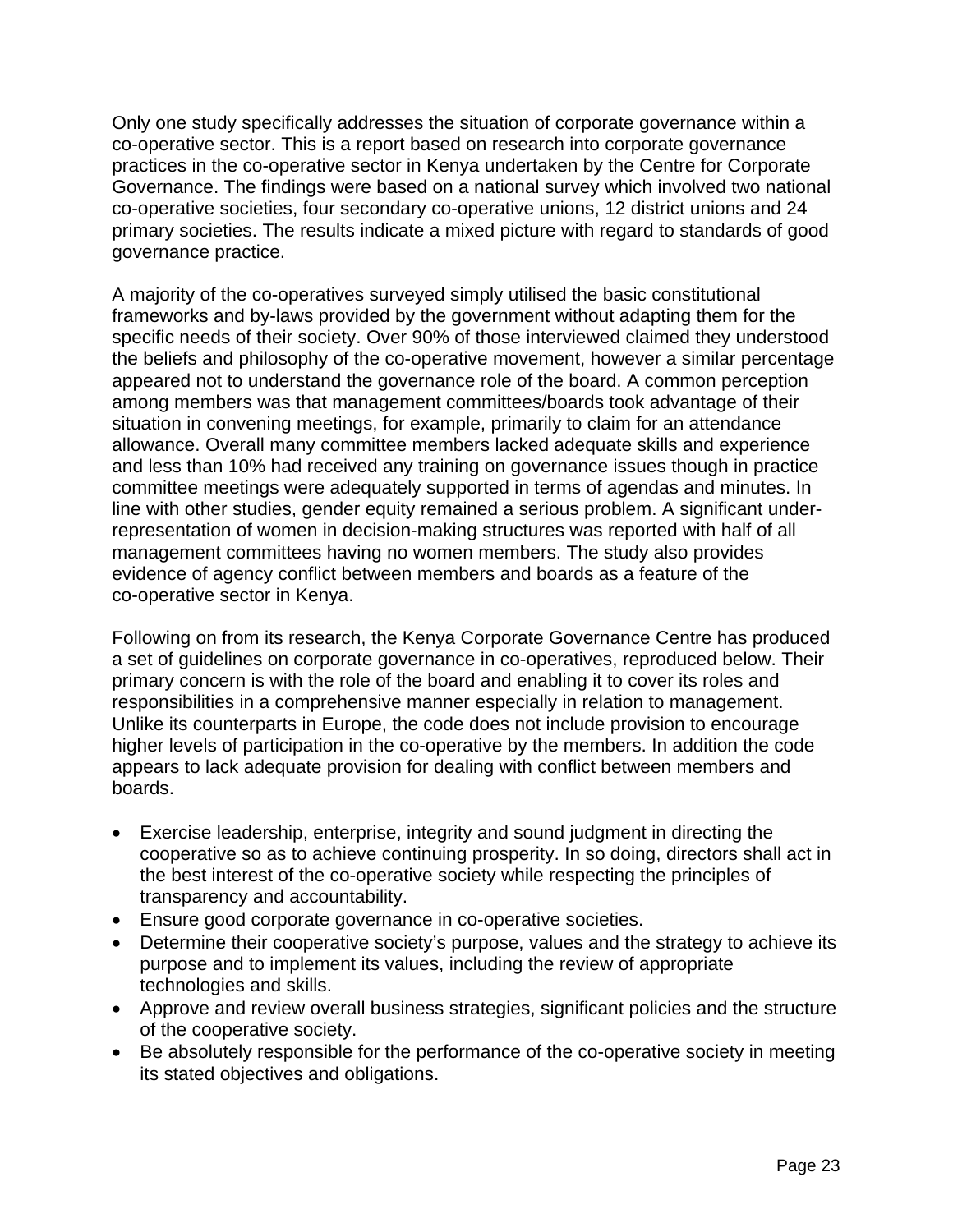- Ensure effective accountability to the regulatory authorities for proper management of the affairs of the state co-operative society.
- Provide oversight and guidance to the senior management so as to enhance the efficiency and effectiveness of the co-operative society.
- Ensure that effective systems of control are in place to manage major risks faced by the co-operative society and to safeguard the assets of the co-operative society.
- Appoint the CEO and participate in the appointment of senior management in the cooperative society. By the same token, participate in the dismissal of these officers whenever deemed necessary.
- Regularly assess its own performance and effectiveness as a whole and that of individual directors, including the CEO.
- Ensure that the shareholders and stakeholders are effectively informed of the performance of the state co-operative society.
- Assess managerial performance by evaluating key performance indicators and monitoring the effectiveness of the internal control systems.
- Take due regard of, be responsive to, and deal fairly with other stakeholder interests, demands and expectations, including those of employees, suppliers, creditors and the general community.
- Ensure that the co-operative society complies with all statutory and legal requirements, including prescribed codes of best practice.
- Ensure that remuneration is set at an attractive level to motivate, attract and retain highly competent persons both on the Board and in the management.
- Ensure that the co-operative society has sufficient and appropriate resources to achieve its strategic goals.
- Ensure on an annual basis that the co-operative society will survive, thrive and continue as a viable going concern.

In neighbouring Tanzania, governance standards in many co-operatives have also found to be lacking. A recent survey of village-level coffee co-operatives also reported that low levels of education hindered the effective management of the co-operative and was linked to lack of democratic control. In many cases the secretary lacked sufficient education, while the ability to act independently and the lack of control by members meant high levels of fraud and theft committed by the secretary. Financial controls and record keeping were often very weak. Members called for education and training not only on production but also in co-operative affairs. Committee members and secretaries also needed training in financial management (Boekhold 2005).

The Tanzanian government is currently engaged in the Co-operative Reform and Modernisation Program (CRMP) which is aimed at enabling co-operatives to become member owned and controlled as well as economically viable. A specific aim is to promote good governance in co-operatives. Among the key challenges identified are several related to governance including inflexible legal environment, weak leadership and management together with lack of member engagement and participation. Lack of internal controls and checks have contributed towards high levels of dishonesty and corruption. A code of conduct for co-operative management has now been introduced and each SACCO will now have a supervisory board. Other proposed interventions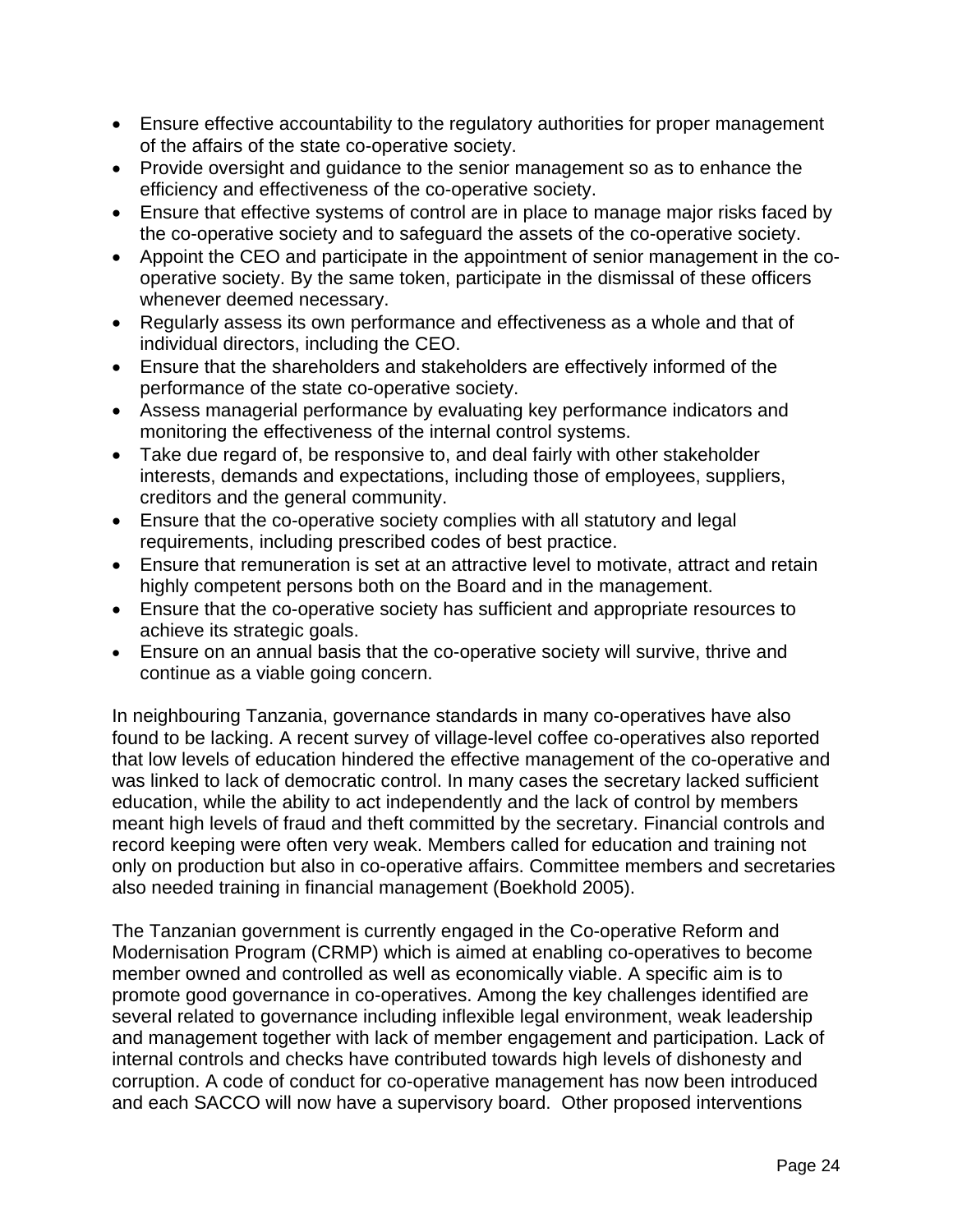<span id="page-26-0"></span>include measures to promote greater participation by members. Education and training will be restructured to meet the needs of members so as to encourage them to become more involved in the process of promoting good governance in their co-operative societies. Active and empowered members will participate in the running of their societies in terms of decision-making, planning and control (CRMP 2005).

### **Asia**

As in the case of Africa, studies relevant to corporate governance and co-operatives in the region remain limited and focus mainly on South Asia. However the majority of co-operatives in Asia share a similar legacy of government intervention and colonialism. The co-operative model developed by the British within India has received the most attention. This derives in part from the fact this co-operative model was then replicated in other British colonies and was based on unified system with strong central control. The latter feature was not modelled on the UK experience of an autonomous co-operative sector and indeed the Indian co-operative system was, in important respects, modelled on the German system.

This was because the British colonial authorities identified indebtedness as main problem holding back rural development in India. The 1904 Co-operative Credit Societies Act was passed to set up credit unions along Raiffeisen principles. This has been characterised as an "interpretation of a British Colonial Office of a German Institution that presented organizational characteristics that were strange even to British business" (Cuevas and Fischer 2006:27).

In 1912 a second Act allowed for the establishment of other types of co-operatives. This tradition was later exported to other colonies and characterised as mentioned above by tight control from a central government department for co-operatives whose registrar had considerable powers of intervention (Johnson 1997).The co-operative tradition in South Asia was not fundamentally altered after independence with the state retaining a large degree of control over the co-operative sector. The law was meant to serve as an instrument for achieving economic and social development in rural areas.

Unlike Africa, the co-operative sector in South Asia has been noticeably less affected by the impact of Structural Adjustment Programmes and until recently by liberalisation packages. In India, the co-operative regime in the majority of the states remains characterised by high levels of government control and intervention. Ramesha reports that "dormant membership, lack of active participation of members in management, lack of professionalism (and absence of corporate governance) undue political and bureaucratic intervention have made majority of the cooperatives at the primary level almost moribund" (Ramesha 2003:3). There has been much criticism of levels of state intervention at district and regional levels and there is an extensive literature discussing the negative economic and social impacts of the current regime.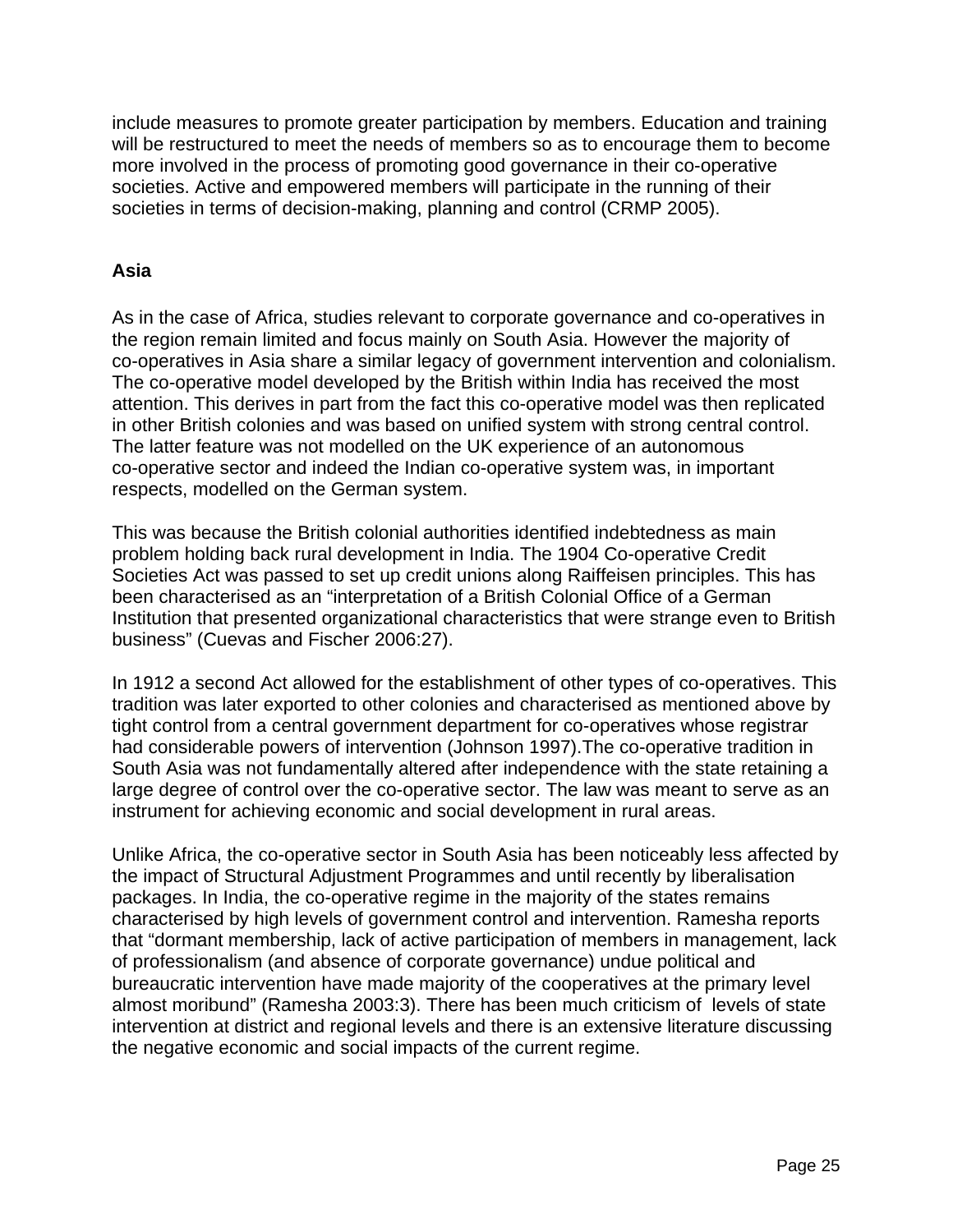The co-operative sector in India is currently undergoing a reform process initiated by the government. In 2004 a Task Force was established to develop a reform strategy for the Co-operative Credit Structure (CCS) which consists of over 100,000 Primary Credit Societies (PACS) which also provide other services such as public food distribution and supply of agricultural inputs. These are linked to 361 District Co-operative Banks and 30 State Co-operative Banks. The proposed reforms will impact considerably on governance structures and practices of the co-operative sector with a dedicated government department (the Department for Co-operative Revival and Reforms) to lead the process. The Task Force Report emphasises the need to address widespread governance failures including the "non-conduct of elections for a long time, frequent supersession of Boards, delay in audit, states' intrusion in administrative and financial management" [\(http://www.nabard.org/whats/rcci/rcci\\_task\\_force.htm\)](http://www.nabard.org/whats/rcci/rcci_task_force.htm).

The financial position of the CCS is weak and deteriorating with many societies and banks generating huge losses and with a rapidly diminishing share of the provision of rural credit. The aim of the reform process is to enable the development of a democratic, self-governing financial co-operative sector. The agenda for change includes legal reform and a revival process starting with the PACS. The covering of financial losses (but not loans yet to be paid back by borrowers) will be made contingent on the adoption of the reform package. State governments will be encouraged to issue Executive Orders to bring in the reforms in the short term while the existing Co-operative Acts are revised in line with a new model Co-operative Law. States are to be given two years to bring about the changes. As of September 2006, seven states have indicated their acceptance of the Revival Package. Training and education modules are being developed for the members, elected directors and staff of the PACS.

Indian co-operatives also have remained male dominated with many women excluded from participation as membership is on a household basis, typically limited to the male head. This is apparent in the dairy sector where membership in most of India's 70,000 village-level dairy co-operative societies is heavily dominated by men. The picture is now gradually changing with the establishment of all-women societies. Some 2,476 allwoman DCS are now functioning and out of 9.2 million total membership in Dairy Cooperative Societies, 1.63 million are women (18 per cent). However, women constitute less than three per cent of total board members. The National Dairy Development Board has launched a special training programme for women (http://www.indiadairy.com/info\_women.html).

No comparative study exists of co-operatives across Asia but a series of commentaries on the sector points out that at the beginning of the 1990s "the grand edifices of officially registered and supported co-operatives could be seen in all countries in the region" (Taimni 2001:36). In Asia, the legal and regulatory environment for co-operatives appears not to have changed as rapidly as in the African situation. Taimni reports that even a decade later many Asian co-operatives remain dependent, externally structured and linked to parastatal enterprises.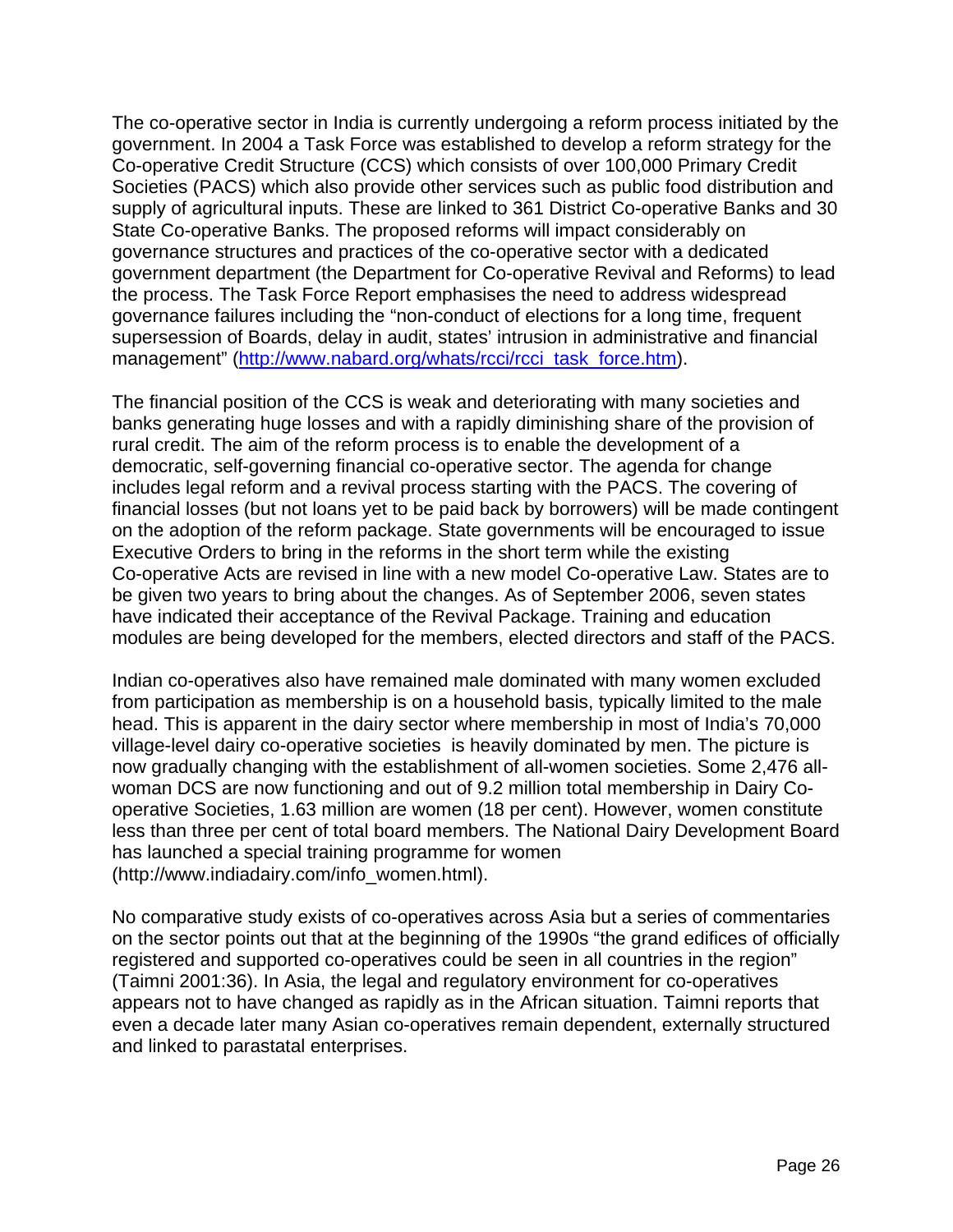The central challenge for co-operative governance remains how to balance the principle of democratic control and retain the imperative of professional management. The continuing and purposeful education of membership is vital to the development of a successful co-operative. In addition, corporate governance measures for primary co-operatives need to address the following issues;

- An open and easily understandable election procedure; contested elections to the board are desirable and should be encouraged;
- **Elected office bearers should be made fully aware of their duties and** responsibilities through education and training, and involvement in the management of their co-operative;
- Clear cut division of legal responsibilities between the board of directors and paid managers should be set in bylaws if not already provided for in the law;
- Internal and external audit should be conducted on a regular basis and the audit reports should be thoroughly evaluated by the board;
- New ways should be developed and introduced of information, consultation and control so as to increase members' participation;
- A 'co-op code of best practice' with the objective of helping a cooperative redefine the duties and responsibilities of the governing bodies and management, to make governing and control issues more transparent and to formulate this should be developed and adopted (Taimni 2001:150).

A considerable barrier to change derives from weaknesses within education and training providers. Co-operative training institutions in Asia face major challenges in reorienting their provision and moving away from complete dependency on government funding. The majority provide a narrow knowledge-based training that is frequently outdated in its approaches and with the focus primarily on staff and management rather than members.

Though their origins are very different to co-operatives in India, co-operatives in China also developed essentially as part of the state apparatus. A co-operative reform process in China is underway stemming from market liberalisation and the dismantling of the centralised purchase and supply system. A recent study explores the characteristics of the new forms of co-operatives emerging at the village level in Zhejiang province (Hu et al 2005). The province was chosen as the first in China to enact a specific co-operative law in 2005. China still has no laws for co-operatives at the national level though this has not prevented the emergence of over 150,000 new co-operatives, and as a result of market liberalisation programmes, two basic types of farmer led organisation have emerged – specialized associations and specialized co-operatives. Data from a sample of 66 farmer co-operatives revealed considerabe disparities in size and a move away from the one member one vote principle to voting rights linked to shareholding, with a maximum of twenty votes per member allocated in relation to their shareholding. Typically the co-operatives have both a supervisory board and a board of directors though formal decision making powers rest with the General Assembly. Evidence as to whether this trend towards governance based on a hybrid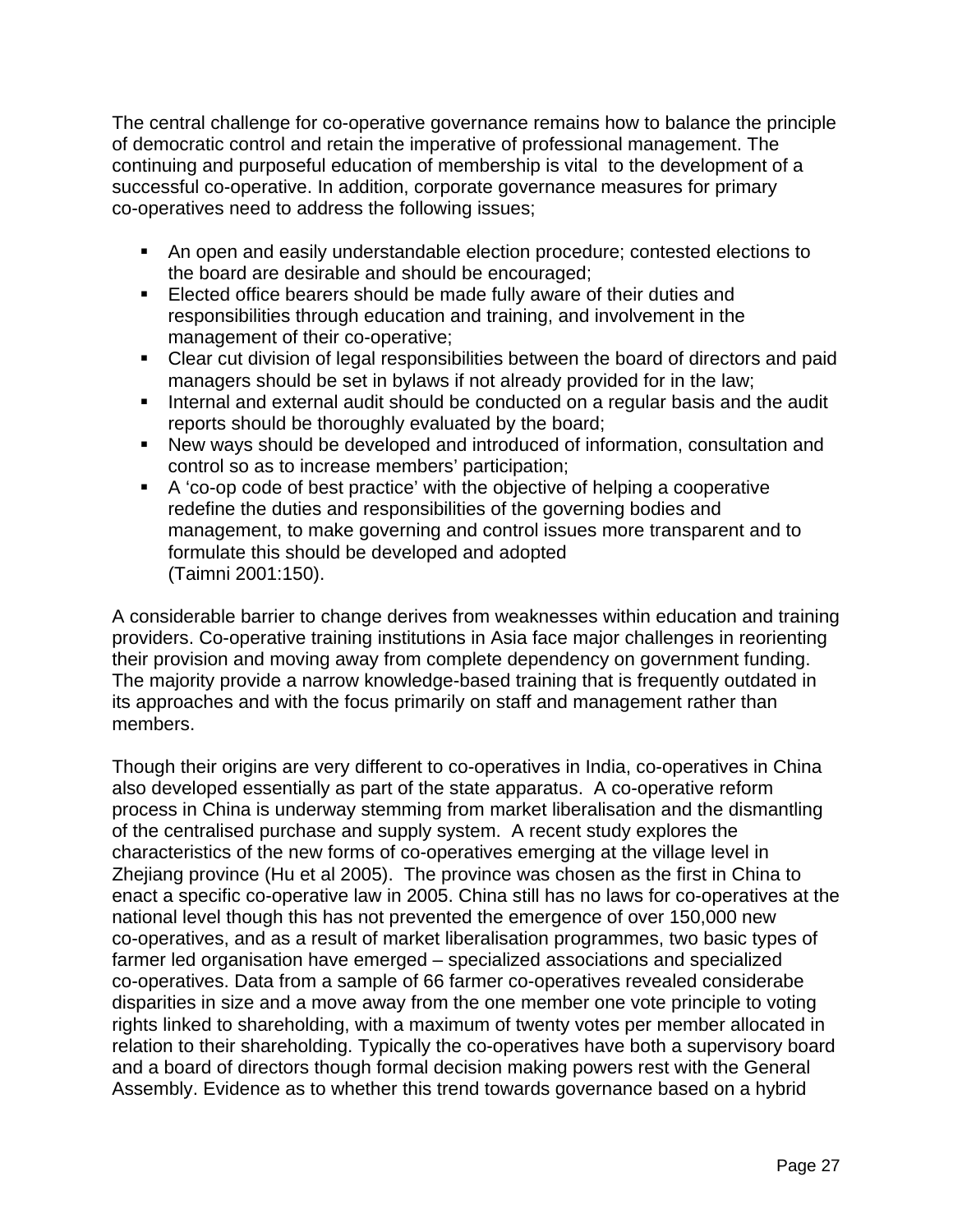<span id="page-29-0"></span>form of co-operative is replicated elsewhere in China is not available. The authors point out that the governance structures of Chinese co-operatives vary substantially in terms of equity, membership structures and size.

### **Latin America**

For Latin American countries, co-operatives were also subject to strong government influence except for the countries of southern cone (Argentina, Chile, Brazil and Uruguay) where European immigrants established more autonomous forms of co-operatives. There are few studies available in English on the co-operative sector in Latin America and no comparative studies were located. Findings from two detailed case studies of co-operatives in Bolivia and Mexico, however, provide some useful insights. Both emphasise the centrality of good corporate governance practices to the commercial sustainability of the co-operative enterprises involved and can provide some valuable examples of good practice.

In Bolivia, a World Bank study considers the experience of the Sanguapac consumer co-operative which provides water supply and sanitation services. The research findings conclude that a co-operative model for utilities can and does possess advantages over private and public sector models. Indeed this ownership and governance model has the capacity to provide sustainable services at affordable costs. Sanguapac has complex but effective democratic structures and strong accountability mechanisms. The paper concludes that:

Successful co-operatives are normally those able to attract capable and committed board members, achieve a high degree of participation, isolate their decisions from political influence, and maintain an environment in which cooperative values thrive (Ruiz-Meyer and van Ginneken 2006).

In the case of Sanguapac, good quality management and governance have enabled it to overcome the problems faced by other co-operative water services providers, of whom the majority are conflict-ridden, inefficient and have financially weak.

The second study looks at coffee co-operatives in the Chiapas region of Mexico. It explores the impact of access to Fair Trade markets in both commercial and governance terms for the co-operatives. In a review of the experience of agricultural co-operatives in developing countries, Milford argues that the co-operative models can have benefits in terms of innovation, economies of scale, improving competition and increasing social capital. The danger of external financial support and externally-driven development is that it can reduce levels of participation among the members, inhibit the development of social capital and make free riding more likely (Milford 2004).

However Milford finds that support from Fair Trade has proven a more effective form of external support for co-operatives than that provided by governments or NGOs. This appears to be due to the market-related nature of the support plus the fact that the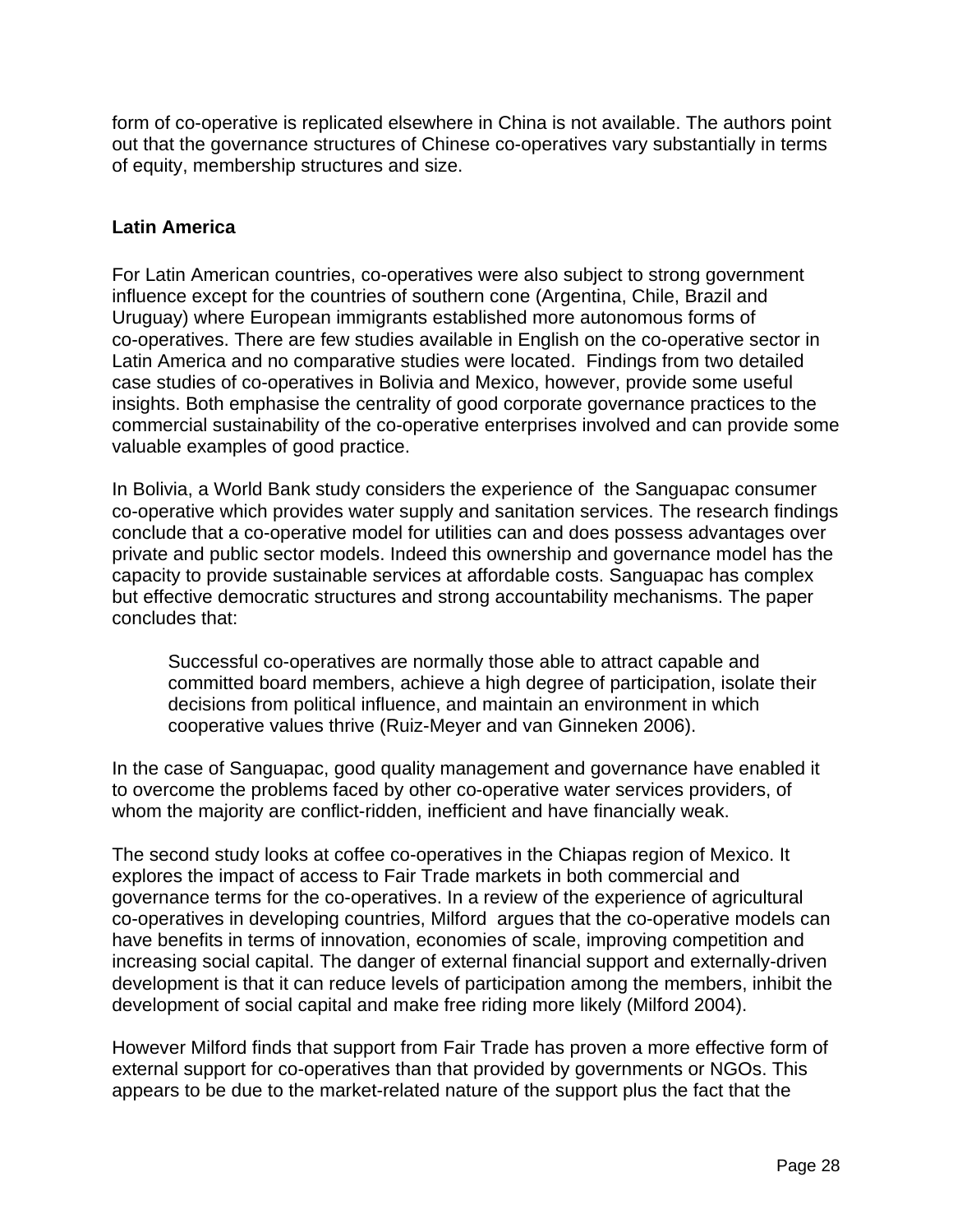<span id="page-30-0"></span>economic costs of membership for the co-operative do not outweigh the wider social benefits. Many viewed the meeting obligation for members not as a waste of time but as a way of generating information and support. Co-operatives in Chiapas deliberately adopted several measures to ensure member participation by making members' meetings regular and community based. Members are required to attend the monthly meetings and repeated non-attendance results in expulsion from the co-operative. Ensuring member engagement and loyalty remains essential since, due to lack of working capital, co-operatives cannot afford to pay members at the time they deliver their produce. Milford also argues that issues such as costs, democracy and multiple activities are best dealt with in organisations that are smaller in size.

### **Cross-regional studies**

Two cross-regional studies touch on governance issues. Parnell reviews the role of co-operatives in post-disaster recovery and in crisis resolution and argues they can help to rebuild social capital in a several ways including acting as 'schools for democracy' (Parnell 2001:18). He concludes that co-operatives can play a valuable role in capacity building programmes, facilitate local ownership and reduce the impact of crisis situations. Examples are given of such a role played by co-operatives in Somalia, Papua New Guinea, Botswana and Palestine.

An analysis of community-based good governance practices in South Africa, the Philippines, Romania and Poland also emphasises the importance of involving members in decision-making processes, but linked to a clear demarcation of the responsibilities of the different structures present within a co-operative. Transparent information flows aid the building of shared decision-making and of trust between members and leaders. However levels of member participation in general assemblies needs to be improved (Ortega 2006).

### **Financial co-operatives**

Financial co-operatives in developing countries have also suffered like other co-operatives from a top down approach and government control. The financial co-operative model derived from the British-designed Co-operative Society Act of India was replicated throughout Asia and Africa. The model was even emulated throughout Latin America where similar co-operative legal models were adopted. As Cuevas and Fischer report, the consequences were similar to those experiences across all co-operative sectors: state dependence, corruption, inefficiency and rent seeking. CFIs also had a high exposure to credit risk (Cuevas and Fischer 2006). Unsurprisingly donors lost interest in CFIs as an institutional tool.

The exception to this experience in Africa has been the financial co-operatives and especially Savings and Credit Co-operatives (SACCOs). As relatively new institutions, started in the 1980s, they have not suffered from excessive state control – often starting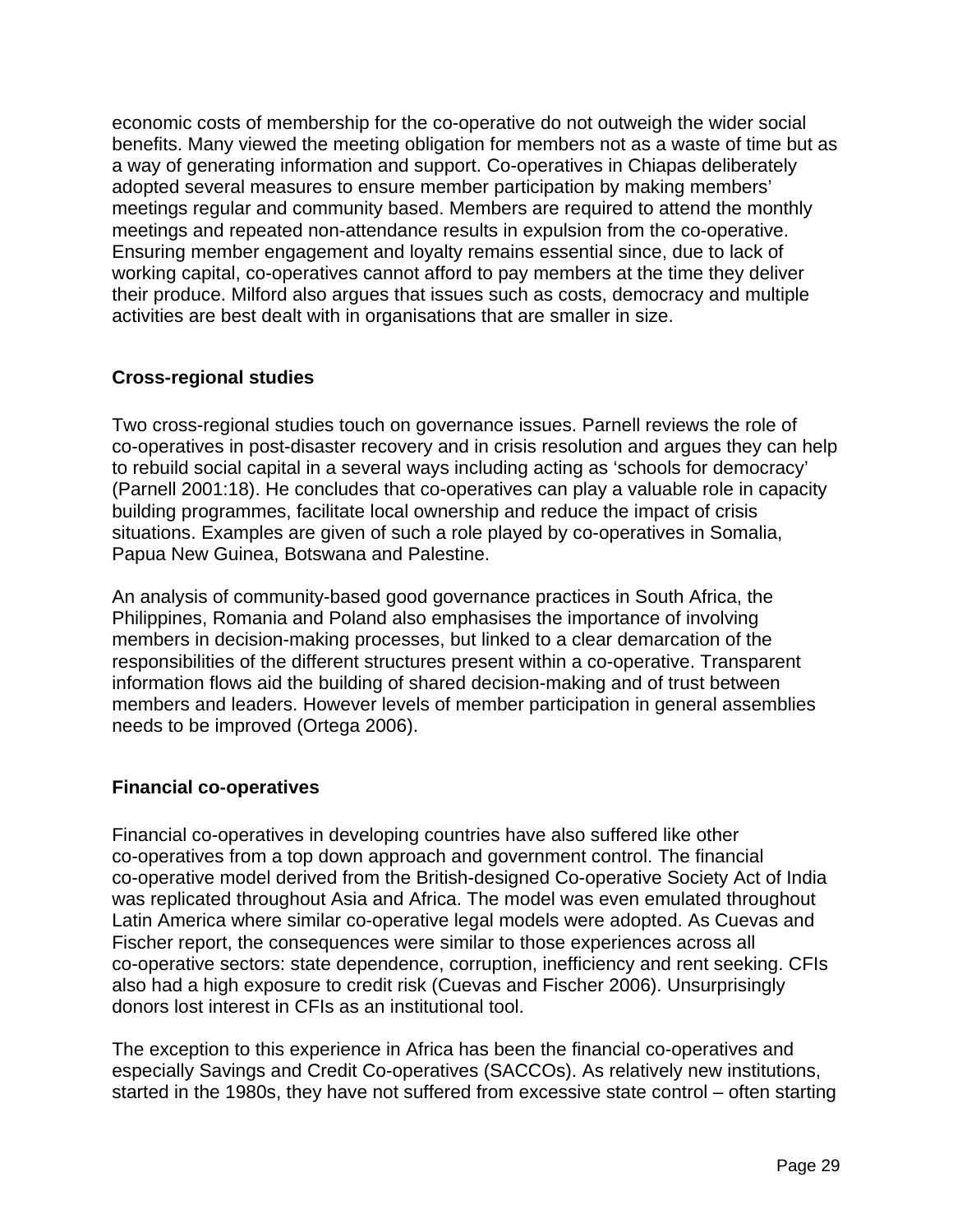as informal sector organisations (ILO 2000). The same period also witnessed the huge growth in micro finance institutions linked to NGOs. The attention of policymakers, academics and donor agencies has been predominantly focused on NGO micro finance institutions.

Fortunately this is now beginning to be evidenced by the ongoing research programme into CFIs mentioned previously and a smaller initiative to survey co-operative provision of micro gap insurance commissioned by CGAP. This research is still very much in its early stages.

However CGAP has recently produced a briefing note outlining the main governance challenges facing credit unions in the developing world. They include a lack of adequate participation in decision-making structures by members. This can result in dominance of the co-operative by community elites who then use the funds to secure their own position. The case of a railway SACCO is cited where the directors facilitated privileged loans to their own supporters. A second problem occurs when board members continue to exercise operational control even after professional managers have been appointed (CGAP 2005).

The absence of clear and distinct roles for paid management and boards is also cited as a major problem in a separate paper for GCAP, 'Micro Insurance Series Good and Bad Practice', submitted by the International Cooperative and Mutual Insurance Federation. Worst practices among insurers have happened when there has been conflict or collusion with management by boards. A further paper in the same series reviews the insurance services provided by the Malawi Savings and Credit Co-operatives. Here there is also an emphasis on effective training for members as well. Training sessions typically cover issues such as what is a co-operative and the rights and responsibilities of members (ICMIF 2005).

Co-operative development agencies and sectoral bodies such as the World Council of Credit Unions (WOCCU) are working to improve governance standards among credit unions. A series of good practice guidelines and governance codes have been developed and relevant training programmes developed and delivered (WOCCU 2006). They also promote the formation of national associations to advocate on behalf of their members, influence policy and demand responsive governance from local and state entities. WOCCU shares CGAP's concern with the need to raise standards of governance for boards:

Good governance stems from clearly defined roles and responsibilities of the board of directors, committees and senior managers. It also stems from codes of conduct which directors and staff at every level of the institute sign on to and respect in the completion of their tasks. Sound bylaws and policies seek to avoid conflicts of interest and provide mechanisms for dispute resolution where they do arise. While many factors contribute to the governance of an institution, good governance begins and ends with the board

 $(http://www.woccu.org/best-practices/index.php?sec_idview=12)$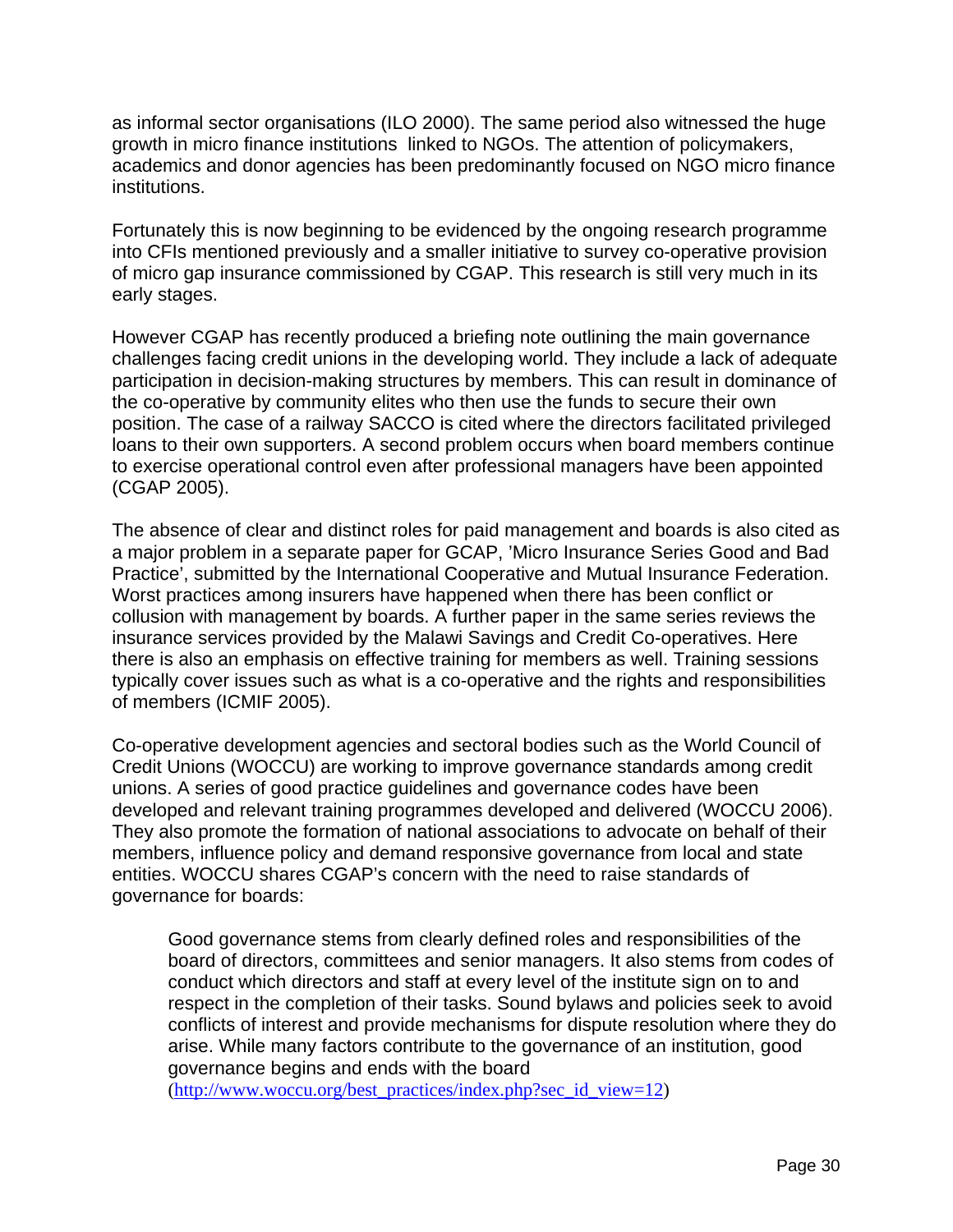However Cuevas and Fischer identify some problems with the model proposed by WOCCU which contains a bias towards the Anglo-Saxon credit union experience rather than those of financial co-operatives which operate within a different set of co-operative traditions (Cuevas and Fischer 2006)<sup> $\ddagger$ </sup>. This view is endorsed in a recent paper from the Inter America Development Bank. Recognising that European and North American countries have functioning delegated credit union systems, they point out that for the developing world this strategy has not proved successful, with a high number of failures. Self regulation, while attractive on budgetary grounds, carries within it an inherent conflict of interest as federations find it hard to discipline their own powerful members, for example (Janssen et al 2004).

The nature of appropriate supervisory and regulatory frameworks for financial co-operatives in developing countries is the primary focus of the paper by Cuevas and Fischer. They review the literature and debates but note the absence of sufficient documented evidence to reach any definitive conclusions on what should be the nature of the regulatory and supervisory framework. However there is a pressing need to develop core principles to underpin the framework for CFIs in developing countries analogous to those already in place for investor-owned banks.

The overall lack of research does make definitive conclusions difficult but it is possible to identify some governance challenges specific to co-operatives in the developing world. Major changes are occurring to the overall governance framework through the reform and liberalisation of co-operative legislation in an growing number of countries. The arrival of an enabling rather than controlling legal framework undoubtedly provides an unprecedented opportunity for co-operatives. However it also presents a major challenge and many co-operatives remain unprepared and ill-equipped to meet the changes.

The studies also confirm that good governance is central to the success and sustainability of co-operatives in the developing as much as the developed world. Improving board performance and accountability remains a central issue together with improving engagement from the wider membership. However there are some issues and challenges in terms of corporate governance that are specific to co-operatives in developing countries. These include extremely low levels of participation by women as members and in the governance structures in their co-operative. Secondly, there is a need to develop appropriate training and support for directors in the context of relatively low levels of literacy and related skills. In addition, conflict between members and their boards also appear to be present. This has been fostered by long established practices of placing of government nominees on co-operative boards and related patterns of corruption.

 $\overline{a}$ 

<span id="page-32-0"></span><sup>‡</sup> In referring to WOCCU's model law, Cuevas and Fischer state: "In some aspects it reflects the United States, or perhaps more generally the Anglo Saxon, credit union experience rather than that of financial co-operatives under a more diversified cultural context. This makes the model unsuitable for other systems that respond to a different cultural tradition or present organizational features that are in conflict with this law. Although WOCCU is careful to insist that this model is just a guideline it is nonetheless very detailed in presenting a particular type of organization and regulatory regime".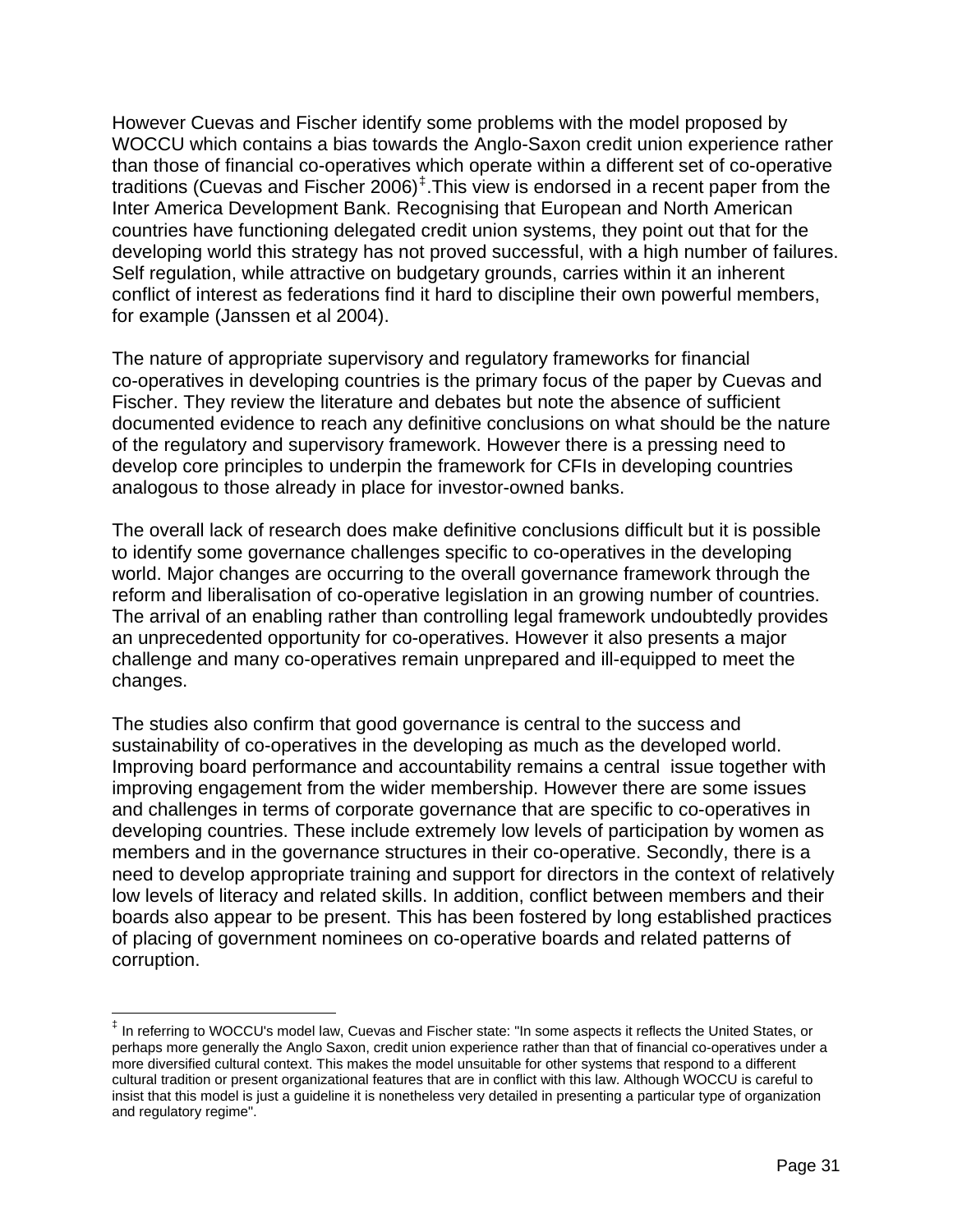<span id="page-33-0"></span>On a positive note, there is also a growing recognition within the co-operative movement of the need for internal reform and change. The studies have also revealed the remarkable resilience of the co-operative sector despite years of neglect by donors and international agencies. In Africa, there is evidence of a co-operative renaissance.

It is clear that co-operatives in developing countries are going through a period of massive change. Many questions and issues as to the implications of these changes for the policy development and capacity of co-operatives in developing countries remain as yet unresolved. Some of these issues are summarised below.

### **5. Overall conclusions and recommendations**

### **A growing consensus?**

Firstly we have seen how co-operative traditions and definitions vary enormously with no standard institutional and legal model. The term 'co-operative' is currently used by a hugely diverse range of organisations.

Nonetheless, during the past decade, a growing consensus has emerged around the 1995 definition of the International Co-operative Alliance, the UN guidelines and the ILO Recommendation 193. The model of government controlled co-operatives has been rejected in theory, if not yet in practice, by all governments. In the developing world, there is a clear tendency of convergence between the different co-operative traditions drawn from colonial frameworks. The ICA Principles are increasingly being used as a basis for legislation and for codes of good practice. In some instances they are being utilised as a basis for co-operative performance indicators.

This poses a fundamental question for both co-operators and those interested in governance: Does the convergence and consensus of the last decade provide a platform for one common set of governance principles for co-operatives, if not one corporate governance code? And if such a set of principles can be agreed, who should 'own' them at national and international levels? Crucially, could a set of principles be used to separate real from false co-operatives?

### **Owning good governance?**

Secondly, if good practise in corporate governance in co-operatives is a public good, who should develop standards and promote them?

The co-operative movement itself has begun to address governance issues and accepted the need for change. As this paper shows, in some countries, and not just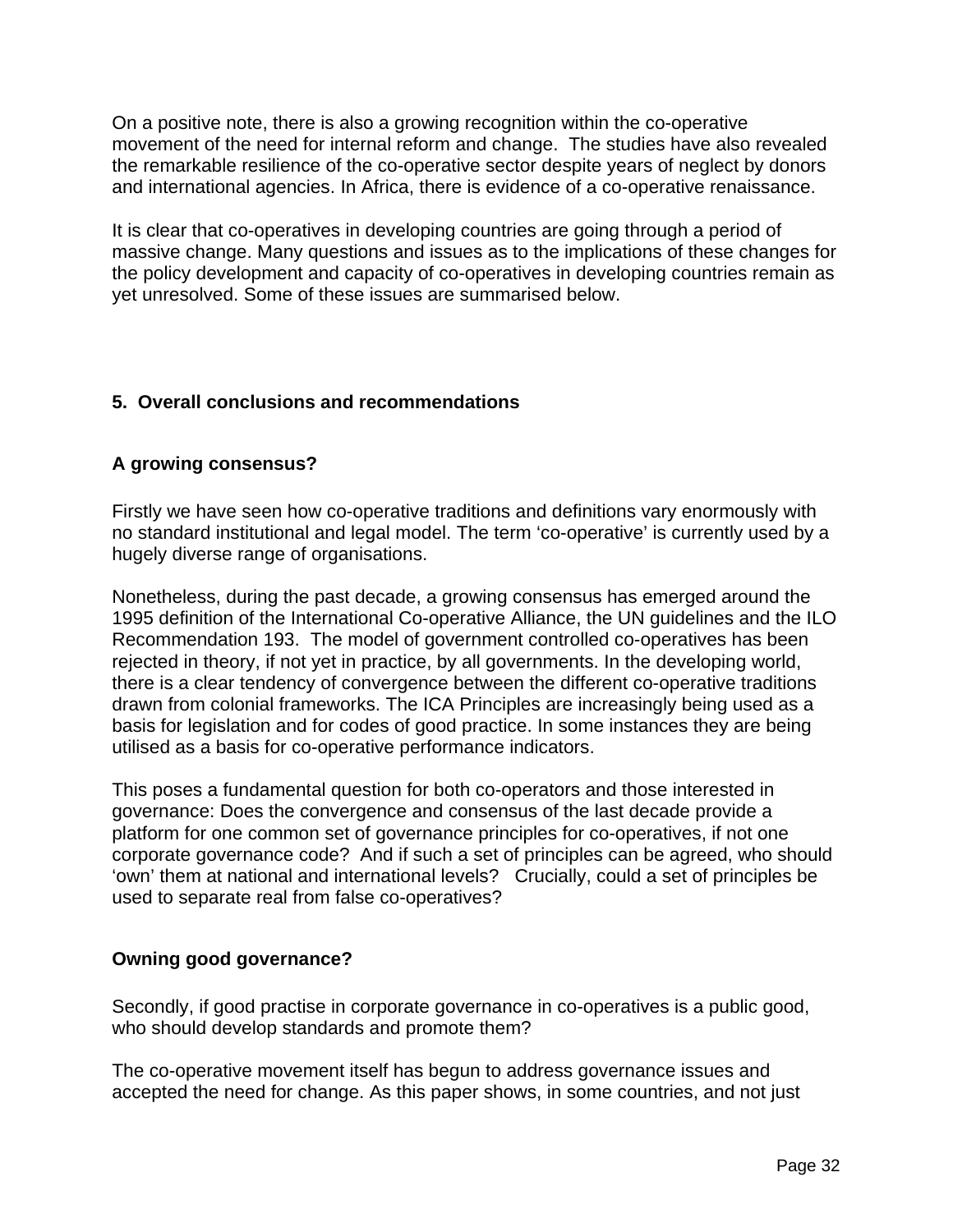<span id="page-34-0"></span>developed ones, governance codes have been developed. Some resources to promote good governance can reasonably be expected from within the co-operative movement itself. What types of support are best generated from within the co-operative movement itself? What kinds of support are best obtained from external agencies?

Should the role of co-operative federations and apex bodies be to sustain a governance and supervisory role for member co-operatives in the developing world? Or should they prioritise advocacy and representation on behalf of co-operatives?

Both governments and inter-governmental organisation play a role in driving good governance in investor-owed and state-owned enterprises. The OECD code (and the variants for non investor-owned enterprises) is promoted by the OECD itself through research, publications and events. However, as an inter-governmental body, it has limited experience of working with co-operatives unlike the ILO which is the lead UN agency in work with co-operatives. Is the ILO a more appropriate vehicle for actively promoting good practice in co-operative governance?

Governments play a role through adopting and amending Company Law and also play a promotional role. Do they have a similar role in promoting good governance in memberowned enterprises and co-operatives? However government support has all too often meant government interference. How can new models of support from governments be developed?

What other means of support at the local and national levels are appropriate to facilitate the development of better systems of governance?

### **Target groups and sectors**

Thirdly, co-operatives vary from tiny enterprises of a few dozen members to huge organisations. To roll out new governance standards across such a diverse sector will take some time, and 'winners' may need to be selected. It may be that those co-operatives that have become most involved in global supply chains could be among the first to adopt new governance practices. Research on the market-driven interventions of Fair Trade and other external stakeholders indicates they have already made an impact on aspects of governance for producer co-operatives in particular.

Two consistent findings across the literature are that members can become disempowered in co-operatives and that when this happens, the absence of democratic controls and engagement can lead to rent-seeking behaviours by elected directors and appointed managers. The latter group can also take control by manipulating directors who have a poor grasp of the business.

This implies that three groups require clearly defined rights and responsibilities: members, directors and managers. In the developing country context, where education and literacy levels can be low, how do members and directors exercise these rights and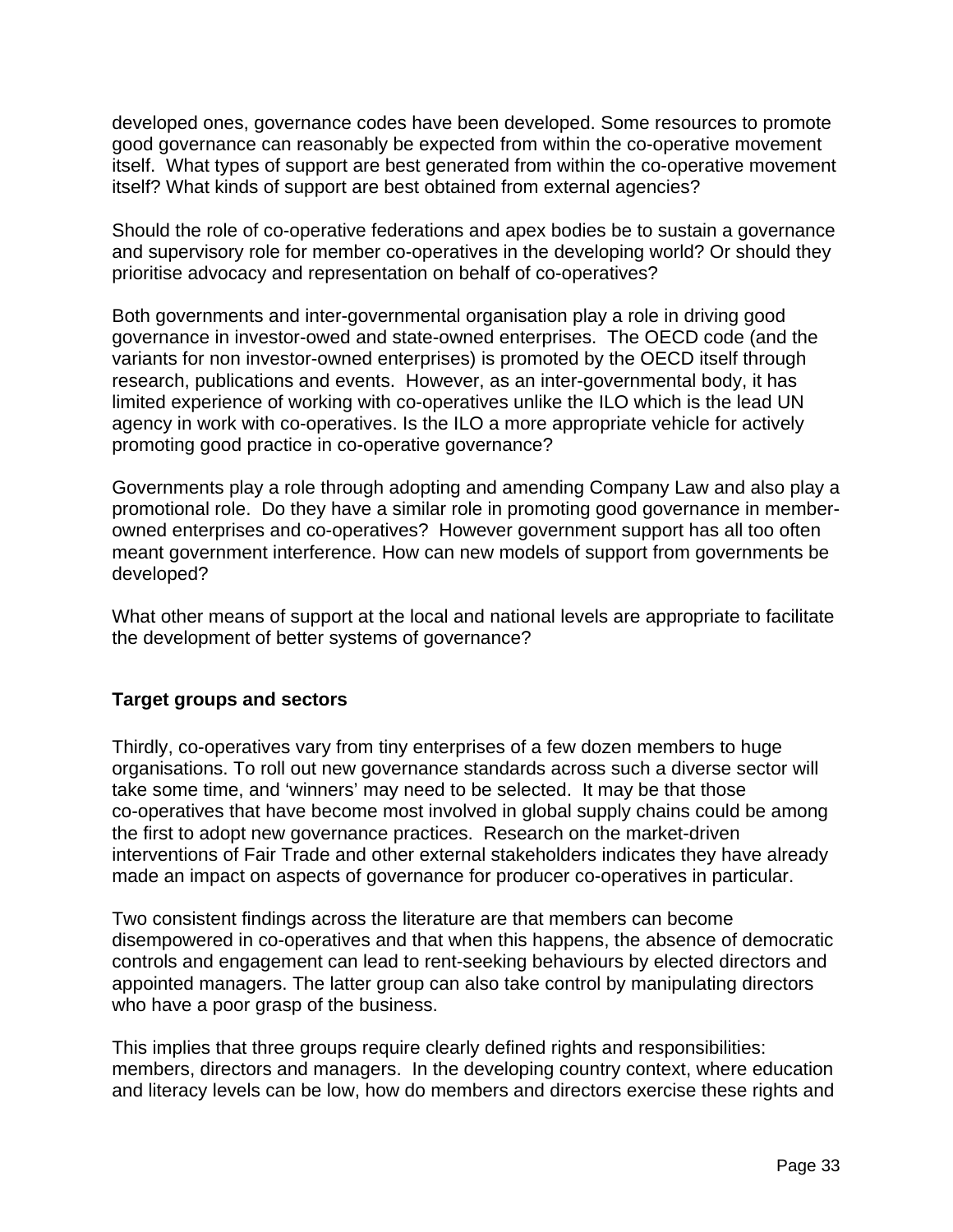<span id="page-35-0"></span>responsibilities? How can accountability be embedded when stakeholders may be unable to exercise it?

Capacity building in the form of education and training for members and directors is generally acknowledged as a high priority to ensure understanding of good governance principles and their application. This has implications for existing patterns of donor support which has traditionally concentrated on technical business skills for managers, rather than empowerment for owner/members. How can this be changed to take account of the emerging governance agenda?

### **Knowledge sharing**

Given the huge diversity amongst co-operatives of businesses, economic sectors and sizes, how can more information about best practice in governance be researched and disseminated?

New forms of co-operatives in Europe and North America have developed. How will they impact on co-operatives in the developing world? What are the implications of this for governance structures?

### **Gender equity**

Women have traditionally been excluded from membership of many co-operatives, despite making a contribution to the enterprise. At the same time, a small number of women-only co-operatives have emerged, often in new sectors and the informal economy. Do these provide a model to promote women's engagement in the co-operative sector? Or should mechanisms to promote women's participation be a part of a governance model? Other strategies to improve gender issues in co-operatives also need to be addressed.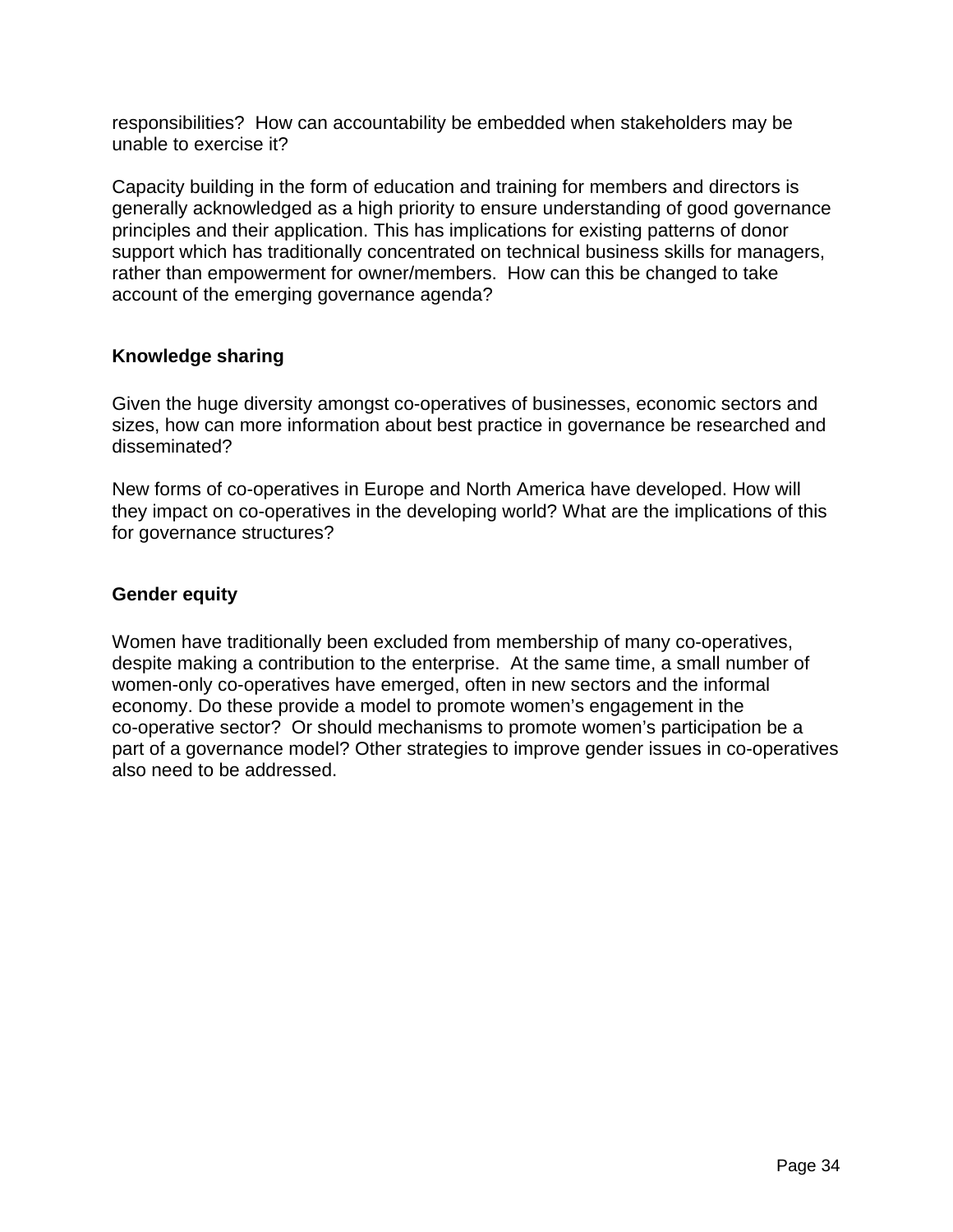### <span id="page-36-0"></span>**Bibliography**

Amess, K and Howcroft, B (2001) "Corporate Governance Structures and the Comparative Advantage of Credit Unions" Corporate Governance Vol 9 No 1 2001 59- 65.

Bakaikoa, B., Errasti, A., and Begiristain, A (2004) "Governance of the Mondragon Corporacion Cooperativa" Annals of Public and Comparative Economics 75:1 61-87.

Bibby, A & Shaw, L (2005) Making a Difference, co-operative solutions to global poverty Manchester: Co-operative College.

Birchall, J (1997) The international co-operative movement Manchester: Manchester University Press.

Birchall, J (2004b) Cooperatives and the Millennium Development Goals Geneva:ILO.

Birchall, J (2005) "Co-operative Principles Ten Years On" Review of International Cooperation.

Boekhold, A (2005) Measuring the state of the Primary Cooperative Societies Amsterdam/Moshi: Green Development Foundation/Kilimanjaro Native Cooperative Union.

CGAP (2005) Working with Savings and Credit Cooperatives Donor Brief 25 Washington: World Bank.

Chaves, R and Sajardo-Moreno (2004) "Social Economy Managers: between values and retrenchment" Annals of Public and Cooperative Economics 76, 1, 139 -161.

Claessens, S (2003) Corporate Governance and Development Global Corporate Governance Forum Focus 1 Washington: World Bank.

Co-operative Commission (2001) Report, the Co-operative Advantage London.

Co-operativesUK (2004) Participation in Governance, case study examples.

Co-operativesUK (2005a) Report of the Corporate Governance Review Group.

Co-operativesUK (2005b) Corporate Governance Volume One: The Code of Best Practice for Consumer Co-operative Societies in membership of Co-operativesUK.

Cornforth . C (2002) "Making sense of co-operative governance: competing models and tensions" Review of International Co-operation 95 1 51-57.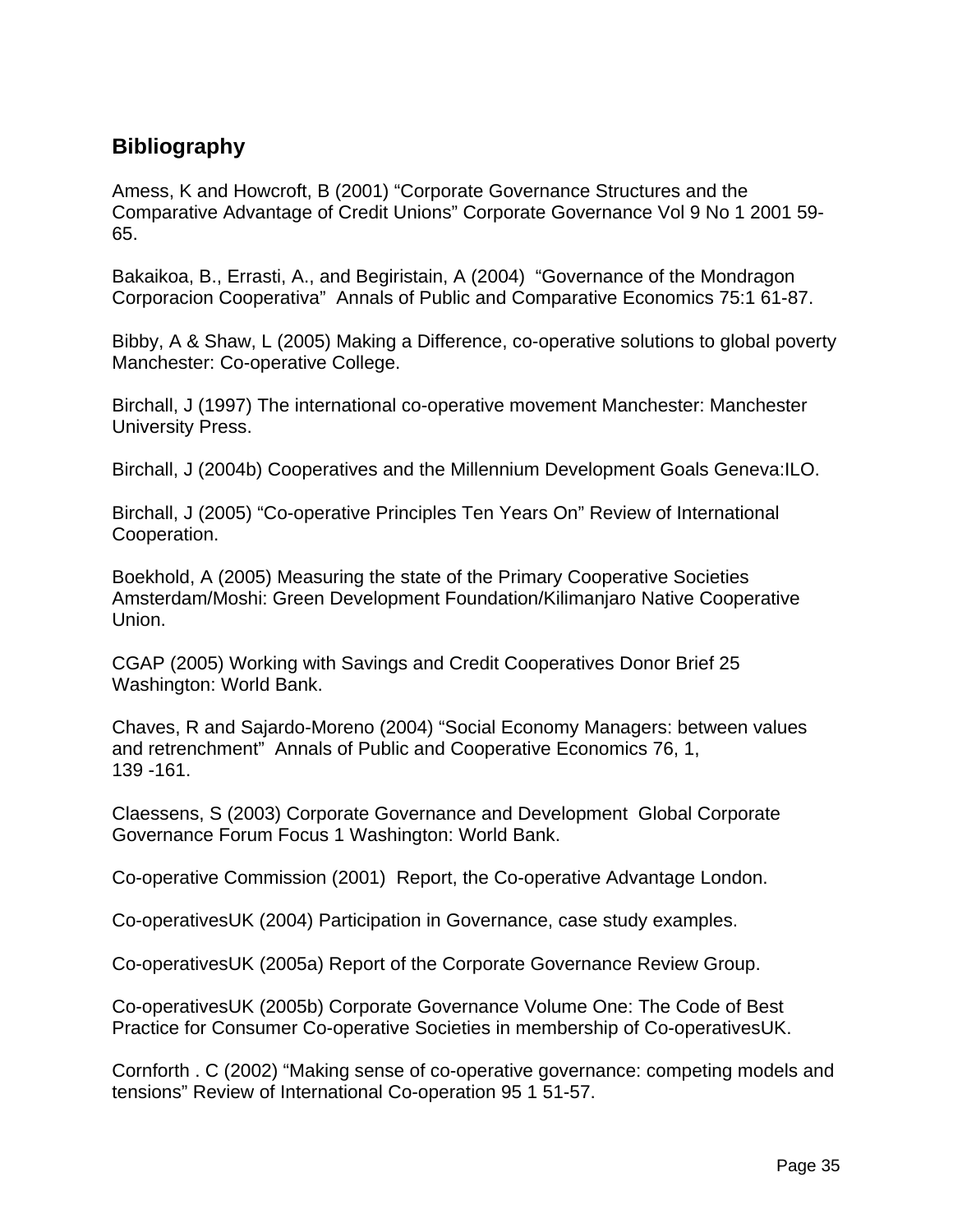Cornforth, C (2004) "The governance of cooperatives and mutual associations: a paradox perspective" Annals of Public and Cooperative Economics 75:1 pp 11-32.

Cuevas, C and Fischer, K (2006) Cooperative Financial Institutions: Issues in Governance, Regulation and Supervision, World Bank Working Paper No 82.

Davis, K (2001) "Credit Union Governance and Survival of the Cooperative Form" Journal of Financial Services Research 19:2/3 197-210.

Desrochers, M & Fischer, K (2005) "The Power of Networks: Integration and Financial Cooperative Performance" Annals of Public and Co-operative Economics Vol 76 (3) pp 307-354.

Develtere, P (1994) Co-operatives and Development Leuven:Acco.

Develtere, P & Pollet, I (2004) Development Co-operation: How Co-operatives Cope Leuven:Cera Foundation.

Develtere,P., Meireman, K. & Raymmaekers, P (2005) Entreprendre de maniere cooperative et societalement responsible, la place unique du societaire au sein de sa cooperative Leuven: CERA/HIVA.

Dow, G (2003) Governing the Firm – Workers' control in theory and practice Cambridge: Cambridge University Press.

Gale, F & Collender, R (2006) New Directions in China's Agricultural Lending USDA WRS-06-01 [www.ers.usda.gov/publications/WRS0601/WRS0601.pdf](http://www.ers.usda.gov/publications/WRS0601/WRS0601.pdf) 9th June 2006.

Gardner, B and Lerman, Z (2006) 'Agricultural Cooperative Enterprise in the Transition from Socialist Collective Farming' Journal of Rural Cooperation Vol 34 no 1 pp1-18.

Guadano, J (2006) "Structural Changes in the Development of European Co-operative Societies" Annals of Public and Co-operative Economics 77:1 107-127.

Hansmann, H (1996) The Ownership of Enterprise Harvard; Harvard University Press.

Henry, H (2005) Guidelines for Cooperative Legislation (2nd ed) Geneva:ILO.

Hu, Y. Huang, Z. Hendrikse, G. and Xu, X (2005) Organization and Strategy of Farmer Specialized Cooperatives in China Erasmus Research Institute of Management Report Series ERS-2005-059-ORG, <http://hdl.handle.net/1765/6995> 9th June 2006.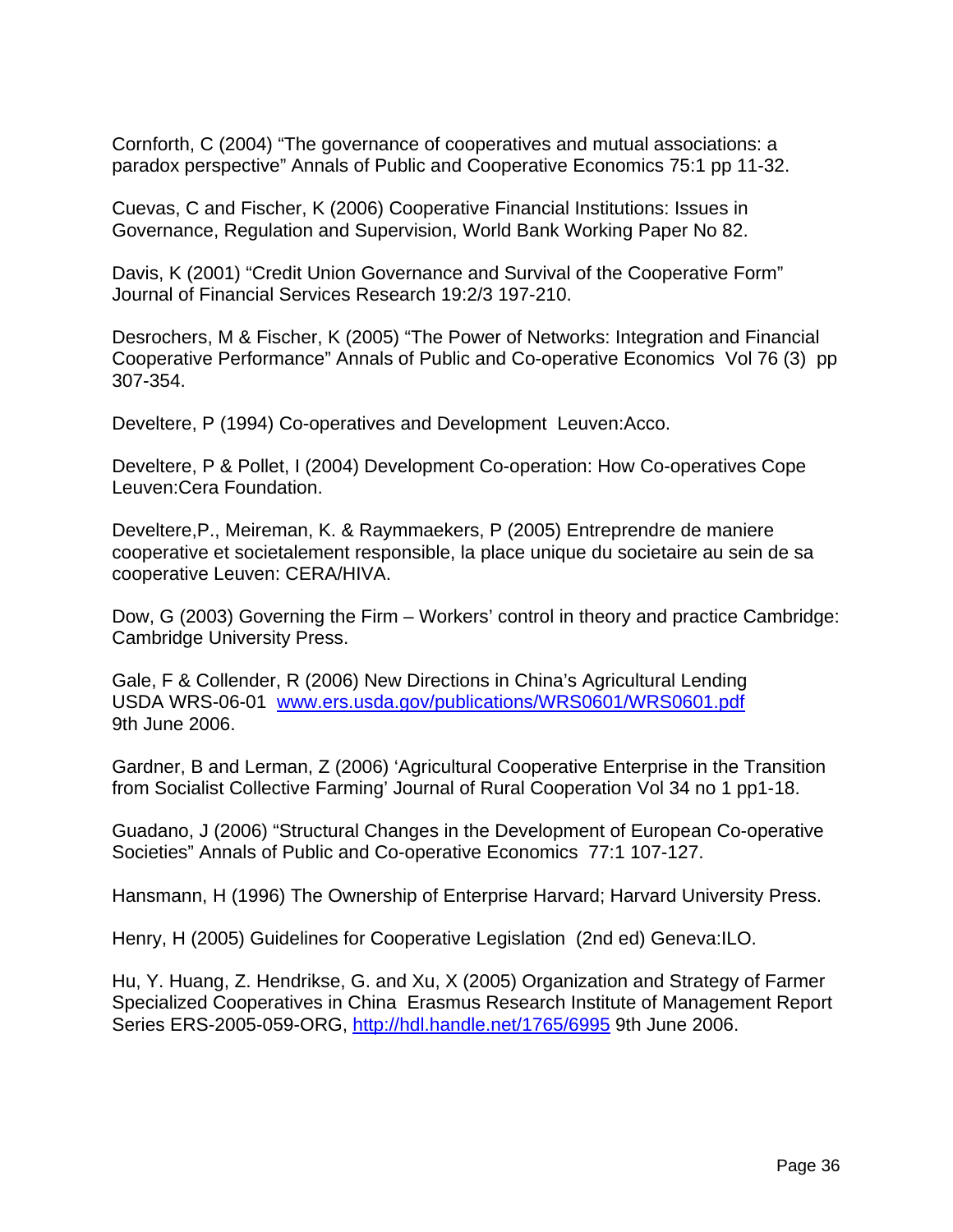Hussi, P., Murphy, P.,Lindberg,O and Brenneman, L (1993) The Development of Cooperative and Other Rural Organizations Washington:World Bank Technical Paper 199 Africa Technical Department Series.

ICMIF (2005) Lessons Learnt the Hard Way CGAP Working Group on MicroInsurance Good and Bad Practices Case Study no 6 [http://microfinancegateway.org/content/article/detail/24121 accessed 26.09.06](http://microfinancegateway.org/content/article/detail/24121%20accessed%2026.09.06).

International Labour Office " (2001) Report V(1) Promotion of Co-operatives Geneva:ILO.

International Labour Office/International Cooperative Alliance (2006) Rec No 193 Activities carried out since its adoption Geneva: ILO/ICA.

Jansson, T., Rosales, R and Westely, G. (2004) Principles and Practices for Regulating and Supervising Microfinance, Washington, D.C., Inter-American Development Bank. <http://idbdocs.iadb.org/wsdocs/getdocument.aspx?docnum=640580>

Jenkins, R (2005) "Globalization, Corporate Social Responsibility and poverty" International Affairs 81 (3) pp 525-540.

Logue, J & Yates, J (2005) Productivity in cooperatives and worker owned enterprises: Ownership and participation make a difference! Geneva:ILO.

Malo, M and Vezina (2004) "Governance and Management of Collective User-based Enterprises: Value-creation strategies and organizational configurations" Annals of Public and Co-operative Economics 75:1 2004 pp 113-137.

MacPherson, I (1995) Co-operative Principles for the 21st Century, Geneva: ICA.

Meister, A (1984) Participation, Associations, Development and Change New Brunswick,NJ:Transaction Books.

Milford, A (2004) Coffee, co-operatives and competition: The impact of fair trade Bergen:Chr. Michelson Institute CMI Report R.

Nembhard, J (2004 ) "Non-Traditional Analyses of Co-operative Economic Indicators" Review of International Cooperation Vol 97 no 1 pp 6 – 21.

Niederkom, K and Ikeda, J (2005) Credit Union Governance White Paper Madison:WOCCU.

OECD (2004) Principles of Corporate Governance Paris: OECD.

Ortega, O (nd) Observations and Lessons Learned From the CHF Governance Studies CHF [www.coopdevelopmentcenter.coop/CHFConsolidatedGovernanceReport.pdf](http://www.coopdevelopmentcenter.coop/CHFConsolidatedGovernanceReport.pdf)